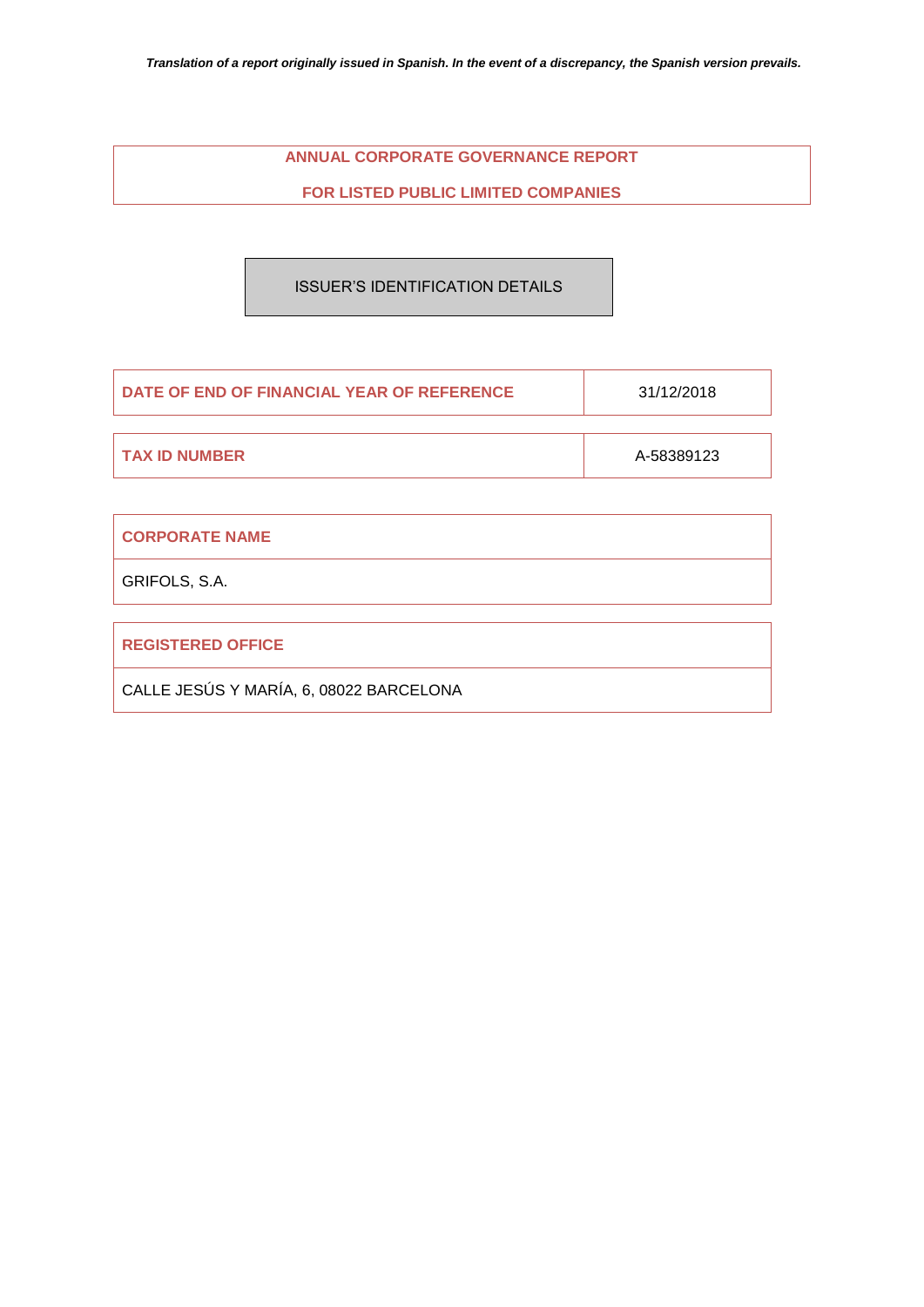# **ANNUAL CORPORATE GOVERNANCE REPORT**

# **FOR LISTED PUBLIC LIMITED COMPANIES**

# **A. OWNERSHIP STRUCTURE**

# A.1 COMPLETE THE FOLLOWING TABLE ON THE COMPANY'S SHARE CAPITAL:

| Date of last<br>modification | Share capital in $\epsilon$ | Number of<br>shares | Number of voting<br>riahts |
|------------------------------|-----------------------------|---------------------|----------------------------|
| 04/01/2016                   | 119,603,705.00              | 687,554,908         | 426.129.798                |

State whether there are different types of shares with different associated rights:

# Y E S

| <b>Class</b> | Number of<br>shares | Face value<br>per share | <b>Unitary</b><br>number of<br>voting rights | <b>Different rights</b>                                                                                                                                     |
|--------------|---------------------|-------------------------|----------------------------------------------|-------------------------------------------------------------------------------------------------------------------------------------------------------------|
| Α            | 426,129,798         | 0.25                    | 426,129,798                                  | Ordinary shares                                                                                                                                             |
| B            | 261,425,110         | 0.05                    | 0                                            | Separate voting<br>right at the general<br>shareholders<br>meeting;<br>Preference<br>dividend; Right of<br>redemption;<br>Preferential<br>liquidation right |

A.2 GIVE DETAILS OF THE DIRECT AND INDIRECT OWNERS OF SIGNIFICANT SHAREHOLDINGS OF YOUR COMPANY AT THE DATE OF CLOSING THE FINANCIAL YEAR, EXCLUDING DIRECTORS:

| Personal or corporate name of<br>the shareholder | % of voting rights<br>attributed to the<br>shares |                 | % of voting rights<br>through financial<br><b>instruments</b> | $%$ of<br>total<br>voting<br>rights |      |
|--------------------------------------------------|---------------------------------------------------|-----------------|---------------------------------------------------------------|-------------------------------------|------|
|                                                  | <b>Direct</b>                                     | <b>Indirect</b> | <b>Direct</b>                                                 | <b>Indirect</b>                     |      |
| <b>JUPINTER FUND</b><br><b>MANAGEMENT PLC</b>    | 0.00                                              | 3.04            | 0.00                                                          | 0.00                                | 3.04 |
| <b>BLACKROCK, INC.</b>                           | 0.00                                              | 3.01            | 0.00                                                          | 1.39                                | 4.40 |
| AKO EUROPEAN LONG-ONLY<br><b>MASTER FUND LTD</b> | 0.00                                              | 0.00            | 0.00                                                          | 1.02                                | 1.02 |
| <b>FIDELITY INTERNATIONAL</b><br>LIMITED         | 0.00                                              | 1.02            | 0.00                                                          | 0.00                                | 1.02 |
| NURIA ROURA CARRERAS                             | 0.00                                              | 6.15            | 0.00                                                          | 0.00                                | 6.15 |
| OPPENHEIMERFUNDS INC.                            | 0.00                                              | 3.07            | 0.00                                                          | 0.00                                | 3.07 |
| THORTHOL HOLDINGS, B.V.                          | 7.06                                              | 0.00            | 0.00                                                          | 0.00                                | 7.06 |
| <b>SCRANTON ENTERPRISES,</b><br>B.V.             | 8.67                                              | 0.00            | 0.00                                                          | 0.00                                | 8.67 |
| DERIA, S.A.                                      | 8.91                                              | 0.00            | 0.00                                                          | 0.00                                | 8.91 |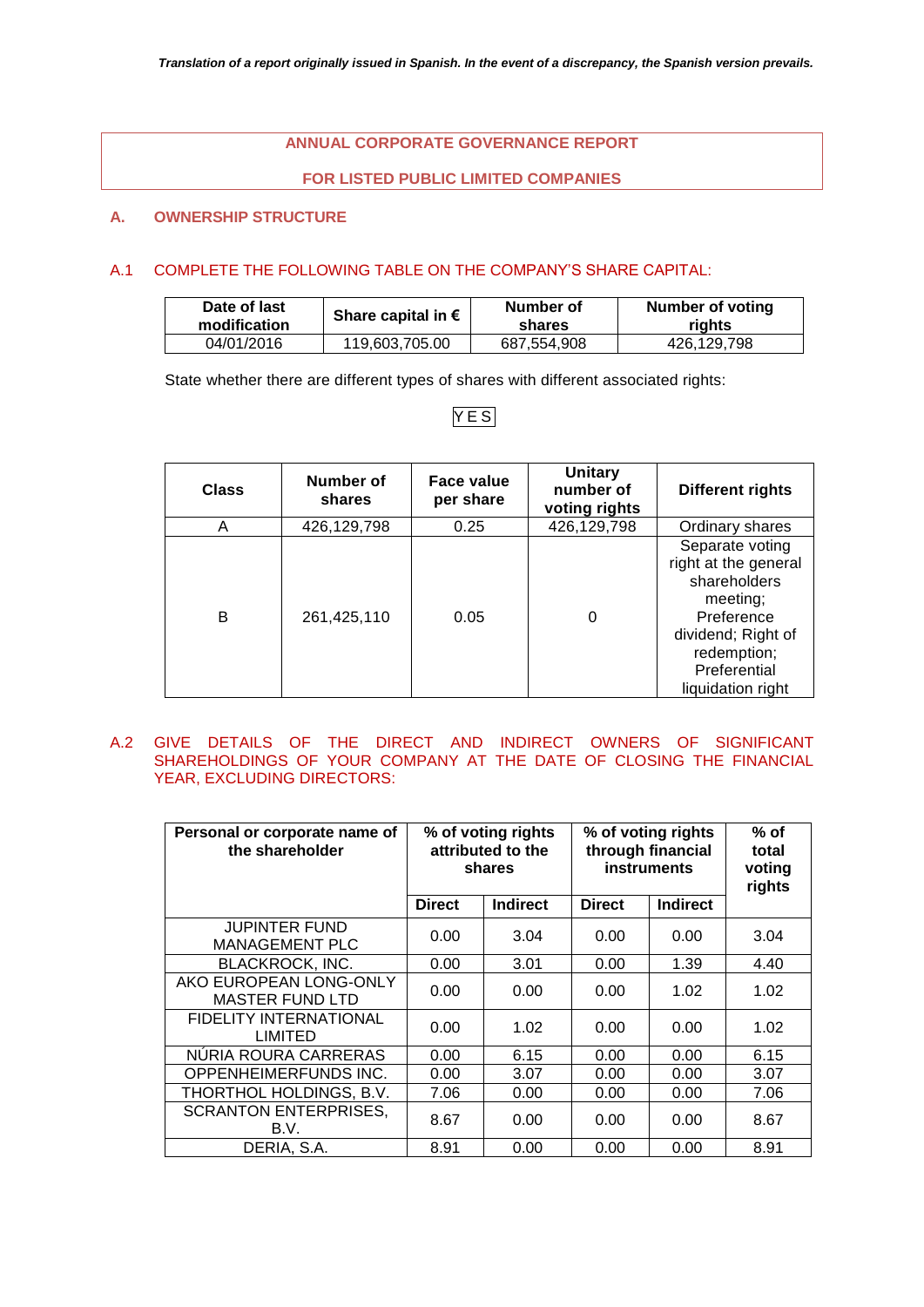Details of the indirect owners:

| <b>Personal or corporate</b><br>name of the indirect<br>shareholder                  | <b>Personal or corporate</b><br>name of the direct<br>shareholder                           | $%$ of<br>voting<br>rights<br>attributed<br>to the<br>shares | % of voting<br>rights<br>through<br>financial<br><b>instruments</b> | $%$ of<br>total<br>voting<br>rights |
|--------------------------------------------------------------------------------------|---------------------------------------------------------------------------------------------|--------------------------------------------------------------|---------------------------------------------------------------------|-------------------------------------|
| <b>JUPINTER FUND</b><br><b>MANAGEMENT PLC</b>                                        | <b>JUPITER ASSET</b><br><b>MANAGEMENT</b><br><b>LIMITED</b>                                 | 3.04                                                         | 0.00                                                                | 3.04                                |
| <b>BLACKROCK, INC.</b>                                                               | <b>BLACKROCK, INC.</b>                                                                      | 3.01                                                         | 1.39                                                                | 4.40                                |
| AKO EUROPEAN LONG-<br><b>ONLY MASTER FUND</b><br>LTD<br><b>FIDELITY INTERNTIONAL</b> | <b>AKO EUROPEAN</b><br><b>LONG-ONLY MASTER</b><br><b>FUND LTD</b><br><b>FIL INVESTMENTS</b> | 0.00<br>1.01                                                 | 1.02<br>0.00                                                        | 1.02<br>1.01                        |
| <b>LIMITED</b>                                                                       | <b>INTERNATIONAL</b>                                                                        |                                                              |                                                                     |                                     |
| <b>FIDELITY INTERNTIONAL</b><br><b>LIMITED</b>                                       | <b>FIL PENSIONS</b><br>MANAGEMENT                                                           | 0.01                                                         | 0.00                                                                | 0.01                                |
| <b>NURIA ROURA</b><br><b>CARRERAS</b>                                                | <b>RODELLAR</b><br>AMSTERDAM<br><b>HOLDINGS B.V</b>                                         | 6.15                                                         | 0.00                                                                | 6.15                                |
| <b>OPPENHEIMERFUNDS</b><br><b>INC</b>                                                | <b>OPPENHEIMERFUNDS</b><br><b>INC</b>                                                       | 3.07                                                         | 0.00                                                                | 3.07                                |

Detail the most significant movements in the share structure that have taken place during the year:

#### Most significant movements

On 21 May 2018 Oppenheimer International Growth Fund decreased its stake in the company's share capital below 3%.

On 20 August 2018 Fidelity International Limited decreased its stake in the company's share capital below 1%.

On 23 October 2018 Fidelity International Limited's stake in the company's share capital exceeded 1%.

On 15 November 2018 Ako European Long-Only Master Fund LTD 's stake in the company's share capital exceeded 1%.

# A.3 MEMBERS OF THE COMPANY'S BOARD OF DIRECTORS WITH VOTING RIGHTS FROM COMPANY SHARES:

|               | <b>Personal or</b><br>corporate name of<br>the director |       | % of voting rights<br>attributed to the<br>shares |                 | % of voting rights<br>through financial<br><b>instruments</b> |                 | $%$ of<br>total<br>voting<br>rights |               | % of voting rights<br>that may be<br>transferred<br>through financial<br>instruments |
|---------------|---------------------------------------------------------|-------|---------------------------------------------------|-----------------|---------------------------------------------------------------|-----------------|-------------------------------------|---------------|--------------------------------------------------------------------------------------|
|               |                                                         |       | <b>Direct</b>                                     | <b>Indirect</b> | <b>Direct</b>                                                 | <b>Indirect</b> |                                     | <b>Direct</b> | <b>Indirect</b>                                                                      |
|               | <b>MS MARLA</b>                                         |       | 0.00                                              | 0.00            | 0.00                                                          | 0.00            | 0.00                                | 0.00          | 0.00                                                                                 |
|               | <b>ELIZABETH</b>                                        |       |                                                   |                 |                                                               |                 |                                     |               |                                                                                      |
| <b>SALMON</b> |                                                         |       |                                                   |                 |                                                               |                 |                                     |               |                                                                                      |
| MR            | LUIS                                                    | ISASI | 0.00                                              | 0.00            | 0.00                                                          | 0.00            | 0.00                                | 0.00          | 0.00                                                                                 |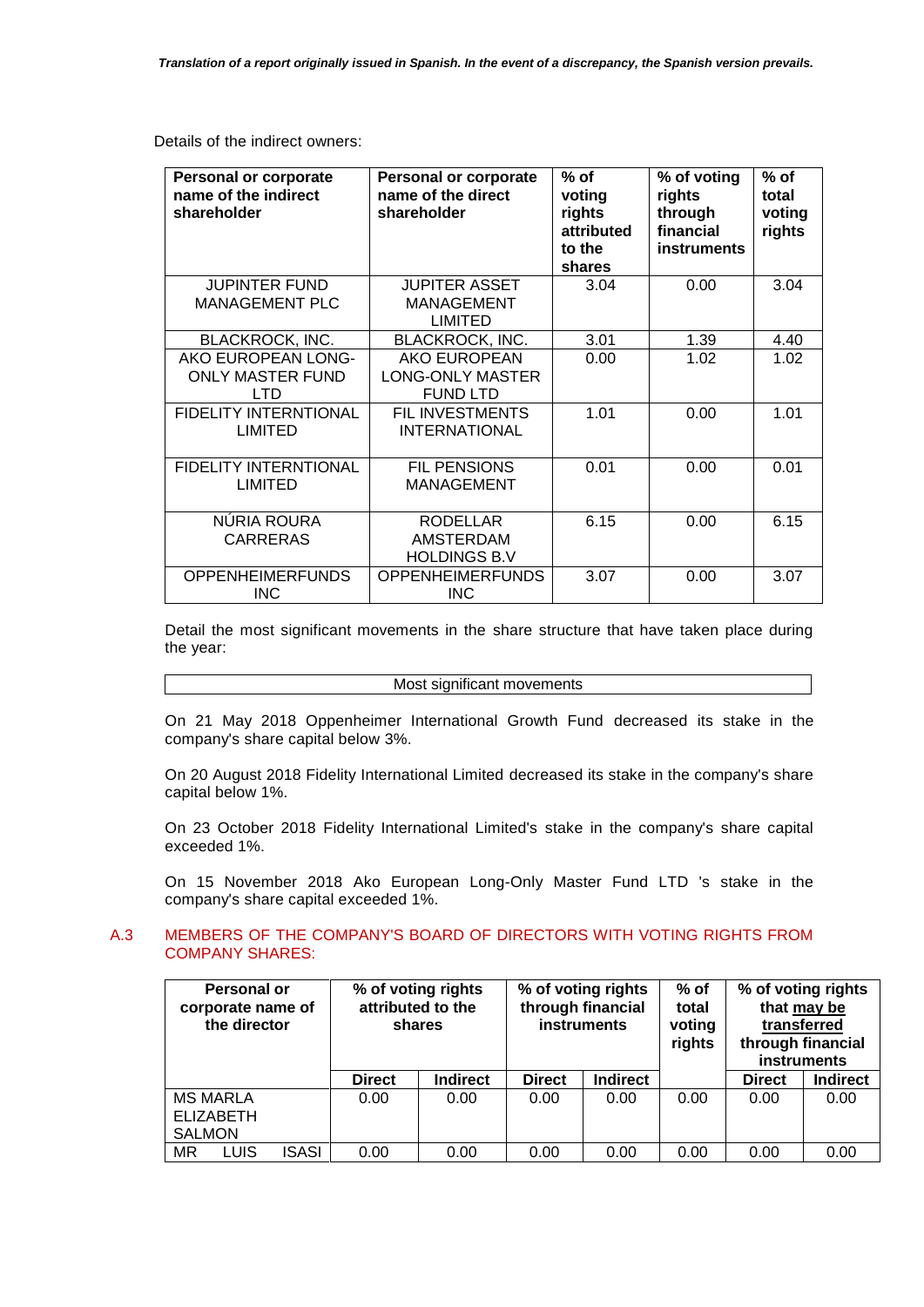| <b>DE</b><br>FERNANDEZ<br><b>BOBADILLA</b>                |      |      |      |      |      |      |      |
|-----------------------------------------------------------|------|------|------|------|------|------|------|
| <b>RAIMON</b><br>MR.<br><b>GRIFOLS ROURA</b>              | 0.00 | 0.00 | 0.00 | 0.00 | 0.00 | 0.00 | 0.00 |
| MR RAMON RIERA<br><b>ROCA</b>                             | 0.08 | 0.00 | 0.00 | 0.00 | 0.08 | 0.00 | 0.00 |
| MR TOMÁS DAGÁ<br><b>GELABERT</b>                          | 0.02 | 0.00 | 0.00 | 0.00 | 0.02 | 0.00 | 0.00 |
| MR.<br><b>STEVEN</b><br><b>MAYER</b>                      | 0.00 | 0.00 | 0.00 | 0.00 | 0.00 | 0.00 | 0.00 |
| <b>VICTOR</b><br>MR.<br><b>GRIFOLS DEU</b>                | 0.00 | 0.00 | 0.00 | 0.00 | 0.00 | 0.00 | 0.00 |
| <b>VICTOR</b><br>MR.<br><b>GRIFOLS ROURA</b>              | 0.21 | 0.00 | 0.00 | 0.00 | 0.21 | 0.00 | 0.00 |
| MS.<br>CARINA<br>SZPILKA LÁZARO                           | 0.00 | 0.00 | 0.00 | 0.00 | 0.00 | 0.00 | 0.00 |
| <b>INIGO</b><br>MR.<br>SANCHEZ-ASIAIN<br><b>MARDONES</b>  | 0.00 | 0.00 | 0.00 | 0.00 | 0.00 | 0.00 | 0.00 |
| <b>BELÉN</b><br>MS<br><b>VILLALONGA</b><br><b>MORENÉS</b> | 0.00 | 0.00 | 0.00 | 0.00 | 0.00 | 0.00 | 0.00 |
| <b>THOMAS</b><br>MR.<br><b>GLANZMANN</b>                  | 0.01 | 0.03 | 0.00 | 0.00 | 0.04 | 0.00 | 0.00 |
| MS ANNA<br><b>VEIGA</b><br><b>LLUCH</b>                   | 0.00 | 0.00 | 0.00 | 0.00 | 0.00 | 0.00 | 0.00 |

**%** of the total number of voting rights belonging to the board of directors **1988** 0.35

Detail the indirect shareholders:

| <b>Personal or</b><br>corporate name<br>of the director | <b>Personal or</b><br>corporate name of<br>the direct<br>shareholder | $%$ of<br>voting<br>rights<br>attributed<br>to the<br>shares | % of voting<br>rights<br>through<br>financial<br>instruments | $%$ of<br>total<br>voting<br>rights | %<br>voting<br>оf<br>rights that may<br>transferred<br>be<br>through<br>financial<br><b>instruments</b> |
|---------------------------------------------------------|----------------------------------------------------------------------|--------------------------------------------------------------|--------------------------------------------------------------|-------------------------------------|---------------------------------------------------------------------------------------------------------|
| <b>MR THOMAS</b><br><b>GLANZMANN</b>                    | <b>GLANZMANN</b><br><b>ENTERPRISES AG</b>                            | 0.01                                                         | 0.00                                                         | 0.01                                | 0.00                                                                                                    |
| <b>THOMAS</b><br><b>MR</b><br><b>GLANZMANN</b>          | <b>OPULENTIA</b><br><b>HOLDINGS LTD.</b>                             | 0.02                                                         | 0.00                                                         | 0.02                                | 0.00                                                                                                    |

A.4 STATE, WHERE APPLICABLE, THE FAMILY, COMMERCIAL, CONTRACTUAL OR CORPORATE RELATIONS THAT EXIST BETWEEN THE OWNERS OF SIGNIFICANT SHAREHOLDINGS TO THE EXTENT THAT THESE ARE KNOWN TO THE COMPANY, UNLESS THEY ARE NOT HIGHLY RELEVANT OR STEM FROM ORDINARY BUSINESS TRANSACTIONS, EXCEPT OF THOSE THAT ARE INDICATED IN SECTION A.6:

| <b>Personal or corporate</b><br>name | <b>Personal or</b><br>corporate name | Relationship  | <b>Brief description</b>                  |
|--------------------------------------|--------------------------------------|---------------|-------------------------------------------|
| MS NURIA ROURA<br>  CARRERAS         | DERIA, S.A.                          | <b>FAMILY</b> | Mother of a shareholder of Deria,<br>S.A. |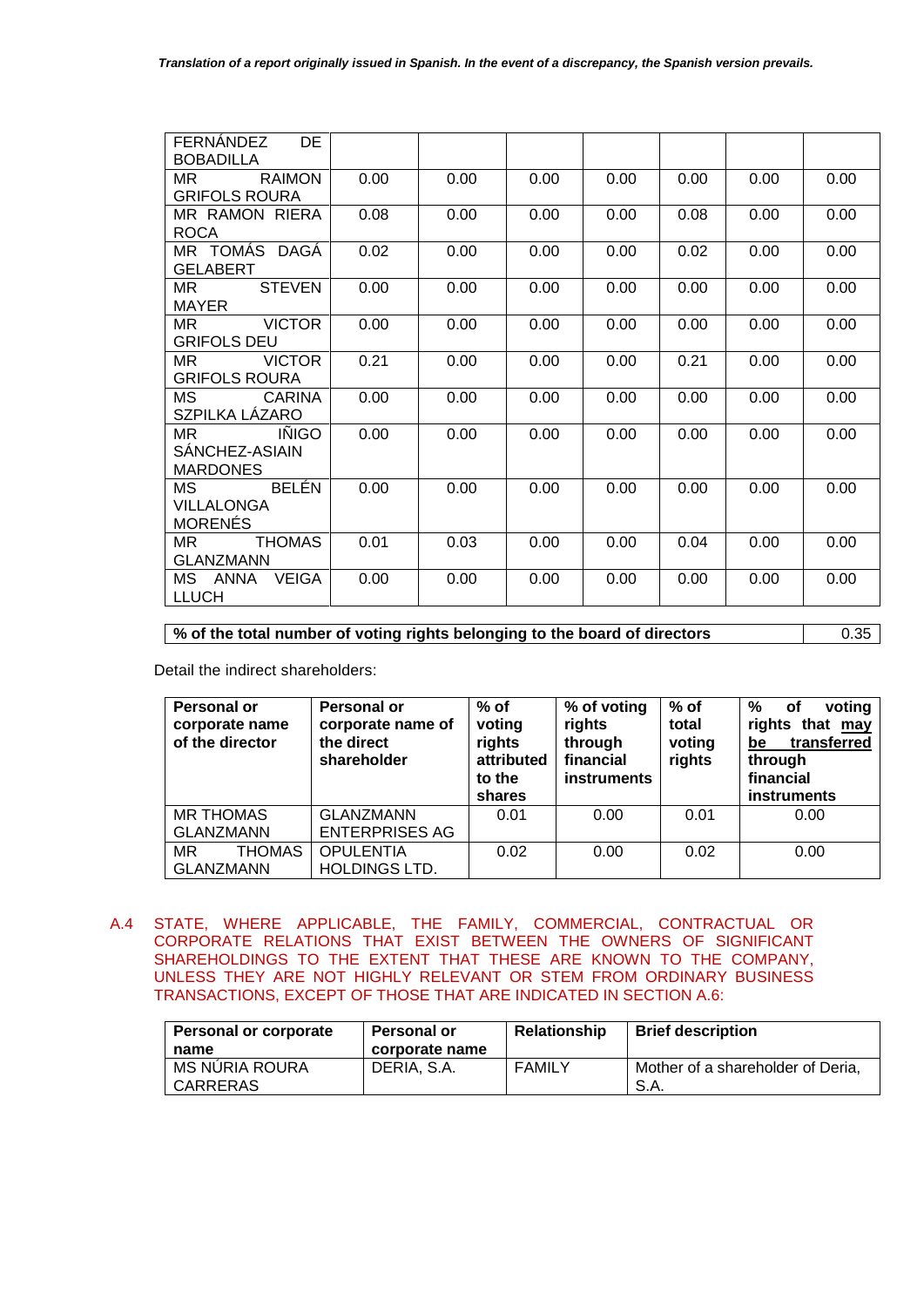# A.5 STATE, WHERE APPLICABLE, THE COMMERCIAL, CONTRACTUAL OR CORPORATE RELATIONS EXISTING BETWEEN THE OWNERS OF SIGNIFICANT SHAREHOLDINGS AND THE COMPANY AND/OR ITS GROUP, UNLESS THEY ARE NOT HIGHLY RELEVANT OR STEM FROM ORDINARY BUSINESS TRANSACTIONS:

| Personal or corporate name | <b>Relationship</b> | <b>Brief description</b> |
|----------------------------|---------------------|--------------------------|
| l No data                  |                     |                          |

# A.6 DESCRIBE THE RELATIONSHIP BETWEEN THE OWNERS OF SIGNIFICANT SHAREHOLDINGS OR THOSE REPRESENTED ON THE BOARD AND THE DIRECTORS, OR THEIR REPRESENTATIVES WHEN THE DIRECTORS ARE LEGAL PERSONS, UNLESS IT IS PRACTICALLY IRRELEVANT TO BOTH PARTIES:

Explain, where necessary, how significant shareholders are represented. State, specifically, the name of the directors who have been appointed to represent significant shareholders and whose appointment has been supported by significant shareholders, or is linked with significant shareholders and/or its group entities, detailing the nature of the relationship. Indicate, in particular and where appropriate, if there are board members, or director's representatives, of the listed company, who are, at the same time, members of the management body, or representatives, of companies that hold significant shareholdings in the listed company or group entities of these significant shareholders, indicating their identity and position.

| <b>Personal or corporate</b><br>name of the related<br>director or representative | <b>Personal or</b><br>corporate name of<br>the related<br>significant<br>shareholder | Corporate<br>name of the<br>group<br>company of<br>the<br>significant<br>shareholder | Description of the<br>relationship/position                                                                                                                                     |
|-----------------------------------------------------------------------------------|--------------------------------------------------------------------------------------|--------------------------------------------------------------------------------------|---------------------------------------------------------------------------------------------------------------------------------------------------------------------------------|
| <b>MR RAIMON GRIFOLS</b><br><b>ROURA</b>                                          | <b>MS NURIA ROURA</b><br><b>CARRERAS</b>                                             | N/A                                                                                  | Ms<br><b>Nuria</b><br>Roura<br>Carreras is Mr Raimon<br>Grifols Roura's mother.                                                                                                 |
| <b>MR RAIMON GRIFOLS</b><br><b>ROURA</b>                                          | <b>SCRANTON</b><br><b>ENTERPRISES,</b><br>B.V.                                       | N/A                                                                                  | Mr Raimon Grifols Roura<br>non-controlling<br>is<br>a<br>shareholder of Scranton<br>Enterprises,<br>B.V.<br>(pursuant to the Spanish<br>Securities Market Law).                 |
| <b>MR RAIMON GRIFOLS</b><br><b>ROURA</b>                                          | DERIA, S.A.                                                                          | N/A                                                                                  | Mr Raimon Grifols Roura<br>non-controlling<br>is<br>a<br>shareholder<br>of<br>Deria,<br>S.A. (pursuant to the<br>Spanish<br>Securities<br>Market Law) and its sole<br>director. |
| MR RAMON RIERA ROCA                                                               | <b>SCRANTON</b><br><b>ENTERPRISES,</b><br>B.V.                                       | N/A                                                                                  | Mr Ramon Riera Roca is<br>non-controlling<br>a<br>shareholder of Scranton<br>Enterprises,<br>B.V.<br>(pursuant to the Spanish<br>Securities Market Law).                        |
| MR TOMÁS DAGÁ<br><b>GELABART</b>                                                  | <b>SCRANTON</b><br><b>ENTERPRISES,</b><br>B.V.                                       | N/A                                                                                  | Mr.<br>Tomás<br>Dagá<br>Gelabert<br>is<br>non-<br>a<br>controlling,<br>shareholder<br>of Scranton Enterprises,                                                                  |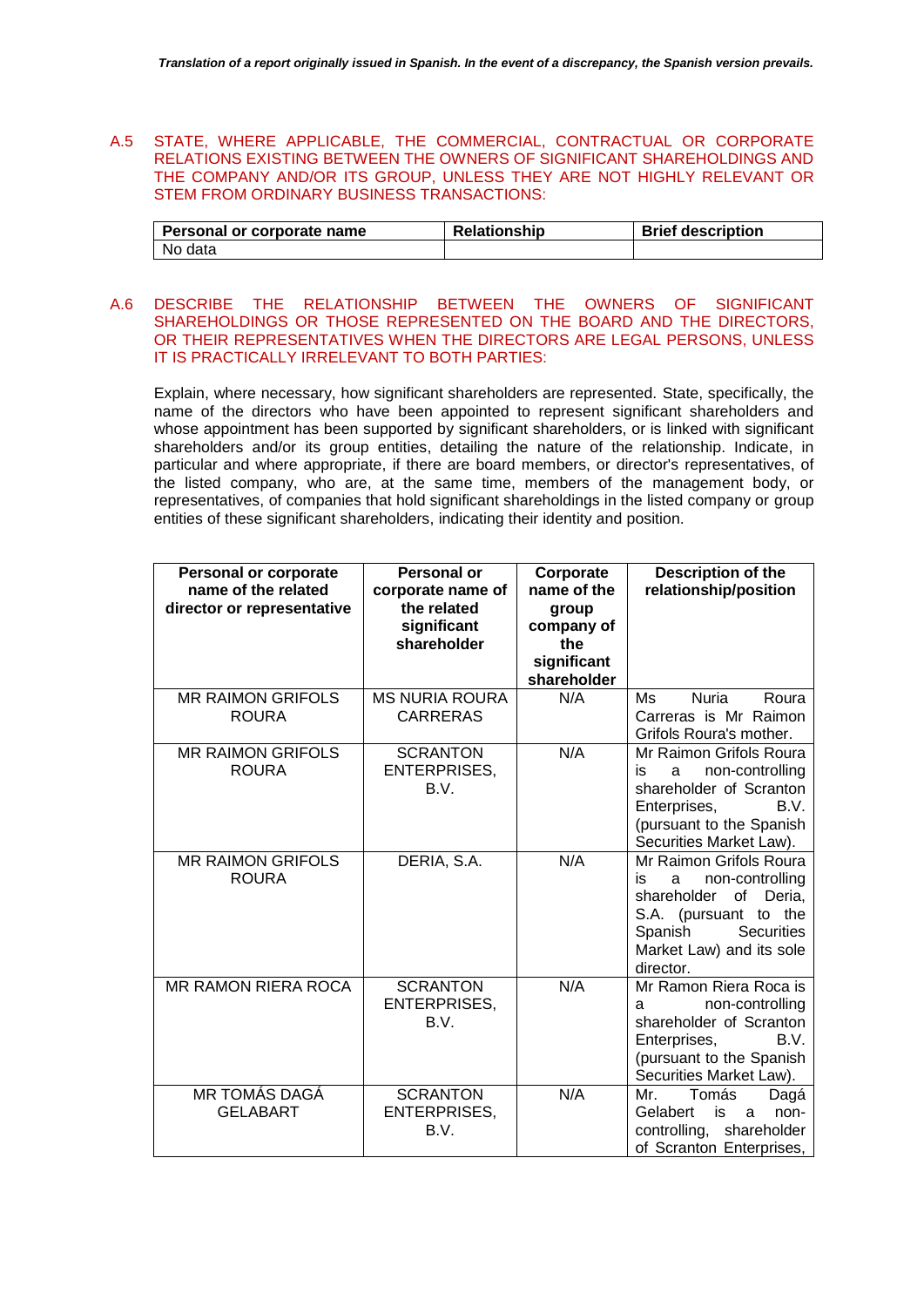|                                          |                                         |     | B.V. (pursuant to the<br>Spanish<br>Securities<br>Market Law).                                                                                                                                                              |
|------------------------------------------|-----------------------------------------|-----|-----------------------------------------------------------------------------------------------------------------------------------------------------------------------------------------------------------------------------|
| <b>MR VICTOR GRIFOLS</b><br><b>ROURA</b> | DERIA, S.A.                             | N/A | Mr. Victor Grifols Roura<br>represents Deria, S.A. in<br>the board of directors of<br>Grifols, S.A. He is also a<br>non-controlling<br>shareholder of Deria,<br>S.A. (pursuant to the<br>Spanish Securities<br>Market Law). |
| <b>MR VICTOR GRIFOLS</b><br>DEU          | MS NÚRIA ROURA<br><b>CARRERAS</b>       | N/A | Mr Victor Grifols Deu is<br>Nuria<br>Ms.<br>Roura<br>Carreras' grandson.                                                                                                                                                    |
| <b>MR VICTOR GRIFOLS</b><br><b>ROURA</b> | MS NÚRIA ROURA<br><b>CARRERAS</b>       | N/A | Núria<br>Ms.<br>Roura<br>Carreras is Mr Victor<br>Grifols Roura's mother.                                                                                                                                                   |
| <b>MR VICTOR GRIFOLS</b><br><b>ROURA</b> | <b>SCRANTON</b><br>ENTERPRISES,<br>B.V. | N/A | Mr Victor Grifols Roura<br>non-controlling<br>is<br>a<br>shareholder of Scranton<br>B.V.<br>Enterprises,<br>(pursuant to the Spanish<br>Securities Market Law).                                                             |

# A.7 STATE WHETHER THE COMPANY HAS BEEN INFORMED OF ANY SHAREHOLDERS' AGREEMENTS AFFECTING THIS PURSUANT TO THAT SET DOWN IN ARTICLES 530 AND 531 OF THE SPANISH COMPANIES ACT. WHERE APPLICABLE, DESCRIBE THESE BRIEFLY AND LIST THE SHAREHOLDERS BOUND BY ANY SUCH AGREEMENT:

# N O

State whether the company is aware of the existence of any concerted actions arranged by its shareholders. Where applicable, give a short description of these**:**

# N O

In the event of there having been any amendments to or termination of said stipulations or agreements or concerted actions in the financial year, expressly state this**:**

Not applicable

A.8 STATE WHETHER THERE IS ANY NATURAL OR LEGAL PERSON NOW EXERCISING OR WHO COULD EXERCISE CONTROL OVER THE COMPANY PURSUANT TO ARTICLE 5 OF THE SPANISH SECURITIES MARKET LAW. WHERE APPLICABLE, IDENTIFY THIS PERSON:

# N O

# A.9 COMPLETE THE FOLLOWING TABLES ABOUT THE COMPANY'S TREASURY STOCK:

**At the close of the financial year:**

| Number of shares held directly | Number of shares Total % of share |  |         |  |  |
|--------------------------------|-----------------------------------|--|---------|--|--|
|                                | held indirectly (*)               |  | capital |  |  |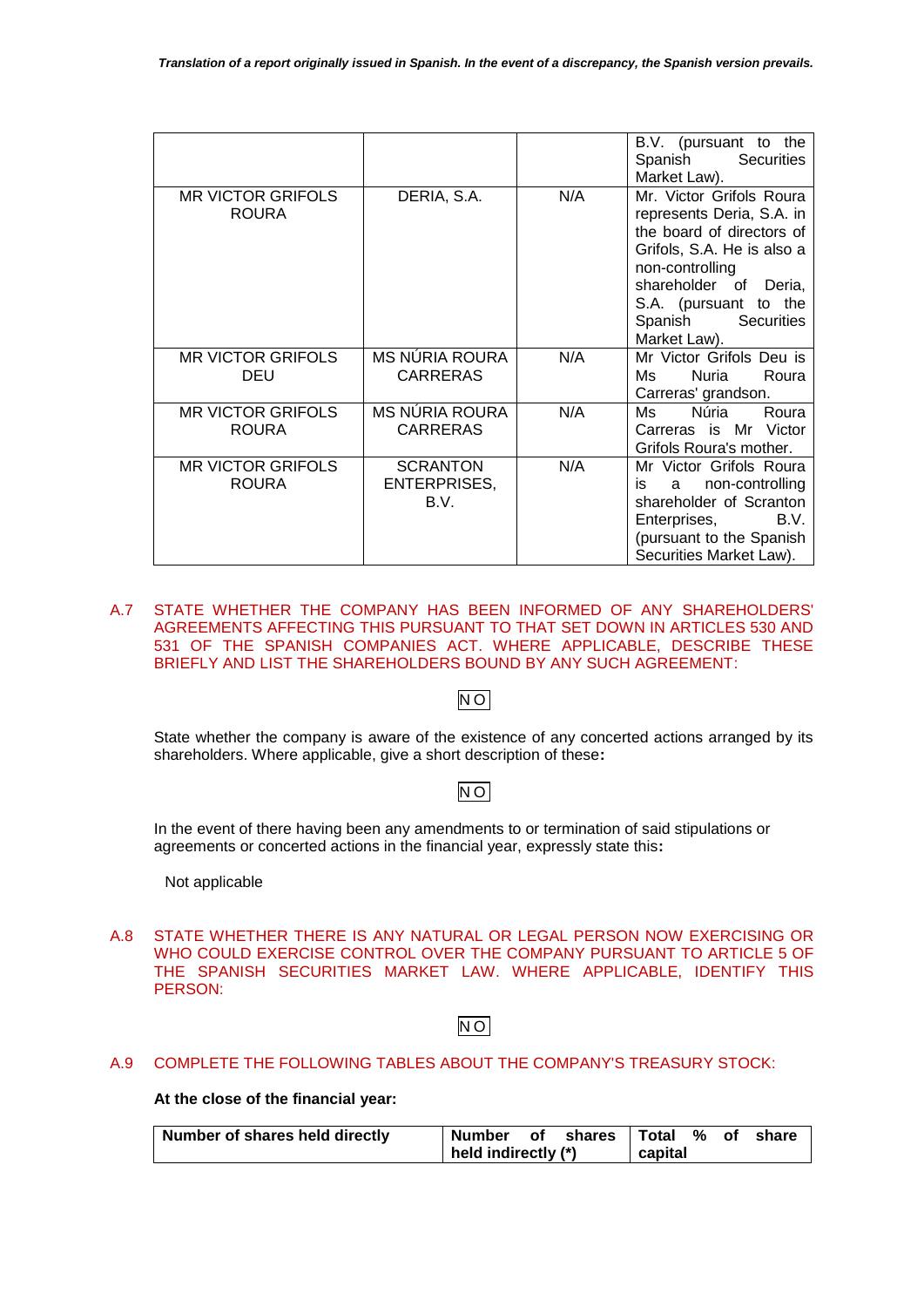| .451<br>04C<br>. | $ -$<br>0.56 |
|------------------|--------------|

All the company's treasury stock are Class B shares without voting rights.

(\*) Through:

| Personal or corporate name of the indirect owner | Number of shares held directly |
|--------------------------------------------------|--------------------------------|
| No data                                          |                                |

Breakdown of any significant variations during the year:

| Explain the significant variations |
|------------------------------------|
|                                    |

The company's treasury stock at the close of the financial is 3,818,451 Class B shares, without voting rights. Class B shares have decreased by 479,355 in comparison with the previous year as a result of the delivery during the financial year of the RSUs allocated during financial year 2016 with a vesting period of two years and one day (according to the company's incentive plan for 2015).

# A.10 GIVE DETAILS OF THE CONDITIONS AND PERIOD OF THE CURRENT MANDATE GIVEN BY THE MEETING TO THE BOARD OF DIRECTORS TO ISSUE, REPURCHASE OR TRANSFER THE COMPANY'S TREASURY STOCK:

At the Ordinary General Shareholders' Meeting held on 29 May 2015, among other points, it was agreed to authorize the Company's Board of Directors to acquire its own stock or subscription rights, by means of purchase, exchange, attribution account payment or any other form envisaged in the Law, either directly or through its subsidiaries, within the limits and with the requisites to be announced below:

- (i) That, insofar as there are Class B Shares, the acquisition should be performed pro rata between Class A Shares and Class B Shares, at the same price and under identical terms and conditions;
- (ii) That, the face value of the shares acquired, added to the ones already owned by the Company or its Subsidiary companies, should not exceed 10% of the Company's share capital at any time;
- (iii) That, the acquisition, including any shares that the Company, or person acting in their own name but on the Company's behalf, had previously acquired and had in its portfolio, should not make the net worth work out lower than the amount of the share capital plus the legally or statutorily non-disposable reserves;
- (iv) That the shares acquired should be paid up in full;
- (v) The maximum acquisition price will be the listed price for the Class A shares at the stock exchange session on the day the acquisition is made or, where applicable, the one authorized by the Spanish Stock Exchange Commission. The minimum price will be 100% of the face value of each Class A share;
- (vi) This authorization is granted for five years at most;
- (vii) The shares acquired may be intended to be given to the workers or managers of the Group, either directly or as result of exercising any option rights to which they may be entitled.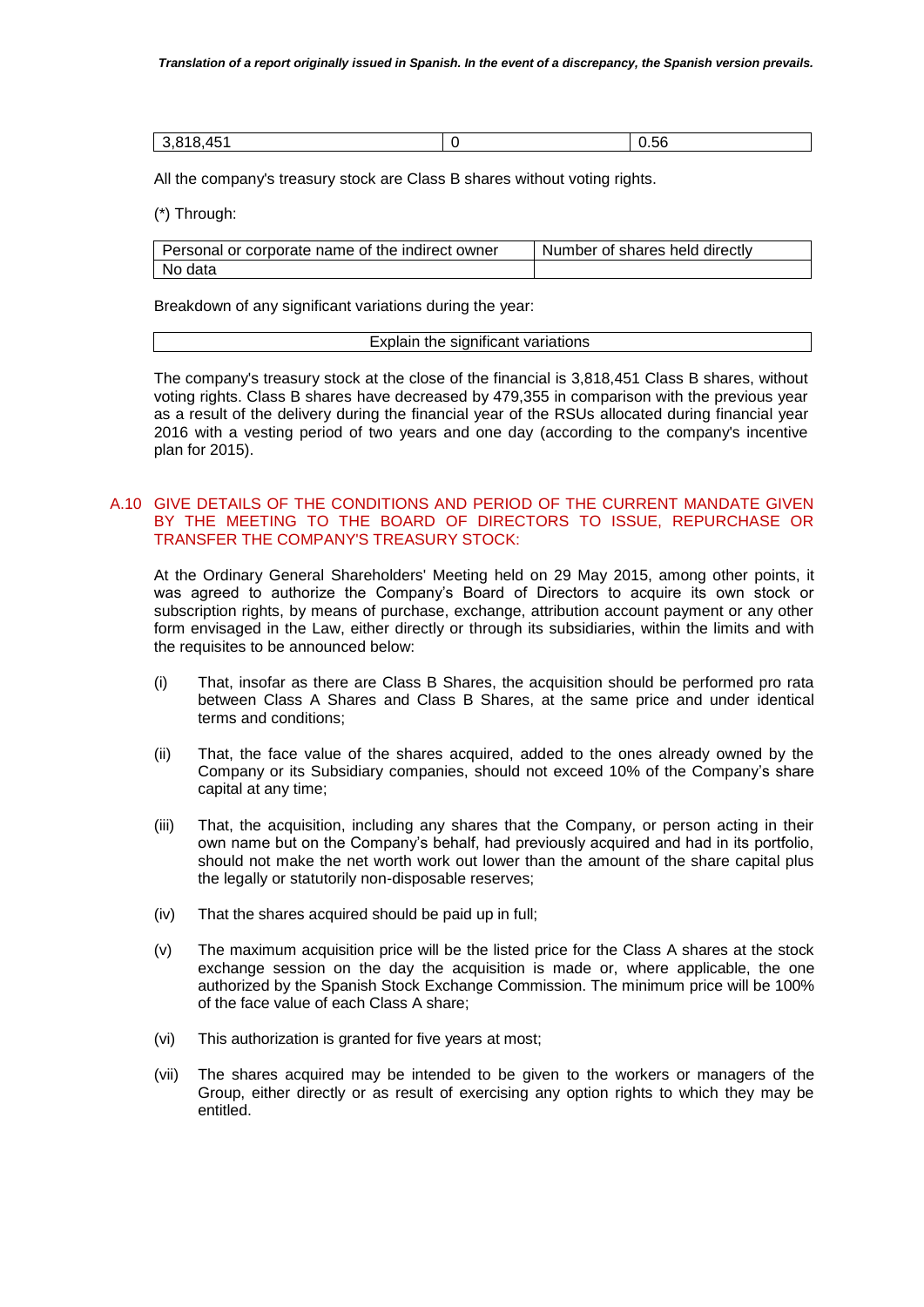It was also agreed to revoke and make invalid in all its terms the previous authorization for the Company to acquire treasury stock granted by the Extraordinary Shareholders' Meeting of 25 January 2011.

# A.11 ESTIMATED FLOATING CAPITAL:

|                            | ν, |
|----------------------------|----|
| Estimated floating capital |    |

A.12 INDICATE ANY RESTRICTONS (UNDER LAW OR THE COMPANY'S ARTICLES OF ASSOCIATION OF ANY NATURE) TO THE TRANSMISSIBILITY OF SECURITIES AND/OR ANY RESTRICTIONS TO VOTING RIGHTS. IN PARTICULAR, THE EXISTENCE OF ANY KIND OF RESTRICTIONS WHICH MAY HAMPER THE TAKING OF CONTROL OF THE COMPANY BY MEANS OF THE ACQUISITION OF ITS SHARES ON THE MARKET AS WELL AS ANY AUTHORISATION OR COMMUNICATION SCHEMES RELATING TO THE PURCHASE OR TRANSFER OF THE COMPANY'S FINANCIAL INSTRUMENTS THAT MAY BE APPLICABLE ACCORDING TO THE SECTORIAL REGULATION SHALL BE REPORTED:

# N O

A.13 STATE WHETHER THE GENERAL SHAREHOLDERS' MEETING HAS AGREED TO ADOPT ANY NEUTRALIZATION MEASURES AGAINST A PUBLIC TAKEOVER BID PURSUANT TO THE PROVISIONS OF LAW 6/2007:

# N O

Where applicable, explain the approved measures and the terms under which the restrictions would become ineffective:

A.14 INDICATE WHETHER THE COMPANY HAS ISSUED ANY SECURITIES THAT ARE NOT TRADED ON A REGULATED COMMUNITY MARKET:

# N O

Where applicable, explain the different kinds of shares and, for each kind of shares, the rights and obligations conferred.

- **B. GENERAL SHAREHOLDERS' MEETING**
- B.1 STATE AND WHERE APPLICABLE PROVIDE DETAILS OF, WHETHER THERE ARE ANY DIFFERENCES BETWEEN THE REQUIRED QUORUM FOR THE GENERAL SHAREHOLDERS' MEETING AND THE QUORUM SYSTEM LAID DOWN IN THE SPANISH COMPANIES ACT:

# N O

B.2 STATE AND, WHERE APPLICABLE, GIVE DETAILS OF ANY DIFFERENCES FROM THE SYSTEM ENVISAGED IN THE SPANISH COMPANIES ACT FOR THE ADOPTION OF CORPORATE RESOLUTIONS:

# N O

B.3 STATE ANY RULES APPLICABLE TO THE MODIFICATION OF THE ARTICLES OF ASSOCIATION OF THE COMPANY. IN PARTICULAR, THOSE MAJORITIES PROVIDED FOR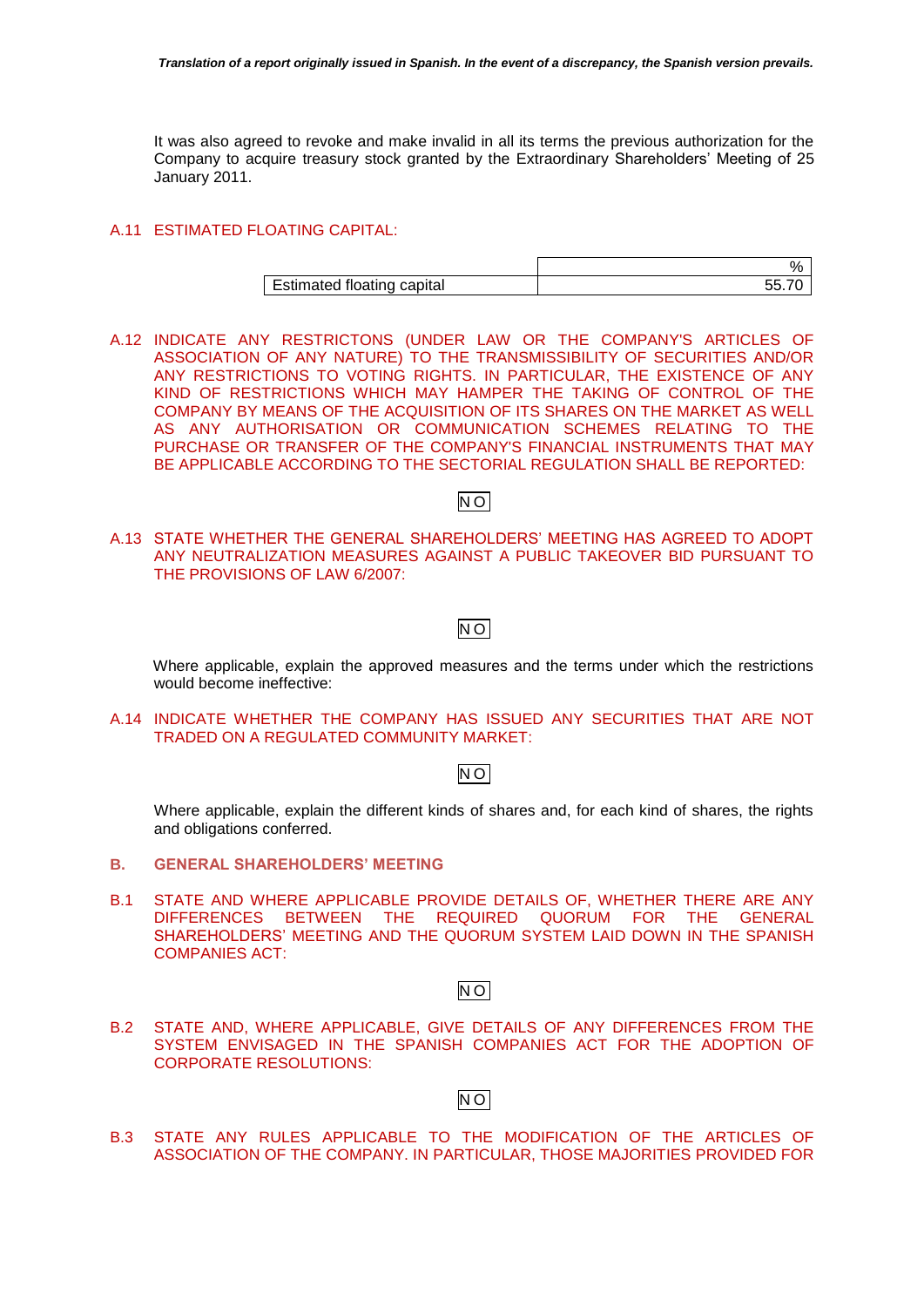IN CASES OF AMENDMENT OF THE ARTICLES OF ASSOCIATION, AS WELL, WHERE APPLICABLE, AS THOSE RULES PROVIDED FOR IN CASES OF TUTELAGE OF THE RIGHTS OF SHAREHOLDERS IN THE AMENDMENT OF ARTICLES OF ASSOCIATION ARE TO BE COMMUNICATED:

Article 201.2 of Royal Legislative Decree 1/2010, of 2 July, which passed the redrafted text of the Spanish Companies Act.

In addition, the articles of association of the Company establish that in order to protect the rights of Class B shares, corporate resolutions on certain "Extraordinary Matters" shall, in addition to its approval in accordance with article 17 of the articles of association (the adoption of resolutions by simple majority of the capital present and/or represented), require the approval of the majority of the Class B shares then in circulation.

In this regard, any resolutions and any amendments to the articles of association which may directly or indirectly hamper or have a negative effect on the rights, preferences or privileges of Class B Shares (including any resolutions which may hamper or have a negative effect on Class B Shares in comparison with Class A Shares or which may benefit or have a positive effect on Class A Shares in comparison with Class B Shares, or which may affect the provisions of these articles in relation to Class B Shares) shall require the approval of a majority of Class B Shares then in issue.

Finally, it must be indicated that the General Shareholders' Meeting has the competence to decide on all matters which may have been attributed to the same, by law or through the articles of association, and, in particular, in an expository manner, it shall be the sole corporate body or competent authority to decide on matters considered "Extraordinary Matters" in accordance with article 6.2 of the articles of association.

## B.4 DETAILS OF ATTENDANCE AT GENERAL MEETINGS HELD DURING THE FINANCIAL YEAR COVERED BY THIS REPORT AND THOSE FROM THE PREVIOUS TWO FINANCIAL YEARS:

|                        | <b>Details of attendance</b> |            |                             |               |              |  |  |
|------------------------|------------------------------|------------|-----------------------------|---------------|--------------|--|--|
|                        |                              |            | % remote voting             |               |              |  |  |
| Date of the<br>qeneral | % of<br>attendance           | % as proxy | <b>Electronic</b><br>voting | <b>Others</b> | <b>Total</b> |  |  |
| meeting                | in person                    |            |                             |               |              |  |  |
| 27/05/2016             | 4.53                         | 76.29      | 0.00                        | 1.14          | 81.96        |  |  |
| Floating capital       | 0.02                         | 41.95      | 0.00                        | 0.00          | 41.97        |  |  |
| 26/05/2017             | 2.85                         | 76.67      | 0.00                        | 0.78          | 80.30        |  |  |
| Floating capital       | 0.02                         | 39.87      | 0.00                        | 0.00          | 39.89        |  |  |
| 25/05/2018             | 4.80                         | 75.03      | 0.00                        | 0.05          | 79.88        |  |  |
| Floating capital       | 0.03                         | 42.02      | 0.00                        | 0.00          | 42.05        |  |  |

B.5 INDICATE WHETHER THERE HAS BEEN ANY ITEM ON THE AGENDA NOT APPROVED BY THE SHAREHOLDERS FOR WHATEVER REASON AT THE GENERAL SHAREDHOLERS' MEETING HELD DURING THE YEAR.

# N O

B.6 INDICATE WHETHER THERE IS ANY STATUTORY RESTRICTION IN THE ARTICLES OF ASSOCIATION ESTABLISHING A MINIMUM NUMBER OF SHARES NEEDED TO ATTEND THE GENERAL SHAREHOLDERS' MEETING OR FOR DISTANCE VOTING.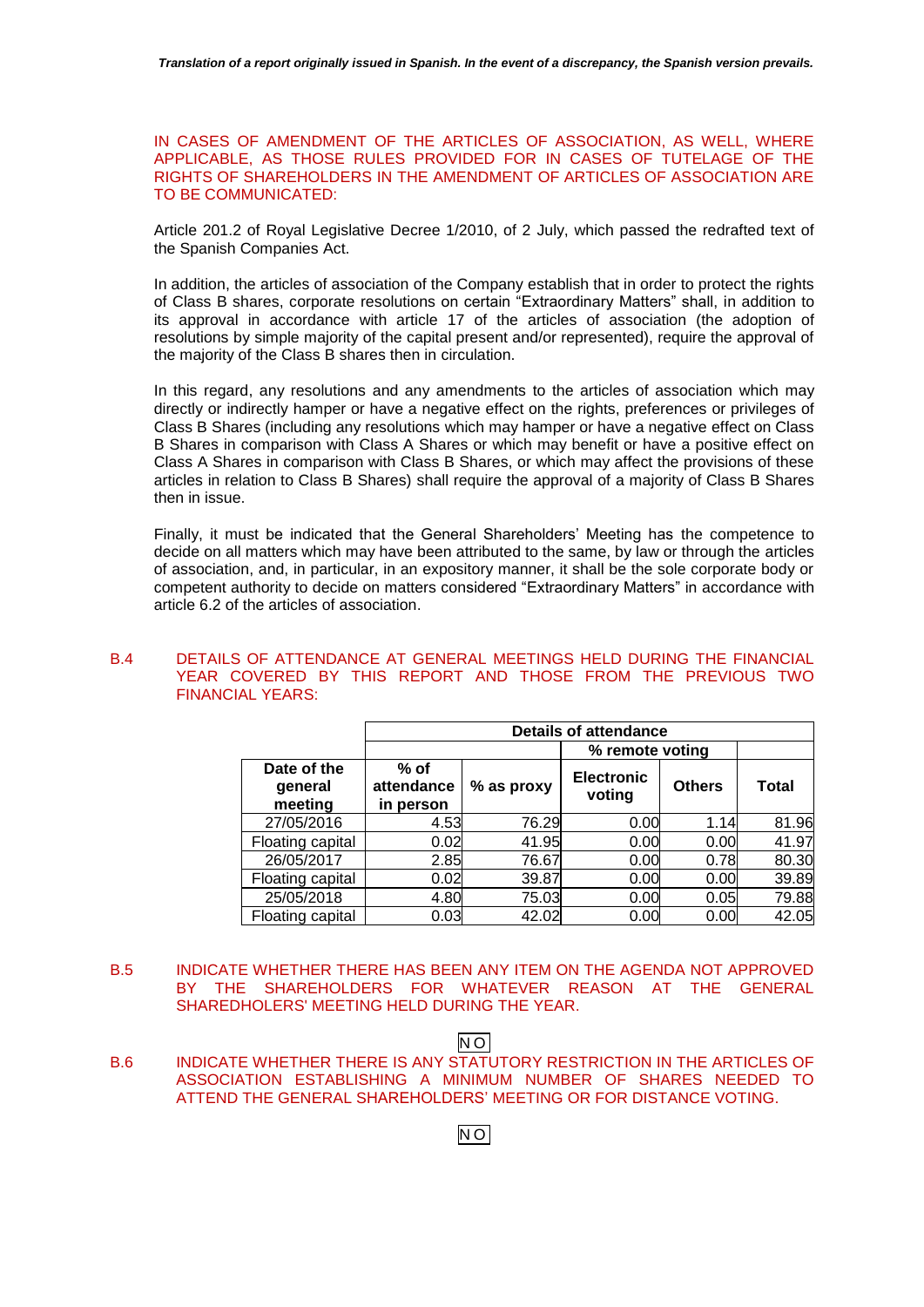B.7 INDICATE WHETHER CERTAIN RESOLUTIONS OTHER THAN THOSE ESTABLISHED BY LAW THAT MAY ENTAIL THE ACQUISITION, DISPOSAL, TRANSFER OF ASSETS TO ANOTHER COMPANY OR OTHER CORPORATE TRANSACTIONS OF SIMILAR NATURE MUST BE SUBMITTED FOR APPROVAL BY THE GENERAL SHAREHOLDERS' MEETING.

# $\overline{NO}$

B.8 STATE THE ADDRESS AND MEANS OF ACCESS TO THE WEB PAGE OF THE COMPANY AND THE INFORMATION ON CORPORATE GOVERNANCE AND OTHER INFORMATION ON GENERAL SHAREHOLDERS' MEETINGS WHICH MUST BE MADE AVAILABLE TO SHAREHOLDERS VIA THE WEB PAGE OF THE COMPANY.

The address of the Company's webpage is [www.grifols.com.](http://www.grifols.com/) Information on corporate governance can be accessed through the link Investors Relations on the main page, or directly at [http://inversores.grifols.com.](http://inversores.grifols.com/)

# **C STRUCTURE OF CORPORATE ADMINISTRATION**

#### C.1 BOARD OF DIRECTORS

**C.1.1 Maximum and minimum number of directors envisaged by the articles of association and established by the shareholders' meeting:**

| Maximum number of directors                                  |  |
|--------------------------------------------------------------|--|
| Minimum number of directors                                  |  |
| Number of directors established by the Shareholders' meeting |  |

#### **C.1.2 Complete the following table with the Board members' details:**

| <b>Personal or corporate</b><br>name of director         | Representative | Category          | <b>Position on</b><br>the<br><b>Board</b> | Date of first<br>appointment appointment | Date of last | <b>Election</b><br>procedure                          |
|----------------------------------------------------------|----------------|-------------------|-------------------------------------------|------------------------------------------|--------------|-------------------------------------------------------|
| <b>MS MARLA E. SALMON</b>                                |                | Independent       | Director                                  | 30/05/2014                               | 25/05/2018   | General<br>Shareholders'<br><b>Meeting Resolution</b> |
| <b>MR LUIS ISASI</b><br>FERNÁNDEZ DE<br><b>BOBADILLA</b> |                | Independent       | <b>Director</b>                           | 24/05/2011                               | 27/05/2016   | General<br>Shareholders'<br><b>Meeting Resolution</b> |
| <b>MR RAIMON GRIFOLS</b><br><b>ROURA</b>                 |                | Executive         | Co-CEO                                    | 29/05/2015                               | 29/05/2015   | General<br>Shareholders'<br><b>Meeting Resolution</b> |
| <b>MR RAMÓN RIERA</b><br><b>ROCA</b>                     |                | Other<br>external | <b>Director</b>                           | 13/04/2000                               | 26/05/2017   | General<br>Shareholders'<br><b>Meeting Resolution</b> |
| MR TOMÁS DAGÁ<br><b>GELABERT</b>                         |                | Other<br>external | Director and<br>Vice<br>Secretary         | 13/04/2000                               | 29/05/2015   | General<br>Shareholders'<br><b>Meeting Resolution</b> |
| <b>MR STEVEN MAYER</b>                                   |                | Independent       | Director                                  | 25/01/2011                               | 27/05/2016   | General<br>Shareholders'<br><b>Meeting Resolution</b> |
| <b>MR VICTOR GRIFOLS</b><br>DEU                          |                | Executive         | Co-CEO                                    | 27/05/2016                               | 27/05/2016   | General<br>Shareholders'<br><b>Meeting Resolution</b> |
| <b>IMS CARINA SZPILKA</b><br>LÁZARO                      |                | Independent       | <b>Director</b>                           | 29/05/2015                               | 29/05/2015   | General<br>Shareholders'<br><b>Meeting Resolution</b> |
| <b>MR IÑIGO SÁNCHEZ</b><br>ASIAÍN -MARDONÉS              |                | Independent       | Lead<br>Independent<br>Director           | 29/05/2015                               | 29/05/2015   | General<br>Shareholders'<br><b>Meeting Resolution</b> |
| <b>MR THOMAS</b><br><b>GLANZMANN</b>                     |                | Other<br>external | Vice<br>Chairman                          | 05/04/2006                               | 27/05/2016   | General<br>Shareholders'<br><b>Meeting Resolution</b> |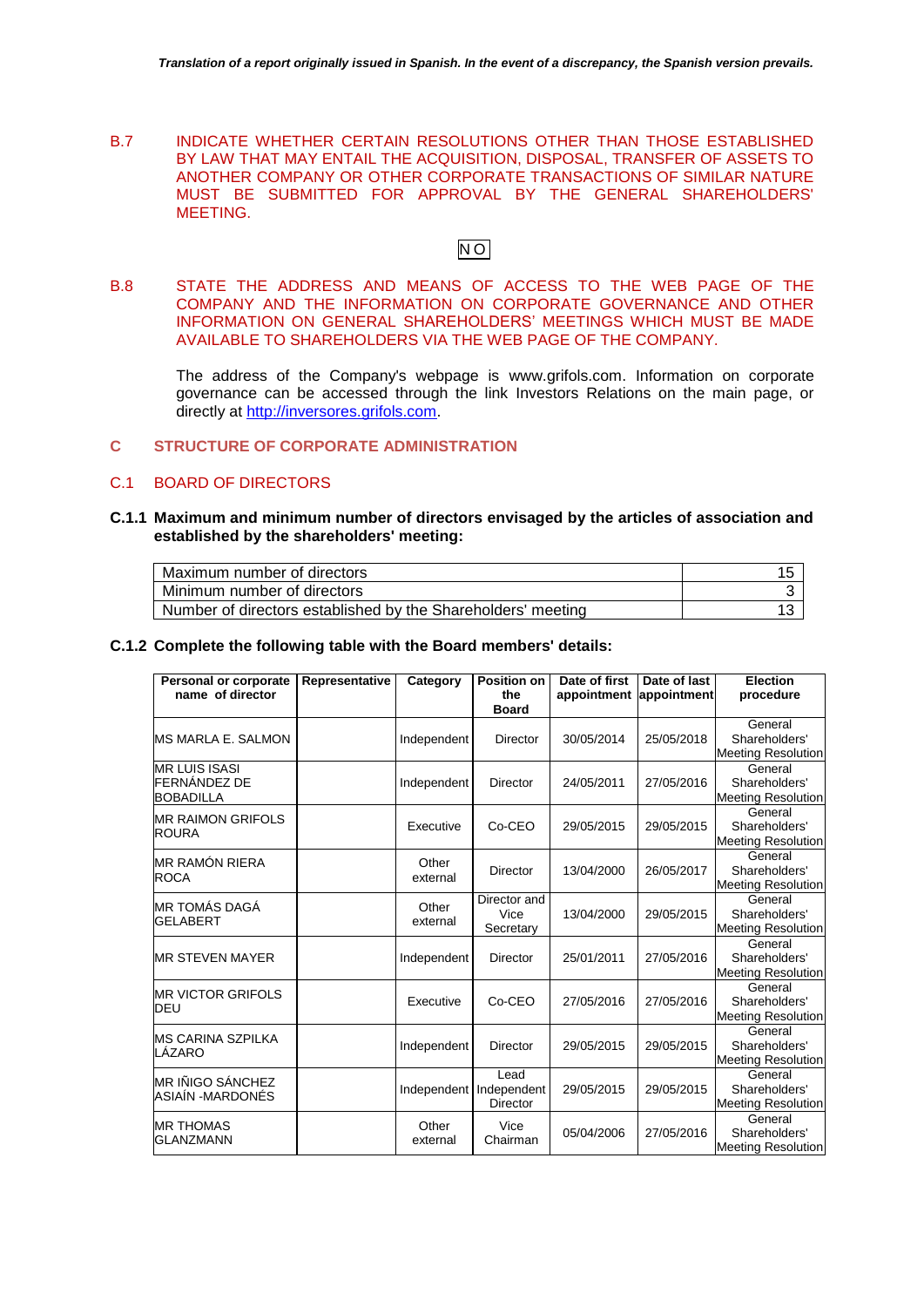| Personal or corporate<br>name of director | Representative | Category    | <b>Position on</b><br>the<br><b>Board</b> | Date of first<br>appointment appointment | Date of last | <b>Election</b><br>procedure                          |
|-------------------------------------------|----------------|-------------|-------------------------------------------|------------------------------------------|--------------|-------------------------------------------------------|
| <b>MS ANNA VEIGA</b><br><b>LLUCH</b>      |                | Independent | Director                                  | 09/12/2008                               | 29/05/2015   | General<br>Shareholders'<br><b>Meeting Resolution</b> |
| <b>MR VICTOR GRIFOLS</b><br><b>ROURA</b>  |                | Proprietary | Chairman                                  | 08/07/1991                               | 26/05/2017   | General<br>Shareholders'<br><b>Meeting Resolution</b> |
| <b>BELÉN VILLALONGA</b><br><b>MORENES</b> |                | Independent | Director                                  | 24/05/2013                               | 25/05/2018   | General<br>Shareholders'<br><b>Meeting Resolution</b> |

| Total number of directors | . |
|---------------------------|---|

# **Indicate any members leaving the Board of Directors through resignation, dismissal or otherwise during the period for which information is given.**

| Personal<br>corporate<br>or<br>name of the director | Category<br>οf<br>the<br>director | Date of last<br>appointment | Leaving<br>date | Committee<br>which<br>on.<br>the director<br>was<br>a<br>member | Indicate if<br>the<br>director<br>leaved<br>before the<br>end of his<br>term<br>οt<br>office |
|-----------------------------------------------------|-----------------------------------|-----------------------------|-----------------|-----------------------------------------------------------------|----------------------------------------------------------------------------------------------|
| No data                                             |                                   |                             |                 |                                                                 |                                                                                              |

# **C.1.3 Complete the following tables on the Board members and their category:**

| <b>EXECUTIVE DIRECTORS</b>                    |                                                             |                |  |
|-----------------------------------------------|-------------------------------------------------------------|----------------|--|
| Personal or corporate name<br>of the director | Office held<br>on the<br>Company's<br>organization<br>chart | <b>Profile</b> |  |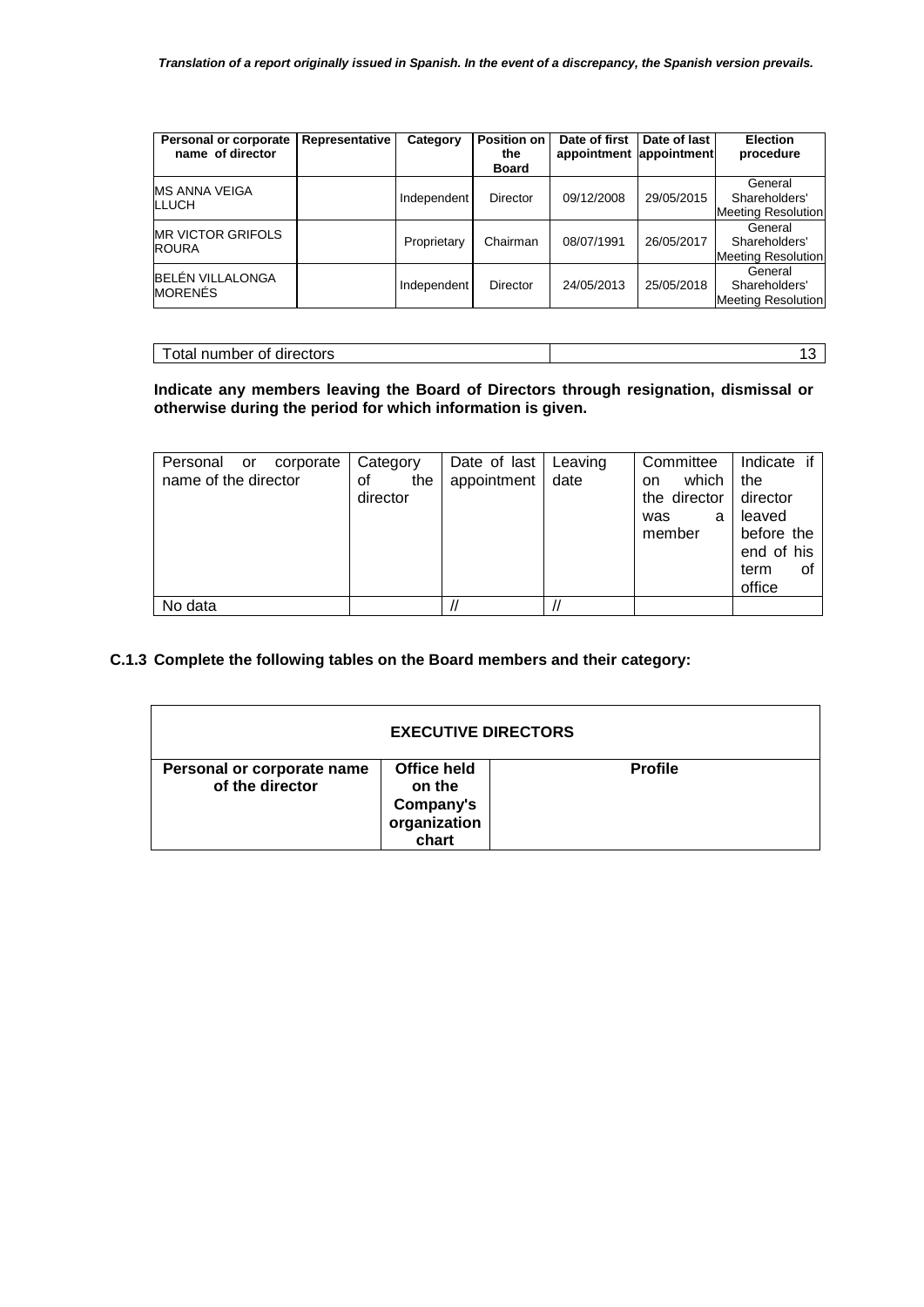| MR VÍCTOR GRIFOLS DEU                    | Co-CEO | Mr. Víctor Grifols Deu is Grifols' joint and<br>several Chief Executive Officer together with<br>his uncle, Mr Raimon Grifols Roura, since 1<br>January 2017. He succeeds his father, Mr<br>Víctor Grifols Roura on the position. He is a<br>member of the administration bodies of<br>several companies within the Grifols Group<br>and was appointed executive director in May<br>2016. He joined the Group in 2001 as an<br>analyst<br>the<br>Planning<br>and<br>Control<br>in.<br>Department. In 2008 he became the director<br>of the Planning and Control Department and<br>was also appointed member of the Executive<br>Committee. He was part of the team that<br>analyzed and was responsible for<br>the<br>integration of the transactions of Alpha<br>Therapeutics, Talecris Biotherapeutics and<br>Novartis'<br>Transfusion<br>Diagnostic<br>Unit<br>following the acquisitions.<br><b>Business</b><br>He<br>holds<br>degree<br>in<br>a<br>Administration and Management from the<br>Ramon Llull University - Sarrià Chemical<br>Institute (IQS) and a postgraduate degree in |
|------------------------------------------|--------|--------------------------------------------------------------------------------------------------------------------------------------------------------------------------------------------------------------------------------------------------------------------------------------------------------------------------------------------------------------------------------------------------------------------------------------------------------------------------------------------------------------------------------------------------------------------------------------------------------------------------------------------------------------------------------------------------------------------------------------------------------------------------------------------------------------------------------------------------------------------------------------------------------------------------------------------------------------------------------------------------------------------------------------------------------------------------------------------|
| <b>MR RAIMON GRIFOLS</b><br><b>ROURA</b> | Co-CEO | from the Michael Smurfit Business School in<br>Dublin.<br>Mr. Raimon Grifols is Grifols' joint and<br>several Chief Executive Officer together with<br>his nephew, Mr Víctor Grifols Deu since 1<br>January 2017. He succeeds his brother Mr<br>Víctor Grifols Roura on the position. He is a<br>member of the administration bodies of<br>several companies within the Grifols Group.<br>From 2001 to 2015 he was Secretary non-<br>member of the Board of Directors of Grifols,<br>S.A. serving as Director and Vice-Secretary<br>of the Board since 2015. In May 2016 the<br>Board accepted his resignation as Vice-<br>Secretary. Prior to his appointment as<br>executive director in July 2016, Mr Grifols<br>Roura was a partner at the law firm Osborne<br>Clarke in Spain. He holds a degree in Law<br>from the University of Barcelona.                                                                                                                                                                                                                                          |

| Total number of executive directors |  |
|-------------------------------------|--|
| l Total % of the Board l            |  |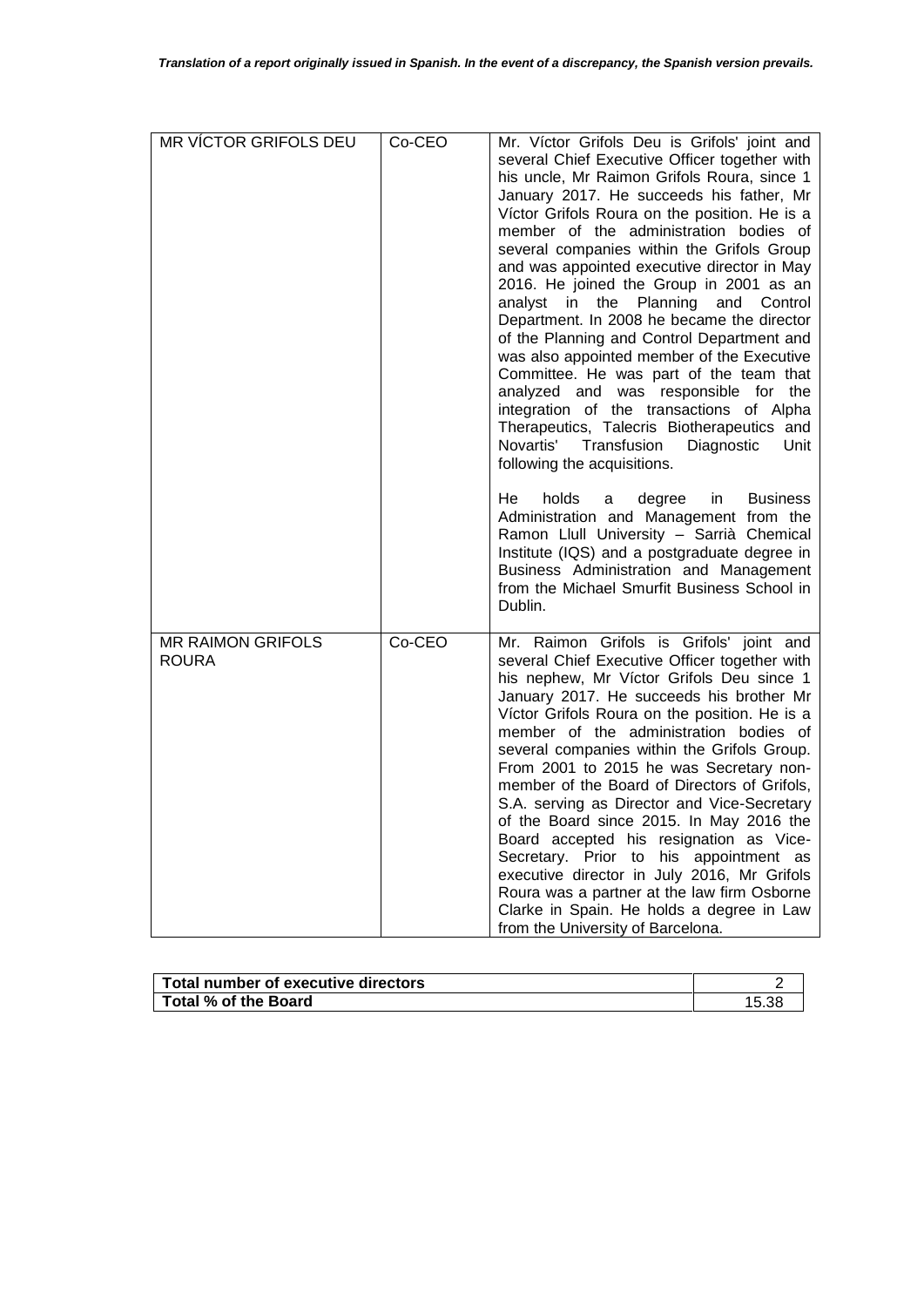| <b>PROPRIETARY DIRECTORS</b>                  |                                                                                       |                                                                                                                                                                                                                                                                                                                                                                                                                                                                                                                                                                                                                                                                                                                                                                                    |  |
|-----------------------------------------------|---------------------------------------------------------------------------------------|------------------------------------------------------------------------------------------------------------------------------------------------------------------------------------------------------------------------------------------------------------------------------------------------------------------------------------------------------------------------------------------------------------------------------------------------------------------------------------------------------------------------------------------------------------------------------------------------------------------------------------------------------------------------------------------------------------------------------------------------------------------------------------|--|
| Personal or corporate name<br>of the director | Significant<br>shareholder<br>he represents<br>or has<br>proposed his<br>aappointment | <b>Profile</b>                                                                                                                                                                                                                                                                                                                                                                                                                                                                                                                                                                                                                                                                                                                                                                     |  |
| <b>MR VÍCTOR GRIFOLS</b><br><b>ROURA</b>      | Deria, S.A.                                                                           | Mr Víctor Grifols Roura, brother of Grifols'<br>joint and several Chief Executive Officer,<br>Mr Raimon Grifols Roura and father of Mr<br>Víctor Grifols Deu, the other Grifols' joint<br>and several Chief Executive Officer is<br>non-executive Chairman and proprietary<br>director since 1 January 2017. Prior to<br>this date and since 1985 he was Chief<br>Executive Officer and top executive of the<br>Grifols Group, succeeding his father, Mr<br>Víctor Grifols Lucas, in the role and<br>spearheading the 1987 reorganization<br>that resulted in Grifols as it is today. Mr<br>Grifols Roura originally joined the Group<br>1973 as Exports Manager<br>later<br>in.<br>becoming Sales Manager. He holds a<br>degree in Economics from the University<br>of Barcelona. |  |

| Total number of proprietary directors |      |
|---------------------------------------|------|
| Total % of the Board                  | 7.69 |

| <b>INDEPENDENT EXTERNAL DIRECTORS</b>         |                                                                                                                                                                                                                                                                                                                                                                                                                                                                                                                                                                                                 |  |  |
|-----------------------------------------------|-------------------------------------------------------------------------------------------------------------------------------------------------------------------------------------------------------------------------------------------------------------------------------------------------------------------------------------------------------------------------------------------------------------------------------------------------------------------------------------------------------------------------------------------------------------------------------------------------|--|--|
| Personal or corporate name<br>of the director | <b>Profile</b>                                                                                                                                                                                                                                                                                                                                                                                                                                                                                                                                                                                  |  |  |
| <b>MS MARLA E. SALMON</b>                     | Ms Marla E. Salmon has served as director of Grifols, S.A.<br>since May 2014. She is Professor at the University of<br>Washington and holds several positions in nursing, global<br>health, public affairs and business management. Her<br>career has focused on health policy and health care<br>systems capacity building both, globally and in the US,<br>working with governments, international agencies and<br>other health-related entities. Her most recent work<br>focuses on entrepreneurship and social development<br>projects in the health sector.                                |  |  |
|                                               | She holds degrees in political science and nursing from<br>the University of Portland, and was a Fulbright Scholar at<br>the University of Cologne (Germany). She also holds a<br>Ph.D. in Health Policy and Administration from the Johns<br>Hopkins University. She also holds two Honoris Causa<br>doctorates in recognition of her national and international<br>services and is a member of the Institute of Medicine.<br>Ms Marla E. Salmon is a director of the Board of IES<br>Abroad, Inc and The Once City Project. In the past she<br>has been a Director of the Robert Wood Johnson |  |  |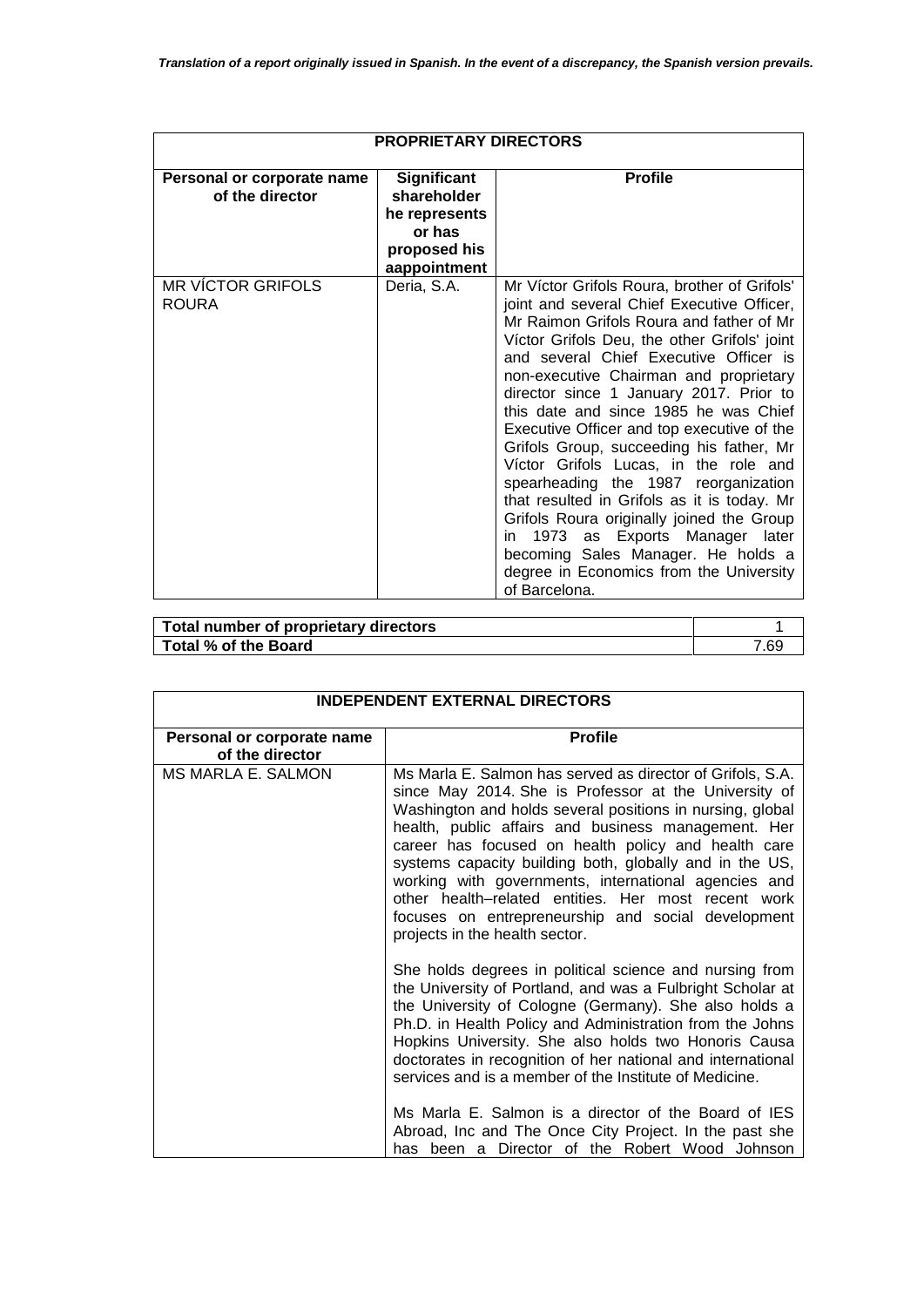| <b>INDEPENDENT EXTERNAL DIRECTORS</b>           |                                                                                                                                                                                                                                                                                                                                                                                                                                                                                                                          |  |  |
|-------------------------------------------------|--------------------------------------------------------------------------------------------------------------------------------------------------------------------------------------------------------------------------------------------------------------------------------------------------------------------------------------------------------------------------------------------------------------------------------------------------------------------------------------------------------------------------|--|--|
| Personal or corporate name<br>of the director   | <b>Profile</b>                                                                                                                                                                                                                                                                                                                                                                                                                                                                                                           |  |  |
|                                                 | Foundation's Board and of the National Center for<br>Healthcare Leadership. Her advisory roles include the<br>White House Task Force on Health Care Reform, the<br>commission for "Build a Healthier America", the World<br>Health Organization's Global Advisory Group on Nursing<br>and Midwifery, and the National Institutes of Health<br>National Advisory Committee for the Institute of Nursing<br>Research.                                                                                                      |  |  |
| MR LUIS ISASI FERNÁNDEZ<br>DE BOBADILLA         | Mr Luis Isasi Fernández de Bobadilla has served as<br>director of Grifols, S.A. since Mary 2011. He is Managing<br>Director of Morgan Stanley in Spain and Country Head for<br>the Iberia region. He joined Morgan Stanley in London in<br>1987. Prior to that, he served as executive director at First<br>Chicago Ltd. in London and, previously, worked in New<br>York for the Latin American department of Morgan<br>Guaranty Trust Co. Mr. Isasi started his professional<br>career in Abengoa, in Seville in 1977. |  |  |
|                                                 | Mr Isasi has a Bachelor's Degree in Business and<br>Economics from the University of Seville, and a M.B.A.<br>from Columbia Business School in New York, United<br>States, obtained in 1982.                                                                                                                                                                                                                                                                                                                             |  |  |
| MR STEVEN F. MAYER                              | Mr Steven Mayer has served as director of Grifols, S.A.<br>since January 2011. He is currently Senior Managing<br>Director, Co-Head of Global Private Equity, and Chairman<br>of the Investment Committee of Cerberus Capital<br>Management, L.P. Mr Mayer is also the managing director<br>of Cerberus California, LLC and its preceeding entities<br>since November 2002. From 2018 he is Chief Executive<br>Officer and President of Iron Horse Acquisition Corp.                                                     |  |  |
|                                                 | Mr Mayer holds a Bachelor in Arts, Cum Laude, from<br>Princeton University and a Degree in Law (JD, Juris<br>Doctor) magna cum laude, from Harvard Law School.                                                                                                                                                                                                                                                                                                                                                           |  |  |
|                                                 | Mr Mayer is a member of the Board of Directors of<br>BlueLinx Holdings, Inc., Starrus Holdings Limited,<br>TransCentra Inc. and YP Holdings LLC.                                                                                                                                                                                                                                                                                                                                                                         |  |  |
| MS<br><b>CARINA</b><br><b>SZPILKA</b><br>LÁZARO | Ms Carina Szpilka Lázaro has served as director of<br>Grifols, S.A. since May 2015. She is currently a partner at<br>KFund Venture Capital. She began her professional<br>career in the financial sector working at Banco Santander<br>and Argentaria (now part of BBVA). In 1998 she was part<br>of the team that founded ING Direct in Spain, where she<br>was CEO from 2010 to 2013, having held the same<br>position in ING Direct France from 2008 to 2010.                                                         |  |  |
|                                                 | She holds a degree in Business Administration from the<br>Comillas Pontifical University of Madrid (ICADE) and an<br>Executive MBA from the IE Business School of Madrid.                                                                                                                                                                                                                                                                                                                                                |  |  |
|                                                 | Ms Carina Szpilka Lázaro is currently an independent<br>director at Abanca and at Meliá Hotels International, as<br>well as President of Adigital. In 2011 she was awarded                                                                                                                                                                                                                                                                                                                                               |  |  |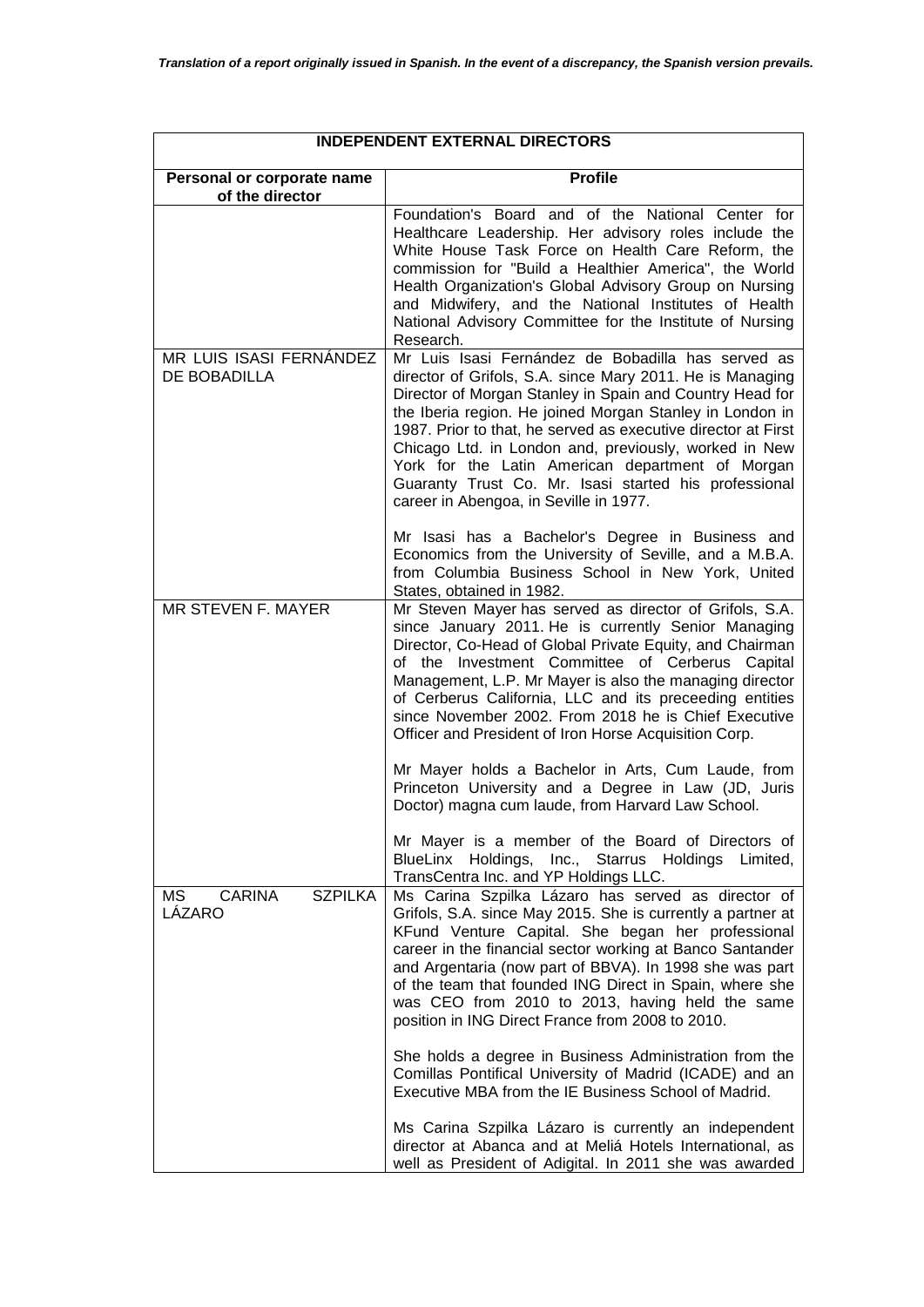| <b>INDEPENDENT EXTERNAL DIRECTORS</b>               |                                                                                                                                                                                                                                                                                                                                                                                                                                                                                                                                                                                                                                                                                                                                                                                                                                                                                                                                               |  |  |
|-----------------------------------------------------|-----------------------------------------------------------------------------------------------------------------------------------------------------------------------------------------------------------------------------------------------------------------------------------------------------------------------------------------------------------------------------------------------------------------------------------------------------------------------------------------------------------------------------------------------------------------------------------------------------------------------------------------------------------------------------------------------------------------------------------------------------------------------------------------------------------------------------------------------------------------------------------------------------------------------------------------------|--|--|
| Personal or corporate name<br>of the director       | <b>Profile</b>                                                                                                                                                                                                                                                                                                                                                                                                                                                                                                                                                                                                                                                                                                                                                                                                                                                                                                                                |  |  |
|                                                     | with the "Female Executive of the Year" award by the<br>Spanish Federation of Female Directors, Executives,<br>Professionals and Entrepreneurs (Federación Española<br>de Mujeres Directivas - FEDEPE).                                                                                                                                                                                                                                                                                                                                                                                                                                                                                                                                                                                                                                                                                                                                       |  |  |
| MR IÑIGO SÁNCHEZ-ASIAÍN<br><b>MARDONES</b>          | Mardones<br>Mr<br>Iñigo Sánchez-Asiaín<br>the<br>Lead<br>is<br>Independent director of the Grifols' Board since May 2015.<br>He is founding partner at Portobello Capital since 2010, a<br>private equity company, where he is member of the<br>Executive and Investment Committees, leading the<br>investments in companies such as Angulas Aguinaga or<br>Multiasistencia, companies where he is Chairman and<br>member of the Executive Committee. Previously he was<br>Deputy General Director (Subdirector General) at Banco<br>Santander (1993-2005) and was partner and member of<br>the Board of Directors of Ibersuizas Gestión SGECR, S.A.<br>$(2005 - 2010).$<br>He holds a degree in Business Administration from the<br>Comillas Pontifical University of Madrid (ICADE) and an<br>MBA from Harvard Business School. He is member of the<br>Executive Committee of the Harvard Club of Spain which<br>he has previously chaired. |  |  |
| BELÉN<br><b>VILLALONGA</b><br>MS.<br><b>MORENÉS</b> | Ms Belén Villalonga Morenés has served as director of<br>Grifols, S.A. since May 2013. She is a Professor of<br>Management at New York University's Stern School of<br>Business. Between 2001 and 2012 she was a faculty<br>member at Harvard Business School. She is also a Senior<br>Associate Partner at Cambridge Advisors to Family<br>Enterprise, a consulting company for family business. Her<br>teaching, research, and consulting activities are in the<br>areas of corporate strategy, finance, and governance, with<br>a special focus on family-controlled companies. Before<br>starting her Ph.D. Studies, she worked at McKinsey & Co.<br>in Paris.                                                                                                                                                                                                                                                                            |  |  |
|                                                     | She holds a degree in Economic and Management<br>Sciences from the University College of Financial Studies<br>of Madrid as well as a Ph.D. in Management and an M.A.<br>in Economics from the University of California at Los<br>Angeles, where she was a Fulbright Scholar. She also<br>holds a Ph.D. in Business Economics from the<br>Complutense University of Madrid and a B.A. Her award-<br>winning research has been published in the top scientific<br>journal and quoted extensively in academic articles and in<br>the international media.                                                                                                                                                                                                                                                                                                                                                                                        |  |  |
|                                                     | Ms Belén Villalonga Morenés serves as an independent<br>director at Acciona, leader in the renewable energy and<br>infrastructure since 2006. She was also an independent<br>director and president of the Strategy Committee at Talgo,<br>a high-speed train manufacturer, until July of 2018.                                                                                                                                                                                                                                                                                                                                                                                                                                                                                                                                                                                                                                               |  |  |
| <b>MS ANNA VEIGA LLUCH</b>                          | Ms Anna Veiga Lluch has served as director of Grifols,<br>S.A. since December 2008. She is the Director of the<br>Stem Cell Bank at the Centre for Regenerative Medicine<br>in Barcelona, R&D Director of the Biology Service at the                                                                                                                                                                                                                                                                                                                                                                                                                                                                                                                                                                                                                                                                                                          |  |  |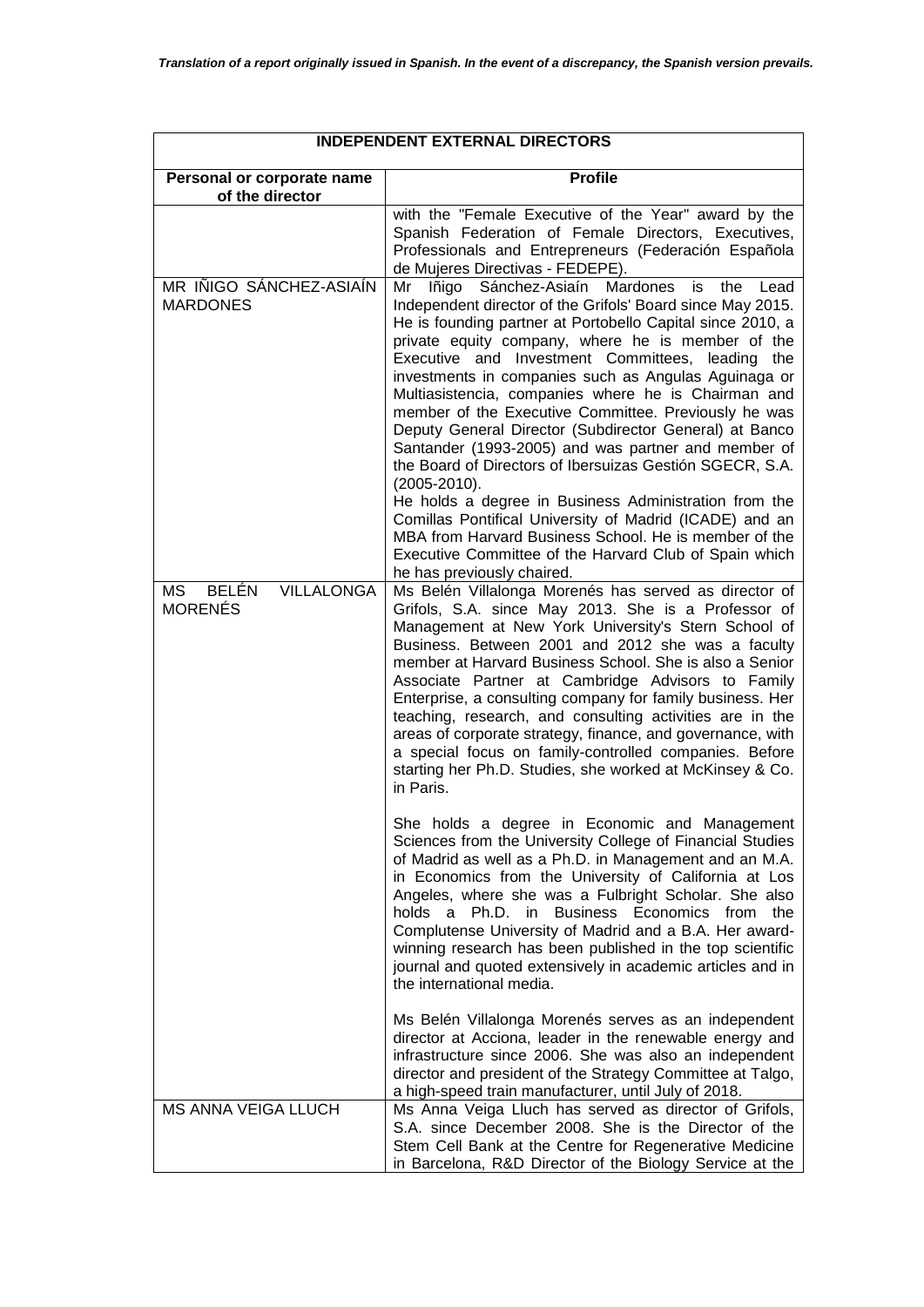| <b>INDEPENDENT EXTERNAL DIRECTORS</b>         |                                                                                                                                                                                                                                                                                                                                                                                                                                                                                                                                                                                                                |  |  |
|-----------------------------------------------|----------------------------------------------------------------------------------------------------------------------------------------------------------------------------------------------------------------------------------------------------------------------------------------------------------------------------------------------------------------------------------------------------------------------------------------------------------------------------------------------------------------------------------------------------------------------------------------------------------------|--|--|
| Personal or corporate name<br>of the director | <b>Profile</b>                                                                                                                                                                                                                                                                                                                                                                                                                                                                                                                                                                                                 |  |  |
|                                               | Reproductive Medicine of Women's Health Dexeus, and<br>an Associate Professor of the faculty of Health and Life<br>Sciences of the Pompeu Fabra University of Barcelona.<br>She was Director of the Biology section of the<br>Reproductive Medicine Service at USP Dexeus University<br>Institute of Barcelona Institut Universitari Dexeus from<br>1982 to 2005.<br>She holds a degree and a Ph.D in Biology (Cum Laude)<br>from the Autonomous University of Barcelona. She<br>specialized in clinical embryology, reproductive genetics,<br>embryonic and pluripotent stem cells research and<br>bioethics. |  |  |
|                                               |                                                                                                                                                                                                                                                                                                                                                                                                                                                                                                                                                                                                                |  |  |
|                                               | Dr. Anna Veiga is a member of the Board of Trustees of<br>the Foundation Dexeus Women's Health of Barcelona and<br>an Honorific Member of the Institut Medico Farmaceutic<br>de Cataluña. In 2004 she was awarded the "Cruz de Sant"<br>Jordi" by the Generalitat de Cataluña and in 2013 she<br>received the Medal of Honor from the Catalan Parliament.<br>In May 2015 she was named Doctor Honoris Causa by<br>the Central University of Barcelona.                                                                                                                                                         |  |  |

| Total number of independent directors |  |
|---------------------------------------|--|
| Total % of the Board                  |  |

Indicate whether any directors classified as independent receive, from the company or from its group, any amounts or benefits for any concepts other than remuneration as a Board Member, or maintains, or has maintained, during the last financial year, a business relationship with the Company or with any companies in its group, whether this may be in its own name or as a significant shareholder, director or senior executive of an entity which maintains or may have maintained such a relationship.

Where applicable, a motivated statement by the Board is to be included on the reasons due to which it considers that the said director may perform its functions in the capacity of independent director.

| Personal or corporate name of the Relationship<br>director | Motivated statement |
|------------------------------------------------------------|---------------------|
| No data                                                    |                     |

### **OTHER EXTERNAL DIRECTORS**

**Identify the other external directors and give details of the reasons due to which they may not be considered proprietary or independent and their relationships, whether this may be with the company, its executives or its shareholders**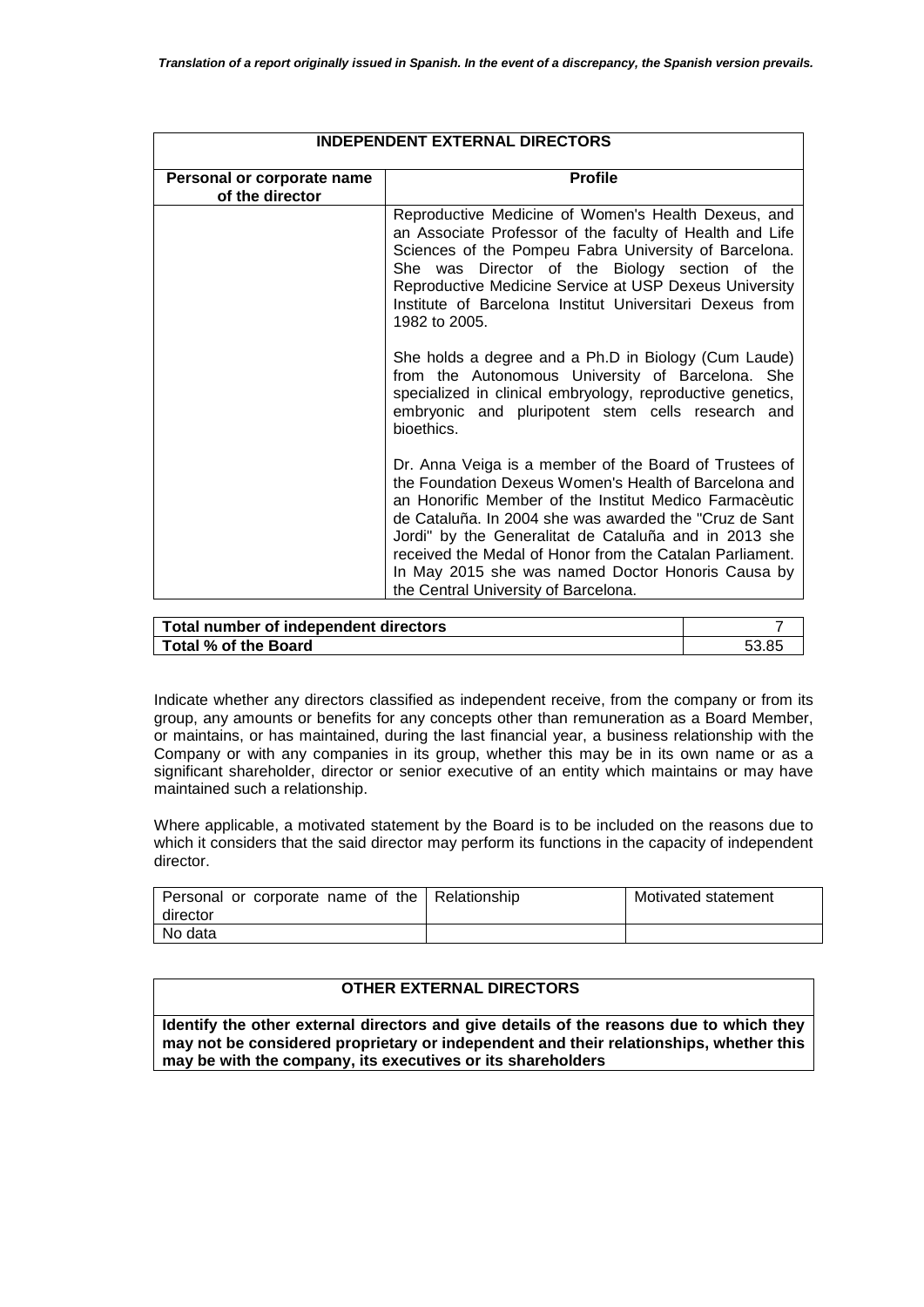| <b>Personal or</b><br>corporate<br>name of the<br>director | <b>Reasons</b>                                                                                                                                                                                                                                                                                          | Company,<br>director<br>or<br>shareholder<br>which<br>he<br>maintains<br>the<br>relationship | <b>Profile</b>                                                                                                                                                                                                                                                                                                                                                                                                                                                                                                                                                                                                                                                                                                                                                                                                             |
|------------------------------------------------------------|---------------------------------------------------------------------------------------------------------------------------------------------------------------------------------------------------------------------------------------------------------------------------------------------------------|----------------------------------------------------------------------------------------------|----------------------------------------------------------------------------------------------------------------------------------------------------------------------------------------------------------------------------------------------------------------------------------------------------------------------------------------------------------------------------------------------------------------------------------------------------------------------------------------------------------------------------------------------------------------------------------------------------------------------------------------------------------------------------------------------------------------------------------------------------------------------------------------------------------------------------|
| <b>MR TOMÁS</b><br>DAGÁ<br><b>GELABERT</b>                 | His relationship is not<br>covered within the<br>current definitions of<br>executive,<br>proprietary<br>or<br>independent director.<br>He is a partner in the<br>law firm<br>Osborne<br>Clarke,<br>which<br>renders legal and tax<br>services<br>the<br>to<br>Group.                                    | Grifols, S.A.                                                                                | Mr Tomás Dagá Gelabert has<br>served as director of Grifols,<br>S.A. since April 2000 and as<br>Vice-Secretary of the Board<br>since May 2016. He is<br>currently partner and founder<br>of the law firm Osborne<br>Clarke in Spain and was<br>managing director until June<br>2017. Previously he worked in<br>the<br>corporate<br>and<br>tax<br>department of Peat Marwick<br>Mitchell & Co. in Barcelona.<br>He holds a degree in Law<br>from<br>the<br><b>University</b><br>οf<br>Barcelona.<br>He is currently a member of<br>the administration bodies of<br>several companies within the<br>Grifols Group. He is a board<br>member of Alkahest Inc. as<br>well as trustee and Secretary<br>the private<br>of<br>foundation<br>Victor Grifols i Luca and<br>the<br>of<br>Probitas<br>trustee<br>Fundación<br>Privada |
|                                                            |                                                                                                                                                                                                                                                                                                         |                                                                                              | foundation. He is Secretary<br>(non-member) of the board of<br>directors<br>of<br>Progenika<br>Biopharma, S.A.                                                                                                                                                                                                                                                                                                                                                                                                                                                                                                                                                                                                                                                                                                             |
| <b>MR THOMAS</b><br><b>GLANZMANN</b>                       | His relationship is not<br>covered within the<br>current definitions of<br>executive,<br>proprietary<br>or<br>independent director.<br>He is the majority<br>shareholder<br>in.<br>Glanzmann<br>Enterprises<br>AG, a<br>company<br>which<br>renders consultancy<br>services to the Group<br>since 2011. | Glanzmann<br><b>Enterprises AG</b>                                                           | Mr Thomas Glanzmann has<br>served as director of Grifols,<br>S.A. since April 2006 and as<br>non-executive Vice-President<br>since 1 January 2017. From<br>2006 until 2011 he was the<br>chief executive officer and<br>President of Gambro AB.<br>Previously, Mr. Glanzamann<br>was the CEO and managing<br>director of HemoCue AB.<br>Between 1988 and 2004 he<br>held various positions at<br>Healthcare<br><b>Baxter</b><br>Corporation:<br>Senior Vice-<br>President<br>Senior<br>and<br>Corporate Officer of Baxter<br>Healthcare<br>Corporation,<br>President<br>of<br>Baxter                                                                                                                                                                                                                                       |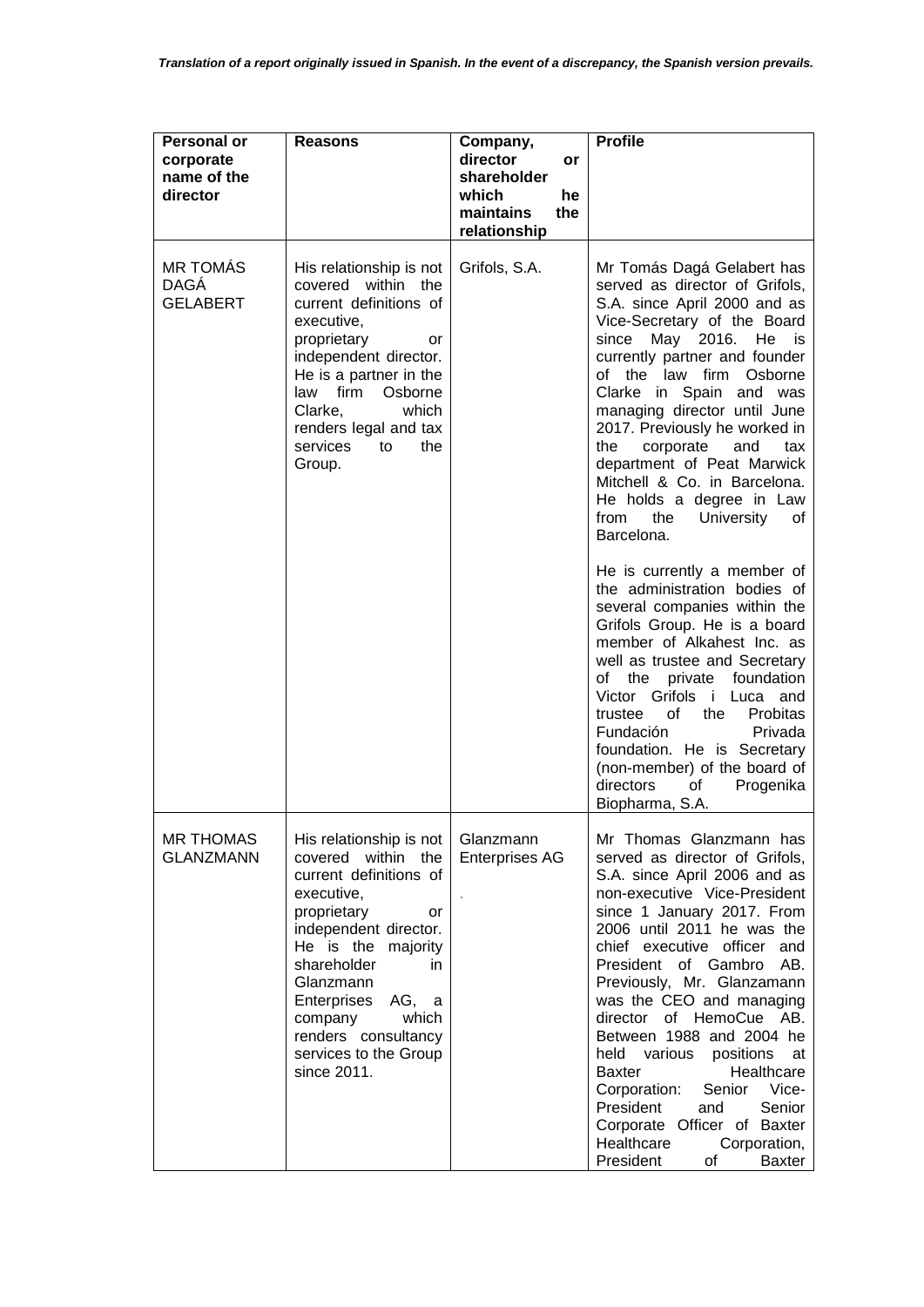# **OTHER EXTERNAL DIRECTORS**

| may not be considered proprietary or independent and their relationships, whether this<br>may be with the company, its executives or its shareholders |                                                                                                                                  |                                  |                                                                                                                                                                                                                                                                                                |  |
|-------------------------------------------------------------------------------------------------------------------------------------------------------|----------------------------------------------------------------------------------------------------------------------------------|----------------------------------|------------------------------------------------------------------------------------------------------------------------------------------------------------------------------------------------------------------------------------------------------------------------------------------------|--|
| Personal or<br>corporate                                                                                                                              | <b>Reasons</b>                                                                                                                   | Company,<br>director<br>or       | <b>Profile</b>                                                                                                                                                                                                                                                                                 |  |
| name of the                                                                                                                                           |                                                                                                                                  | shareholder                      |                                                                                                                                                                                                                                                                                                |  |
| director                                                                                                                                              |                                                                                                                                  | which<br>he                      |                                                                                                                                                                                                                                                                                                |  |
|                                                                                                                                                       |                                                                                                                                  | maintains<br>the<br>relationship |                                                                                                                                                                                                                                                                                                |  |
|                                                                                                                                                       |                                                                                                                                  |                                  | Bioscience, Chief Executive<br>Officer<br>οf<br>Immuno<br>International; and President of<br>the European Biotech Group.<br>Between 1984 and 1988, he<br>worked<br>Philip<br>Morris<br>at<br>becoming country manager<br>for Norway, Denmark and<br>Iceland.                                   |  |
|                                                                                                                                                       |                                                                                                                                  |                                  | He holds a degree in Political<br>Science<br>by<br>Dartmouth<br>College, United States, and a<br>M.B.A. from IMD (Lausanne -<br>Switzerland) and a Board of<br>Directors Certification from<br>the UCLA Anderson School of<br>Management, USA.                                                 |  |
|                                                                                                                                                       |                                                                                                                                  |                                  | Mr Thomas Glanzmann was a<br>Senior<br>Advisor<br>the<br>to<br>Executive Chairman<br>and<br>Managing<br>Director at the<br>World Economic Forum in<br>Davos from 2004-2005 and<br>the Chairman of the Plasma<br>Protein<br><b>Therapeutics</b><br>Association (PPTA) between<br>2000 and 2001. |  |
|                                                                                                                                                       |                                                                                                                                  |                                  | He serves as director on the<br>Boards of Sulzer AG and<br>Alkahest Inc., as well<br>as<br>Advisor<br>Healthcare<br>to<br>Madison<br>Dearborn<br>and<br>Partners and General Partner<br>Medical<br>Technology<br>in.<br>Venture Partners in California.<br>United States.                      |  |
| <b>MR RAMÓN</b><br><b>RIERA ROCA</b>                                                                                                                  | His relationship is not<br>covered within the<br>current definitions of<br>executive,<br>proprietary or<br>independent director. | Grifols, S.A.                    | Mr Ramon Riera is a director<br>of Grifols S.A. He joined<br>Grifols in 1977 and holds a<br>degree in Chemical Sciences<br>from the Autonomous<br>University of Barcelona.                                                                                                                     |  |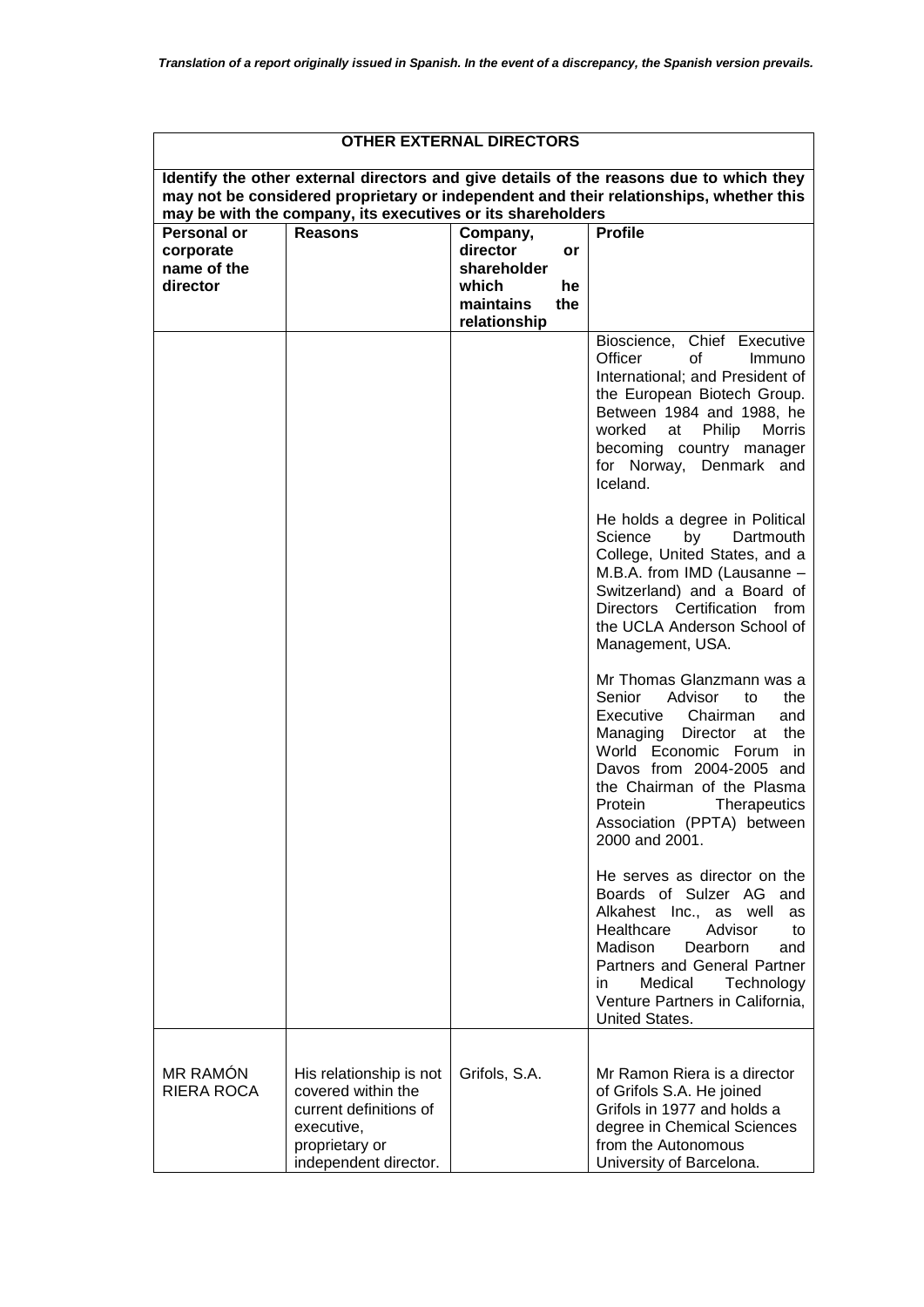## **OTHER EXTERNAL DIRECTORS**

| Identify the other external directors and give details of the reasons due to which they<br>may not be considered proprietary or independent and their relationships, whether this<br>may be with the company, its executives or its shareholders |                                                                                            |                                                                           |                 |                |
|--------------------------------------------------------------------------------------------------------------------------------------------------------------------------------------------------------------------------------------------------|--------------------------------------------------------------------------------------------|---------------------------------------------------------------------------|-----------------|----------------|
| Personal or<br>corporate<br>name of the<br>director                                                                                                                                                                                              | Reasons                                                                                    | Company,<br>director<br>shareholder<br>which<br>maintains<br>relationship | or<br>he<br>the | <b>Profile</b> |
|                                                                                                                                                                                                                                                  | He was executive<br>director of the<br>company until his<br>retirement on 30<br>June 2018. |                                                                           |                 |                |

| Total number of external directors |  |
|------------------------------------|--|
| Total % of the Board               |  |

### **State any changes which, where applicable, may have taken place during the period in the category of each director:**

| Personal or corporate name of the | Date of the | Prior category | Current category      |
|-----------------------------------|-------------|----------------|-----------------------|
| director                          | change      |                |                       |
| MR. RAMON RIERA ROCA              | 30/06/2018  | Executive      | <b>Other External</b> |

## C.1.4. COMPLETE THE FOLLOWING TABLE WITH INFORMATION RELATING TO THE NUMBER OF FEMALE DIRECTORS DURING THE LAST 4 FINANCIAL YEARS, AS WELL AS THEIR CATEGORY:

|             | Number of female directors |      |      | % of the total number of directors |       |       |       |       |
|-------------|----------------------------|------|------|------------------------------------|-------|-------|-------|-------|
|             | FY 2018                    | FY   | FY   | FY                                 | FY    | FY    | FY    | FY    |
|             |                            | 2017 | 2016 | 2015                               | 2018  | 2017  | 2016  | 2015  |
| Executive   |                            |      |      |                                    | 0.00  | 0.00  | 0.00  | 0.00  |
| Proprietary |                            |      |      |                                    | 0.00  | 0.00  | 0.00  | 0.00  |
| Independent | $\overline{4}$             | 4    | 4    |                                    | 57.14 | 57.14 | 57.14 | 66.66 |
| Other       |                            |      |      |                                    | 0.00  | 0.00  | 0.00  | 0.00  |
| external    |                            |      |      |                                    |       |       |       |       |
| Total       |                            |      |      |                                    | 30.77 | 30.77 | 30.77 | 33.33 |

C.1.5 INDICATE WHETHER THE COMPANY PURSUES DIVERSITY POLICIES REGARDING THE BOARD OF DIRECTORS OF THE COMPANY FOR MATTERS CONCERNING, FOR INSTANCE, AGE, GENDER, DISABILITY OR PROFESSIONAL EDUCATION AND EXPERIENCE. ACCORDING TO THE DEFINITION CONTAINED IN THE SPANISH AUDIT LAW, SMALL AND MEDIUM SIZED COMPANIES MUST AT LEAST INFORM ABOUT THE GENDER DIVERSITY POLICY ESTABLISHED IN THE COMPANY.

YES

IF YES, DESCRIBE THESE DIVERSITY POLICIES, THEIR AIM, THE MEASURES AND MANNER IN, WHICH THEY HAVE BEEN APPLIED, AND THE RESULTS OBTAINED DURING THE FINANCIAL YEAR. ALSO INFORME ABOUT THOSE SPECIFIC MEASURES ADOPTED BY THE BOARD OF DIRECTORS AND THE APPOINTMENTS AND REMUNERATION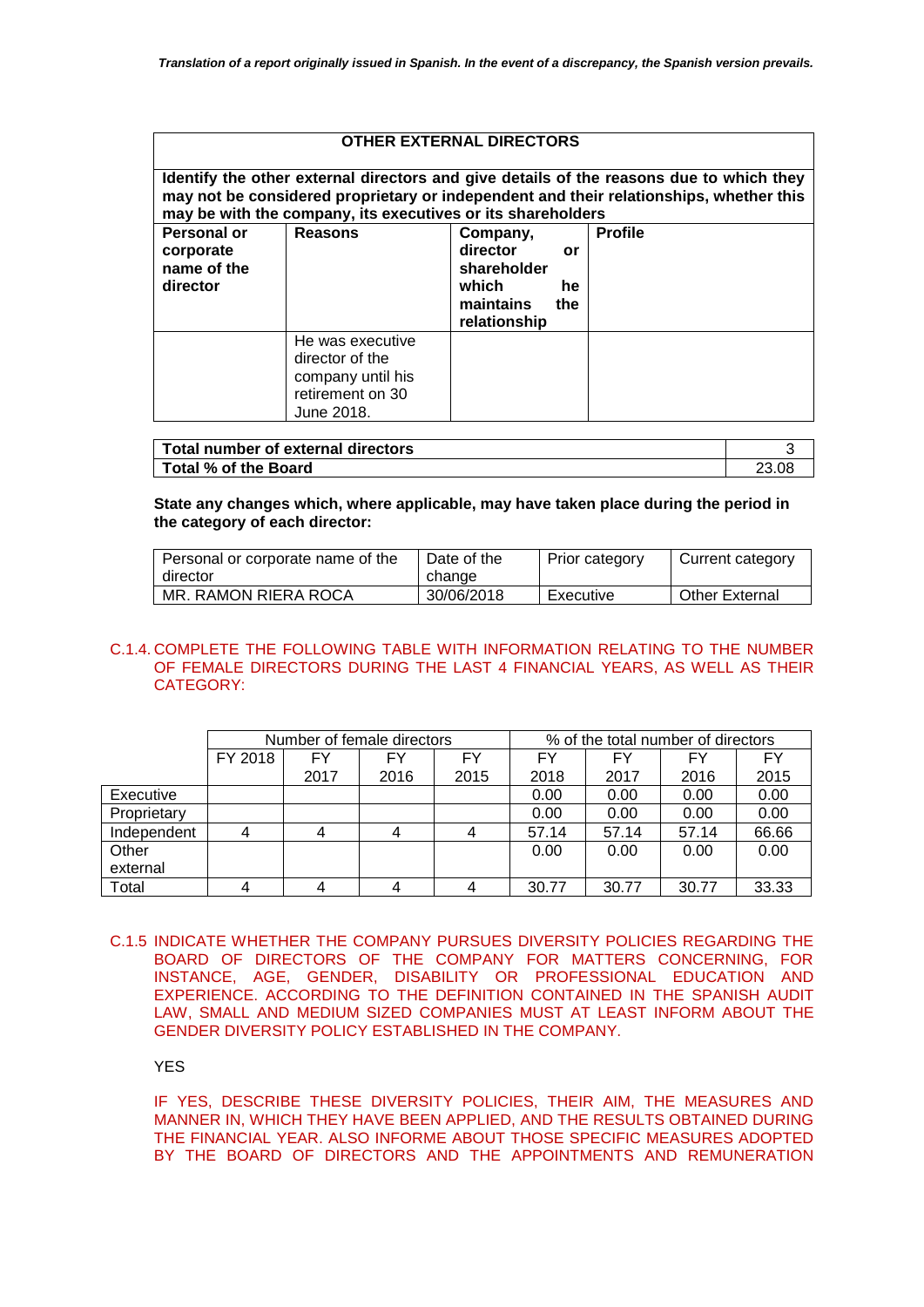COMMITTEE IN ORDER TO ACHIEVE A DIVERSE AND BALANCED PRESENCE OF MALE AND FEMALE DIRECTORS.

# IF THE COMPANY DOES NOT APPLY ANY DIVERSITY POLICY, EXPLAIN WHY NOT.

Pursuant to the recommendations established in the Code of Corporate Governance for Listed Companies, Grifols has a policy for selecting directors and a diversity policy. Grifols main aim has always been: (i) to make sure that the proposals for the appointment and re-election are based on a prior analysis of the needs of the Board of Directors and (ii) to favour knowledge, experience and gender diversity. The Board of Directors ensures that the selection procedures for its members promote diversity in terms of age, gender, experience and knowledge and that do not have an implicit bias that might lead to discrimination, in particular, on the grounds of gender, disability or any other personal condition.

The Appointments and Remuneration Committee on an annual basis reviews compliance with this policy and informs the Board of Directors about the results of its assessment.

Today, more than 30% of the members of the Board of Directors are women and, therefore, the company has already exceeded the objective established in the Code of Corporate Governance for Listed Companies for 2020. Furthermore, in the last few years, the number of independent directors with a diverse professional expertise and experience has increased which has made the Board of Directors more diverse, has helped to improve analysis and debate and to bring into play plural perspectives and points of views. Independent directors now represent 54% of the total number of directors of the Company.

# C.1.6 EXPLAIN THOSE MEASURES WHICH, WHERE APPLICABLE, MAY HAVE BEEN AGREED BY THE APPOINTMENT COMMITTEE IN ORDER FOR SELECTION PROCEDURES NOT TO INCLUDE IMPLICIT BIAS WHICH MAY BE AN OBSTACLE FOR THE SELECTION OF FEMALE DIRECTORS AND THE COMPANY TO SEARCH DELIBERATELY FOR WOMEN WHO MEET THE PROFESSIONAL PROFILE SOUGHT AND INCLUDE THEM ANONG POTENTIAL CANDIDATES:

There are no explicit measures. Nevertheless, the Company considers that there is no need to adopt them at present because the Board of Directors bases its proposals to appoint board members strictly on professional criteria (competence, knowledge and experience).

WHENEVER IN SPITE OF THE MEASURES WHICH, WHERE APPLICABLE, MAY HAVE BEEN ADOPTED, THE NUMBER OF FEMALE DIRECTORS MAY BE VERY LOW OR INEXISTENT, EXPLAIN THE REASONS THAT MAY JUSTIFY THIS:

N/A

C.1.7 EXPLAIN THE APPOINTMENT COMMITTEE'S CONCLUSIONS REGARDING THE VERIFICATION OF COMPLIANCE WITH THE POLICY FOR SELECTING DIRECTORS. IN PARTICULAR, INFORM ON HOW SUCH POLICY CONTRIBUTES TO ENSURING THAT THE NUMBER OF FEMALE DIRECTORS WILL BE AT LEAST 30% OF THE OVERALL MEMBERS OF THE BOARD OF DIRECTORS IN 2020.

The Appointments and Remuneration Committee has considered that, as a whole, the Board of Directors has a diverse and well-balanced composition.

The objective has been achieved because, as of the closing of financial year 2018, the percentage of women in the board represents 30.77%

# C.1.8 EXPLAIN, WHERE APPLICABLE, THE REASONS DUE TO WHICH PROPRIETARY DIRECTORS HAVE BEEN APPOINTED AT THE REQUEST OF SHAREHOLDERS WHOSE SHAREHOLDING PARTICIPATION IS LOWER THAN 3% OF THE SHARE CAPITAL: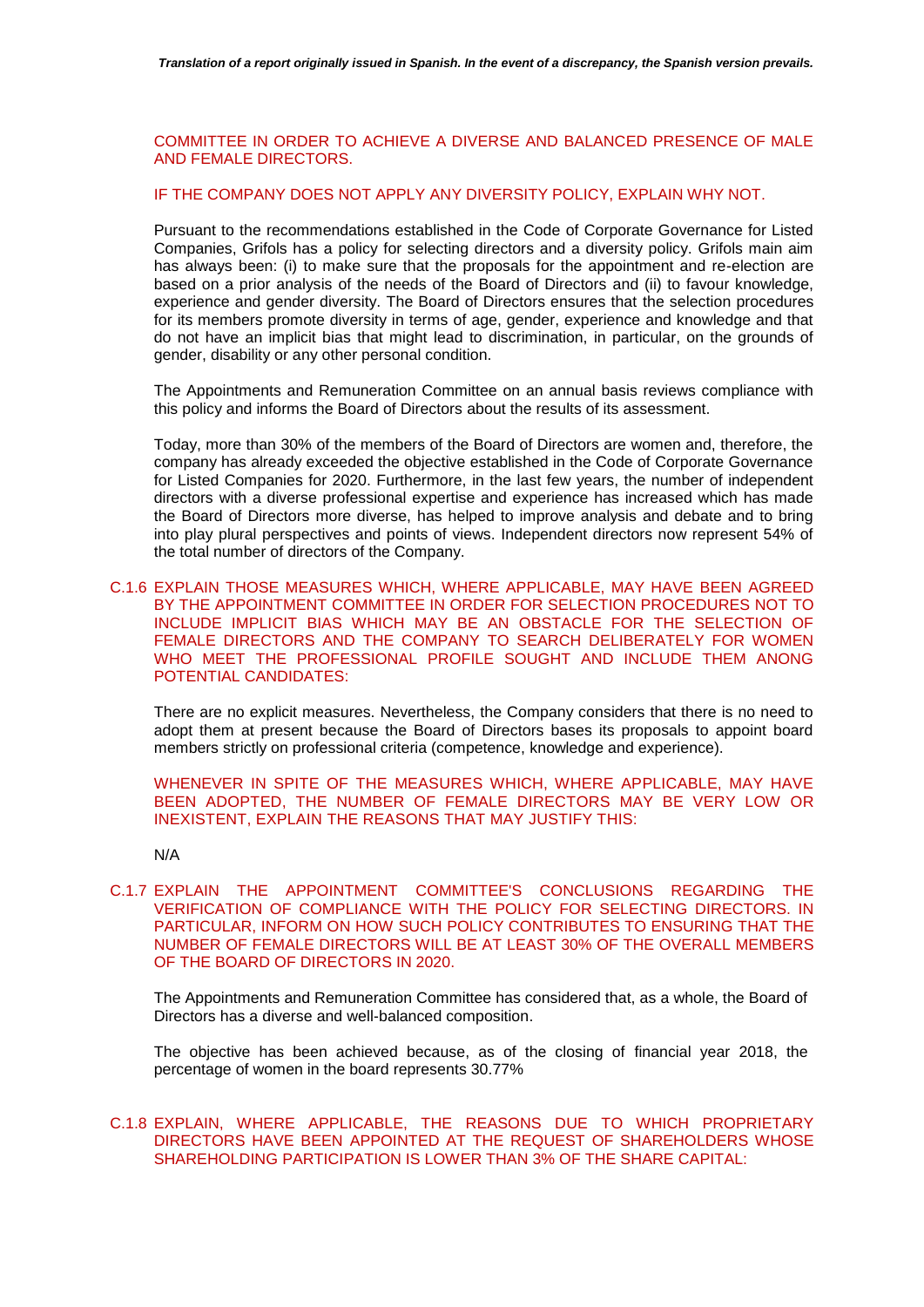| Name of the shareholder | 'easons |
|-------------------------|---------|
| No data                 |         |

INDICATE IF NO FORMAL REQUESTS HAVE BEEN ATTENDED TO FOR PRESENCE ON THE BOARD OF DIRECTORS RECEIVED FROM SHAREHOLDERS WHOSE SHAREHOLDING IS EQUAL TO OR HIGHER THAN THAT OF OTHERS AT THE REQUEST OF WHOM PROPRIETARY DIRECTORS MAY HAVE BEEN APPOINTED. WHERE APPLICABLE, EXPLAIN THE REASONS DUE TO WHICH THESE HAVE NOT BEEN ATTENDED TO:

NO

# C.1.9. INDICATE, SHOULD ANY EXIST, THE POWERS THAT MAY HAVE BEEN GRANTED UPON THE DIRECTORS OR BOARD'S COMMITTEES:

| Name of the director or Committee | <b>Brief description</b>                                                                          |
|-----------------------------------|---------------------------------------------------------------------------------------------------|
| MR RAIMON GRIFOLS ROURA           | All powers which may be granted by virtue of<br>law and of the Company's articles of association. |
| MR VICTOR GRIFOLS DEU             | All powers which may be granted by virtue of<br>law and of the Company's articles of association. |

# C.1.10 IDENTIFY WHERE APPLICABLE, THE MEMBERS OF THE BOARD OF DIRECTORS WHICH ASSUME POSITIONS AS DIRECTORS, DIRECTORS' REPRESENTATIVE OR EXECUTIVES IN OTHER COMPANIES WHICH MAY FORM PART OF THE GROUP OF THE LISTED COMPANY:

| Personal or Corporate name<br>of the director          | Corporate name of the<br>group entity           | Position                                                        | he/she<br>Does<br>have<br>executive<br>functions? |
|--------------------------------------------------------|-------------------------------------------------|-----------------------------------------------------------------|---------------------------------------------------|
| MR VICTOR GRIFOLS DEU                                  | AIGÜES MINERALS<br>DE VILAJUÏGA, S.A.           | CO-CEO                                                          | <b>YES</b>                                        |
| MR RAIMON<br><b>GRIFOLS</b><br><b>ROURA</b>            | AIGÜES<br><b>MINERALS</b><br>DE VILAJUÏGA, S.A. | CO-CEO                                                          | <b>YES</b>                                        |
| DAGÁ<br><b>TOMÁS</b><br>МR<br><b>GELABERT</b>          | <b>ARACLON</b><br>BIOTECH, S.L.                 | <b>DIRECTOR</b>                                                 | <b>NO</b>                                         |
| DAGÁ<br>TOMÁS<br>MR.<br><b>GELABERT</b>                | <b>BIOMAT USA, INC.</b>                         | <b>DIRECTOR</b>                                                 | <b>NO</b>                                         |
| <b>GRIFOLS</b><br>MR RAIMON<br><b>ROURA</b>            | BIOMAT, S.A.                                    | <b>JOINT</b><br><b>AND</b><br><b>SEVERAL</b><br><b>DIRECTOR</b> | <b>YES</b>                                        |
| MR VICTOR GRIFOLS DEU                                  | BIOMAT, S.A.                                    | <b>JOINT</b><br><b>AND</b><br><b>SEVERAL</b><br><b>DIRECTOR</b> | <b>YES</b>                                        |
| TOMÁS<br>DAGÁ<br>MR<br><b>GELABERT</b>                 | <b>CHIQUITO</b><br><b>ACQUISITION CORP.</b>     | <b>DIRECTOR</b>                                                 | <b>NO</b>                                         |
| MR VICTOR GRIFOLS DEU                                  | <b>DIAGNOSTIC</b><br>GRIFOSL, S.A.              | <b>TUIOL</b><br><b>AND</b><br><b>SEVERAL</b><br><b>DIRECTOR</b> | <b>YES</b>                                        |
| <b>GRIFOLS</b><br><b>RAIMON</b><br>MR.<br><b>ROURA</b> | <b>DIAGNOSTIC</b><br>GRIFOLS, S.A.              | <b>JOINT</b><br><b>AND</b><br><b>SEVERAL</b><br><b>DIRECTOR</b> | <b>YES</b>                                        |
| MR VICTOR GRIFOLS DEU                                  | GRI CEL, S.A.                                   | <b>AND</b><br><b>JOINT</b><br><b>SEVERAL</b><br><b>DIRECTOR</b> | <b>YES</b>                                        |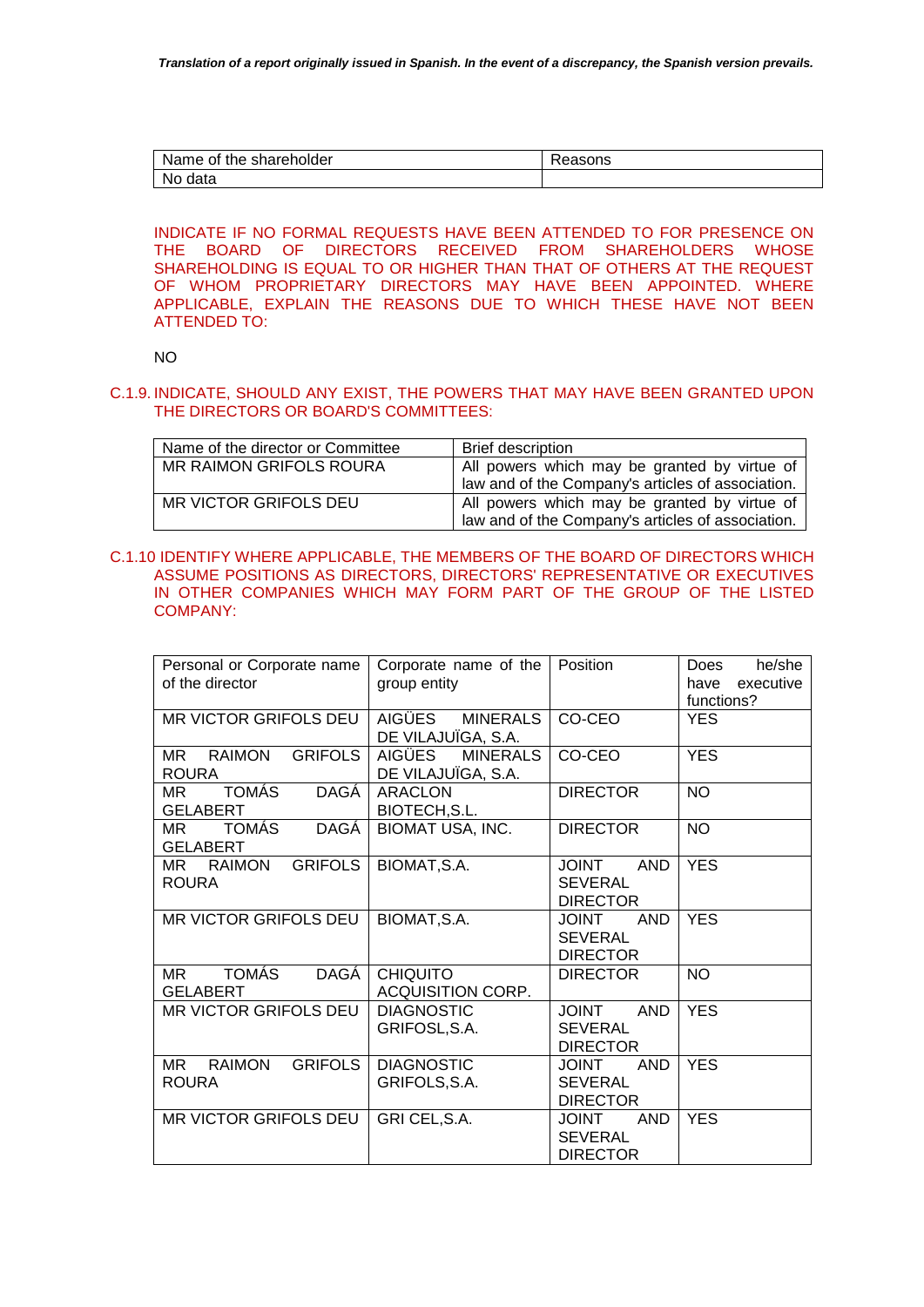| MR RAIMON GRIFOLS GRI CEL, S.A.<br><b>ROURA</b>       |                                                                                         | JOINT AND<br><b>SEVERAL</b><br><b>DIRECTOR</b>                  | <b>YES</b> |
|-------------------------------------------------------|-----------------------------------------------------------------------------------------|-----------------------------------------------------------------|------------|
| <b>DAGÁ</b><br>MR TOMÁS<br><b>GELABERT</b>            | <b>GRIFOLS</b><br><b>DIAGNOSTIC</b><br>SOLUTIONS INC.                                   | <b>DIRECTOR</b>                                                 | <b>NO</b>  |
| MR VICTOR GRIFOLS DEU                                 | <b>GRIFOLS</b><br>ENGINEERING, S.A.                                                     | JOINT AND<br><b>SEVERAL</b><br><b>DIRECTOR</b>                  | <b>YES</b> |
| MR RAIMON GRIFOLS<br><b>ROURA</b>                     | <b>GRIFOLS</b><br>ENGINEERING, S.A.                                                     | <b>AND</b><br><b>JOINT</b><br><b>SEVERAL</b><br><b>DIRECTOR</b> | <b>YES</b> |
| TOMÁS<br><b>DAGÁ</b><br><b>MR</b><br><b>GELABERT</b>  | <b>GRIFOLS</b><br><b>INNOVATION</b><br>AND<br><b>NEW TECHNOLOGIES</b><br><b>LIMITED</b> | <b>DIRECTOR</b>                                                 | <b>NO</b>  |
| MR VICTOR GRIFOLS DEU                                 | <b>GRIFOLS</b><br>INTERNATIONAL, S.A.                                                   | <b>JOINT</b><br><b>AND</b><br><b>SEVERAL</b><br><b>DIRECTOR</b> | <b>YES</b> |
| MR RAIMON<br><b>GRIFOLS</b><br><b>ROURA</b>           | <b>GRIFOLS</b><br>INTERNATIONAL, S.A.                                                   | <b>JOINT</b><br>AND<br><b>SEVERAL</b><br><b>DIRECTOR</b>        | <b>YES</b> |
| MR VICTOR GRIFOLS DEU                                 | <b>GRIFOLS</b><br>MOVACO, S.A.                                                          | AND<br><b>TNIOL</b><br><b>SEVERAL</b><br><b>DIRECTOR</b>        | <b>YES</b> |
| MR RAIMON GRIFOLS<br><b>ROURA</b>                     | <b>GRIFOLS</b><br>MOVACO, S.A.                                                          | AND<br><b>JOINT</b><br><b>SEVERAL</b><br><b>DIRECTOR</b>        | <b>YES</b> |
| MR VICTOR GRIFOLS DEU                                 | <b>GRIFOLS VIAJES, S.A.</b>                                                             | AND<br>JOINT<br><b>SEVERAL</b><br><b>DIRECTOR</b>               | <b>YES</b> |
| <b>GRIFOLS</b><br><b>MR</b><br>RAIMON<br><b>ROURA</b> | <b>GRIFOLS VIAJES, S.A.</b>                                                             | AND<br><b>JOINT</b><br><b>SEVERAL</b><br><b>DIRECTOR</b>        | <b>YES</b> |
| DAGÁ<br>MR TOMÁS<br><b>GELABERT</b>                   | <b>GRIFOLS</b><br>WORLDWIDE<br><b>OPERATIONS</b><br><b>LIMITED</b>                      | <b>DIRECTOR</b>                                                 | <b>NO</b>  |
| MR RAIMON<br><b>GRIFOLS</b><br><b>ROURA</b>           | <b>INSTITUTO</b><br>GRIFOLS, S.A.                                                       | <b>DIRECTOR</b>                                                 | NO.        |
| MR VICTOR GRIFOLS DEU                                 | <b>INSTITUTO</b><br>GRIFOLS, S.A.                                                       | <b>DIRECTOR</b>                                                 | <b>NO</b>  |
| <b>TOMÁS</b><br><b>DAGÁ</b><br>MR<br><b>GELABERT</b>  | KIRO GRIFOLS, S.L.                                                                      | <b>DIRECTOR</b>                                                 | <b>NO</b>  |
| MR VICTOR GRIFOLS DEU                                 | <b>LABORATORIOS</b><br>GRIFOLS, S.A.                                                    | AND<br><b>JOINT</b><br><b>SEVERAL</b><br><b>DIRECTOR</b>        | <b>YES</b> |
| RAIMON<br><b>GRIFOLS</b><br>MR<br><b>ROURA</b>        | <b>LABORATORIOS</b><br>GRIFOLS, S.A.                                                    | <b>JOINT</b><br>AND<br><b>SEVERAL</b><br><b>DIRECTOR</b>        | <b>YES</b> |
| <b>TOMÁS</b><br><b>DAGÁ</b><br>MR.<br><b>GELABERT</b> | <b>ACQUISITION</b><br><b>PBS</b><br>CORP.                                               | <b>DIRECTOR</b>                                                 | <b>NO</b>  |
| <b>TOMÁS</b><br>DAGÁ<br>MR<br><b>GELABERT</b>         | <b>PLASMA</b><br><b>TALECRIS</b><br>RESOURCES, INC.                                     | <b>DIRECTOR</b>                                                 | <b>NO</b>  |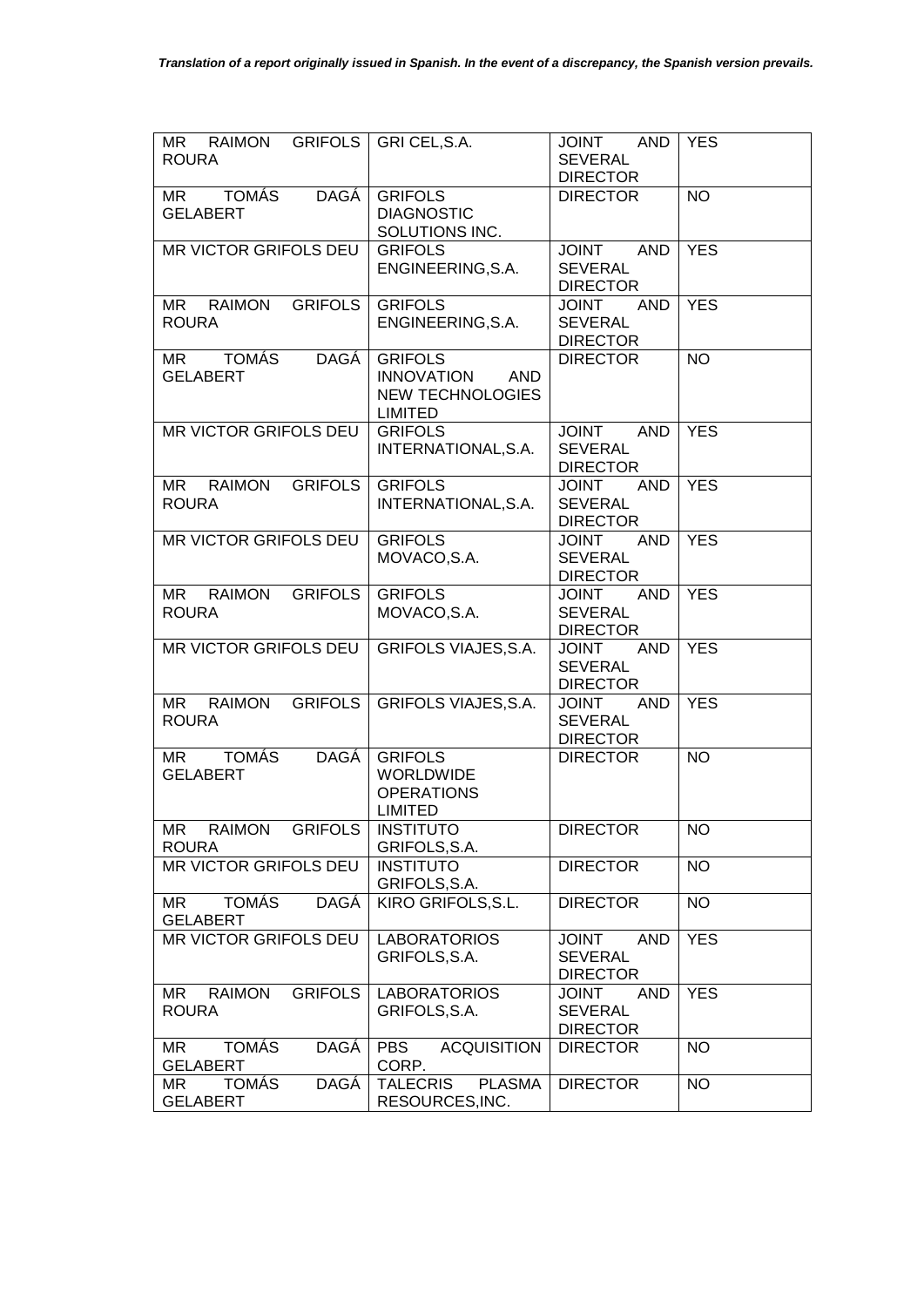C.1.11 GIVE DETAILS, WHERE APPLICABLE, OF THE DIRECTORS OR THE REPRESENTATIVES OF ENTITY DIRECTORS OF YOUR COMPANY WHICH ARE MEMBERS OF THE BOARD OF DIRECTORS OR REPRESENTATIVES OF ENTITY DIRECTORS OF OTHER ENTITIES LISTED ON OFFICIAL SECURITIES MARKETS OTHER THAN YOUR GROUP, WHICH MAY HAVE BEEN COMMUNICATED TO THE COMPANY:

| Personal or corporate name of the<br>director | Corporate name of the group   Position<br>entity |          |
|-----------------------------------------------|--------------------------------------------------|----------|
| MS. CARINA SZPILKA LÁZARO                     | Meliá Hoteles International,<br>S.A.             | Director |
| MS. BELÉN VILLALONGA MORENÉS                  | Acciona, S.A.                                    | Director |

C.1.12 INDICATE AND WHERE APPLICABLE EXPLAIN WHETHER THE COMPANY HAS ESTABLISHED RULES ON THE MAXIMUM NUMBER OF BOARDS ON WHICH ITS OWN DIRECTORS MAY SIT. INDICATE, WHERE APPLICABLE, WHERE ITS REGULATION IS LAID DOWN:

NO

# C.1.13 INDICATE THE AGGREGATE REMUNERATION OF THE BOARD OF DIRECTORS:

| Remuneration accrued during the year of the Board of Directors<br>(thousands of euro)                                                           | 6.692 |
|-------------------------------------------------------------------------------------------------------------------------------------------------|-------|
| Amount of the aggregate remuneration corresponding to rights<br>accumulated by present directors in relation to pensions (thousands of<br>euro) |       |
| Amount of the aggregate remuneration corresponding to rights<br>accumulated by former directors in relation to pensions (thousands of<br>euro)  |       |

# C.1.4 IDENTIFY THE MEMBERS OF SENIOR MANAGEMENT WHICH ARE NOT ALSO EXECUTIVE DIRECTORS, AND INDICATE THE TOTAL REMUNERATION ACCRUED FOR THEM DURING THE FINANCIAL YEAR:

| Personal or corporate name     | <b>Position</b>                               |
|--------------------------------|-----------------------------------------------|
| MR ROBERT JAGT                 | PRESIDENT, HOSPITAL COMMERCIAL DIVISION       |
| <b>MR MATT MURAWSKI</b>        | VP, DIRM & PROJECT MANAGEMENT                 |
| <b>MS TERESA RIONE</b>         | VP, CORPORATE COMMUNICATIONS                  |
| <b>MR JOEL ABELSON</b>         | PRESIDENT, BIOSCIENCE COMMERCIAL DIVISION     |
| <b>MR JAVIER SUEIRAS GIL</b>   | CHIEF IT OFFICER                              |
| MR LUIS TWOSE GARCON           | <b>MANAGING DIRECTOR LABORATORIOS GRIFOLS</b> |
| <b>MR LAFMIN MORGAN</b>        | CHIEF COMMERCIAL OFFICER                      |
| <b>MR CARSTEN SCHROEDER</b>    | PRESIDENT, DIAGNOSTIC COMMERCIAL DIVISION     |
| MR ALFREDO ARROYO              | CHIEF FINANCIAL OFFICER                       |
| <b>GUERRA</b>                  |                                               |
| MR JOSÉ ANTONIO GARCÍA         | <b>MANAGING DIRECTOR LABORATORIOS GRIFOLS</b> |
| <b>GARCIA</b>                  |                                               |
| MS NURIA PASCUAL LAPEÑA        | VP, CORP. TREASURY & INVESTORS RELATIONS      |
| <b>MR ALBERT GRIFOLS ROURA</b> | PRESIDENT BIO SUPPLIES DIVISION               |
| <b>MR MIGUEL PASCUAL</b>       | PRESIDENT, COMMERCIAL OPERATIONS              |
| <b>MONTBLANCH</b>              | <b>SUPPORT</b>                                |
| MR EDUARDO RAIMUNDO            | PRESIDENT BIOSCIENCE INDUSTRIAL GROUP         |
| <b>HERRERO JIMÉNEZ</b>         |                                               |
| <b>MR VICENTE BLANQUER</b>     | VP, QUALITY & REGULATORY AFFAIRS              |
| <b>TORRE</b>                   |                                               |
| MR MATEO BORRÁS HUMBERT        | CHIEF HUMAN RESOURCES OFFICER                 |
| MR JOSÉ ORIOL DUÑACH           | PRESIDENT DIAGNOSTIC INDUSTRIAL GROUP         |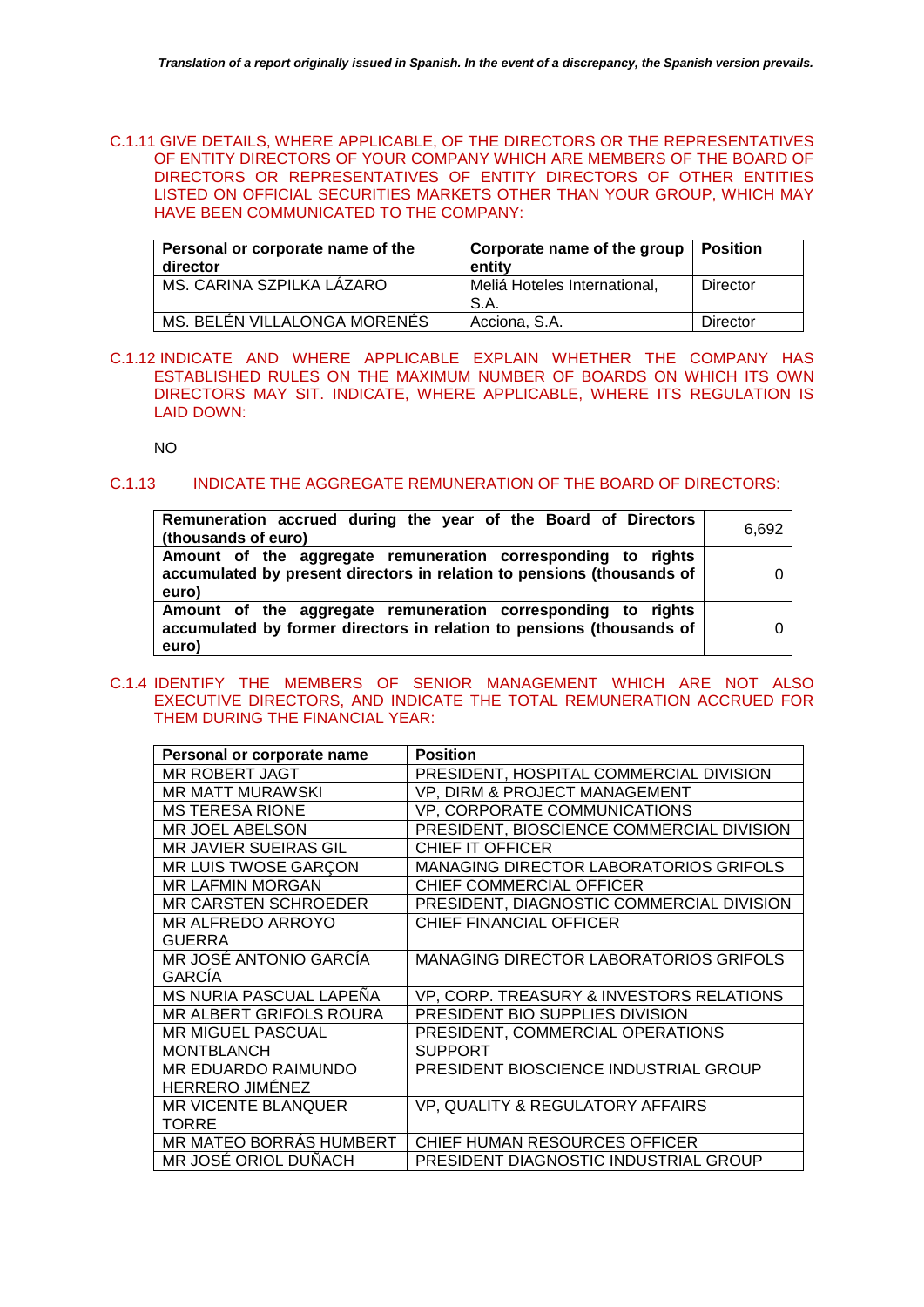| Personal or corporate name | <b>Position</b>                               |
|----------------------------|-----------------------------------------------|
| FULLA                      |                                               |
| <b>MR CARLOS ROURA</b>     | CHIEF INDUSTRIAL OFFICER                      |
| FERNÁNDEZ                  |                                               |
| MR DAVID BELL              | <b>GENERAL COUNSEL &amp; CHIEF INNOVATION</b> |
|                            | <b>OFFICER</b>                                |
| MR GREGORY GENE RICH       | <b>PRESIDENT &amp; CEO, GSSNA</b>             |

# Total remuneration of senior management (thousands of euro): 16,070

| <b>Observations</b> | Mr José Antonio García served as Managing<br>Director Laboratorios Grifols until 30 June 2018 |  |
|---------------------|-----------------------------------------------------------------------------------------------|--|
|                     | and Mr Luis Twose has held this position since 1<br>July 2018.                                |  |

# C.1.15 INDICATE WHETHER THERE HAVE BEEN ANY AMENDMENTS IN THE BOARD REGULATIONS DURING THE FINANCIAL YEAR:

NO

# C.1.16 INDICATE THE PROCEDURES FOR THE SELECTION, APPOINTMENT, RE-ELECTION, ASSESSMENT AND REMOVAL OF DIRECTORS. GIVE DETAILS OF THE COMPETENT BODIES, THE PROCESSES TO BE IMPLEMENTED AND THE CRITERIA USED IN EACH OF THE PROCEDURES.

Regulations of the Board of Directors:

Article 18. Appointment of Directors

- 1. The Directors shall be appointed by the General Shareholders' Meeting or by the Board of Directors, in accordance with the provisions established in the Companies Act.
- 2. The proposals for appointment of Directors, submitted by the Board of Directors for consideration by the General Shareholders' Meeting, and the appointment decisions that said body adopts by virtue of the powers of co-option that are legally attributed to it, shall be preceded by the corresponding proposal by the Appointments and Remuneration Committee, if they are independent directors, and, in any case, with a report prepared by the Board, in which the candidate's competence, experience and merits are assessed, and which shall be attached to the minutes of the General Shareholders' Meeting or the Board of Directors, as appropriate.

The proposal to appoint any non-independent director must be also preceded by the corresponding report issued by the Appointments and Remuneration Committee.

3. This article will also apply to any natural person who is designated to represent a legal entity appointed to the Board of Directors.

Article 19. Appointment of Non-Executive Directors

- 1. The Board of Directors and the Appointments and Remuneration Committee, within the boundaries of their competences, shall endeavour that the election of candidates falls on persons of recognized solvency, competence and experience, paying particular attention to those people called on to cover posts as independent Directors as established in Article 6 of these Regulations.
- 2. The Board of Directors shall not propose or appoint, for the post of independent Director, any person that is related to the management of the Company or is linked by family,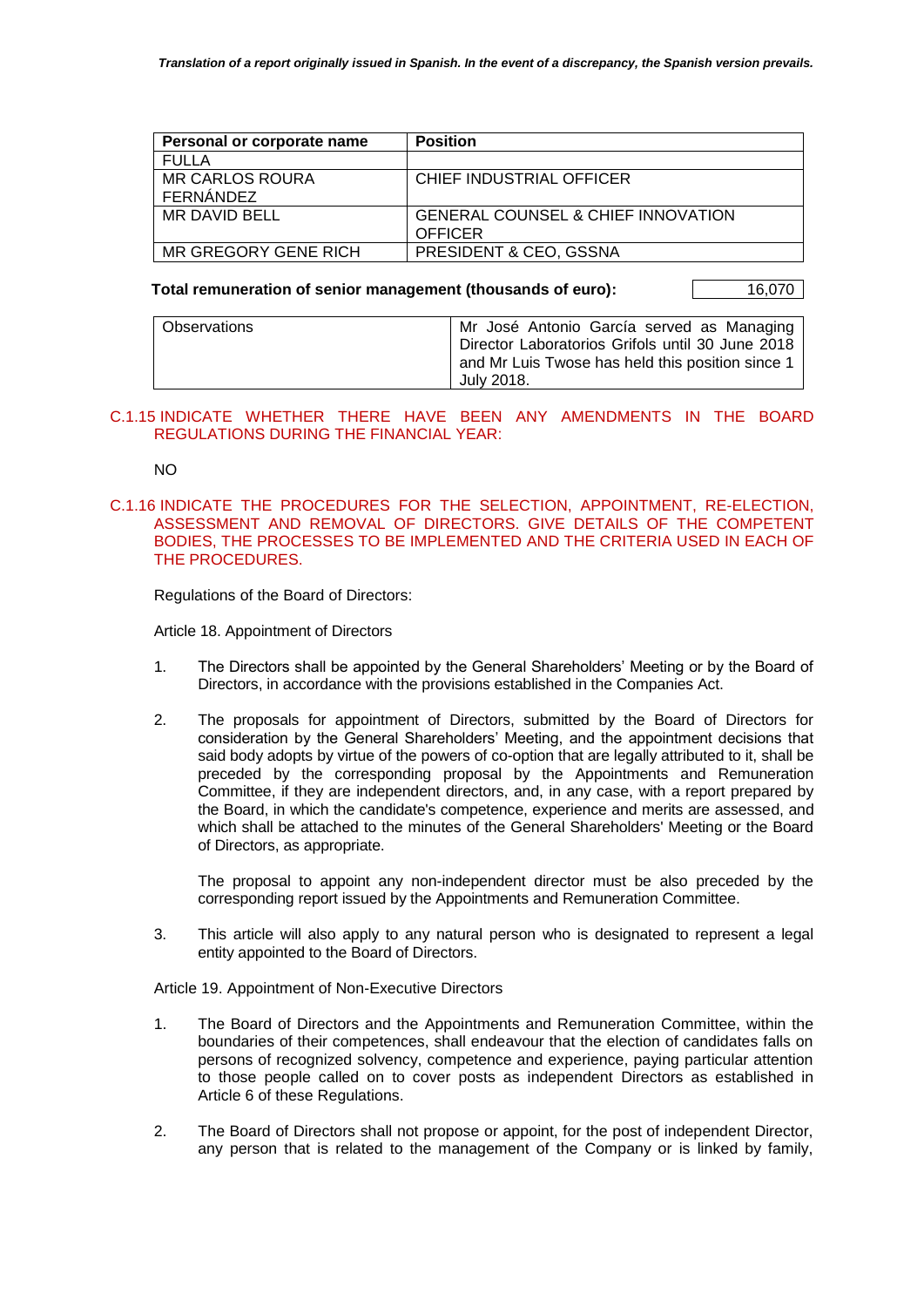professional or commercial reasons to the Executive Directors or Executive Officers of the Company.

In particular, the following shall not be proposed or appointed as Independent Directors:

- (a) individuals who during the last year have had a working, commercial or contractual relationship, directly or indirectly, of significance, with the Company, its Executives, Proprietary Directors or companies in the group, whose shareholding interests are represented, banking institutions with a significant position in the financing of the Company or organizations that receive substantial subsidies from the Company;
- (b) Directors of another listed company that has Proprietary Directors in the Company;
- (c) those persons related to the Executive or Proprietary Directors or to members of the management of the Company; in view of the current Regulation, it shall be understood that persons related to those Directors are those that are involved in some of the conditions foreseen in Article 231 of the Companies Act; and
- (d) persons with other relationships with the Company which in the opinion of the Appointments and Remuneration Committee could reduce its independence.

Article 20. Re-election of Directors

The proposals for re-election of Directors that the Board of Directors decides to submit to the General Shareholders' Meeting must follow the same formal working process established by Law and article 18 of these Regulations for the appointment of directors.

Article 17 bis Periodic evaluation

The Board of Directors in full shall evaluate once a year:

- (a) The quality and efficiency of the performance of the Board;
- (b) Starting from the report presented to it by the Appointment Committee, the performance of the duties of the Chairperson of the Board and the chief executive officer of the Company;
- (c) The performance of its Committees, from the reports presented to it by them.

Article 22. Resignation of Directors

- 1. The Directors will resign from office when the period of time for which they were appointed has elapsed and when decided by the General Meeting by virtue of the powers it is legally or statutorily granted.
- 2. The Board of Directors shall abstain from proposing to the General Meeting the resignation of non-executive Directors (proprietary or independent), before the completion of the statutory period for which they were elected, except when exceptional and justified causes exist and when previously informed by the Appointments and Remuneration Committee.
- 3. The Directors must place their position at the disposal of the Board of Directors and formalize the relevant resignation in the following cases:
	- (a) when they cease to occupy the executive posts which were associated with their appointment as Director, except by express ratification by the Board of Directors, following a non-binding report prepared by the Appointments and Remuneration Committee;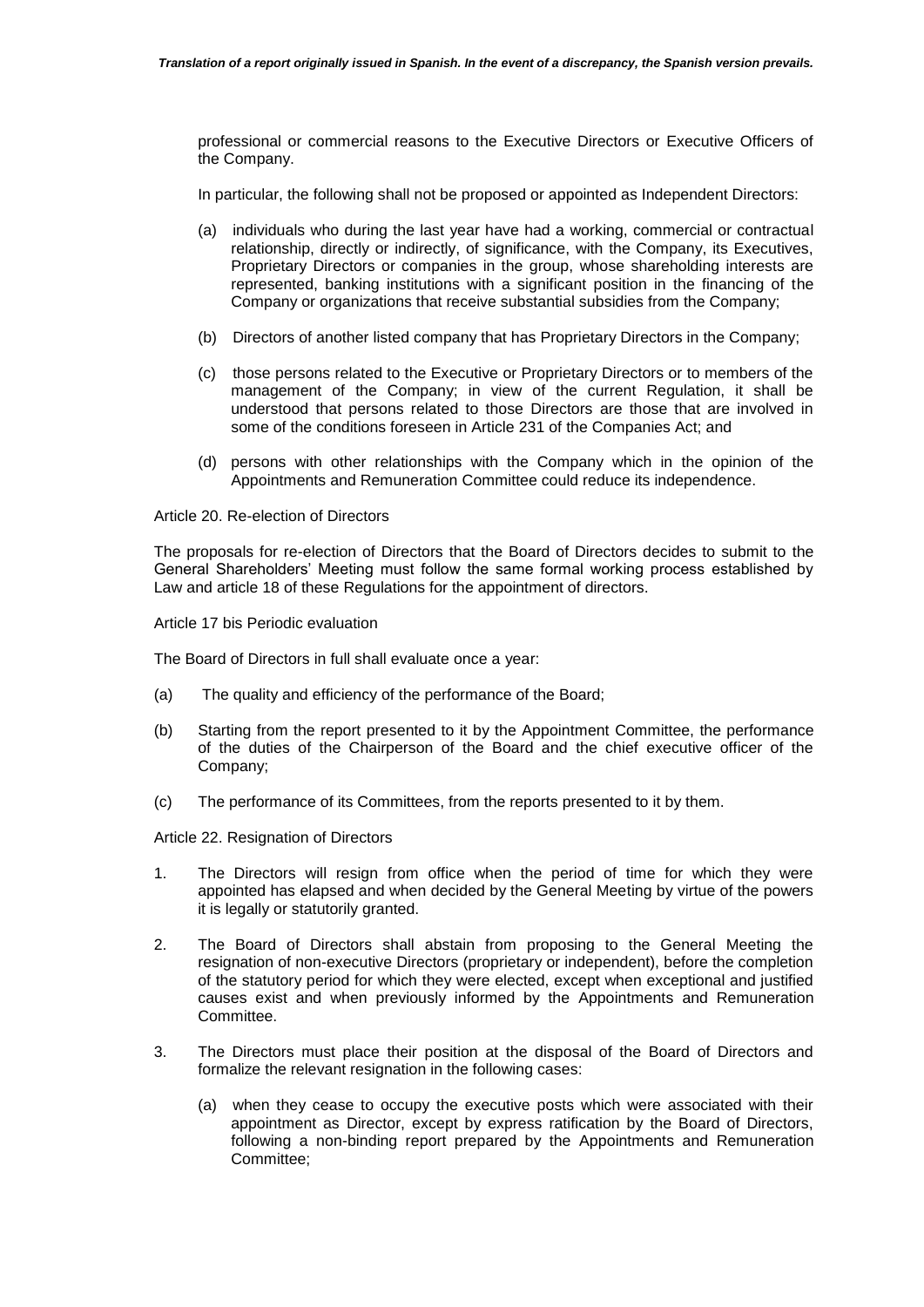- (b) when they incur in any of the legally foreseen cases of incompatibility or prohibition;
- (c) when they are prosecuted for a supposedly criminal act or an order is brought against them to commence oral proceedings for any of the offenses indicated in article 213 of the Companies Act or are the object of disciplinary actions of a serious or very serious nature by supervisory authorities.
- (d) when the Audit Committee gives them a serious warning for having infringed their obligations as Directors;
- (e) when their Directorship on the Board could place the best interests of the Company at risk or when the reasons for their appointment disappear; and
- (f) in the case of a Proprietary Director, when the shareholder whose interests he/she represents on the Board sells his/her participation in the Company, or when they are reduced to below a level that reasonably justified such an appointment.
- 4. When a director leaves his position, whether by resignation or for any other reason, he shall explain why in a letter that must be sent to the members of the Board via the Chairperson or the Secretary.

# C.1.17 EXPLAIN THE EXTENT TO WHICH THE ANNUAL ASSESSMENT OF THE BOARD OF DIRECTORS HAS LED TO IMPORTANT CHANGES IN ITS INTERNAL ORGANIZATION AND IN RELATION TO THE PROCEDURES APPLICABLE TO ITS ACTIVITIES:

In 2018, the external consultants, Rusell Reynolds, have carried out the annual assessment. In general, the results obtained in each of the areas have been very positive. Compared with the assessment carried out by the same firm in 2016, rating has increased and no potential problems or risks have been identified.

The Appointments and Remuneration Committee, within the envisaged agenda 2019, will launch initiatives in order to achieve an excellent level of satisfaction.

DESCRIBE THE PROCESS OF ASSESSMENT AND THE AREAS ASSESSED BY THE BOARD OF DIRECTORS WITH THE HELP, WHERE APPLICABLE, OF AN EXTERNAL CONSULTANT IN CONNECTION WITH THE FUNCTIONING AND COMPOSITION OF THE BOARD, ITS COMMISSIONS AS WELL AS ANY OTHER AREA ASSESSED:

In accordance with article 17.bis of the Regulations of the Board of Directors, all its members have evaluated the following in relation to financial year 2018: (a) the quality and efficiency of the Board's performance; (b) Starting from the report presented to it by the Appointment Committee, the performance of the duties of the Chairperson of the Board and the chief executive officer of the Company; (c) the performance of its Committees, from the reports presented to it by them. As stated in the above section, this year the Company hired Russell Reynolds to carry out the annual assessment in order to be enriched by receiving an objective input.

It should be highlighted that the Board is constantly self-evaluating its performance and that it tries to implement as soon as possible any needed improvements. Each committee carries out its own evaluation before the last Board meeting of the year is held, where they express their satisfaction or dissatisfaction with the performance of each committee, as well as specifying if they need any further resources to carry out their duties. Both the Appointments and Remuneration Committee and the Audit Committee have expressed their satisfaction with the performance and resources available. The Chairperson of the Appointments and Remuneration Committee has met with the Co-CEOs. Likewise, the Audit Committee has met with the Company's auditors, as well as with its internal audit and compliance teams. Additionally, the Appointments and Remuneration Committee assessed the performance of the Company's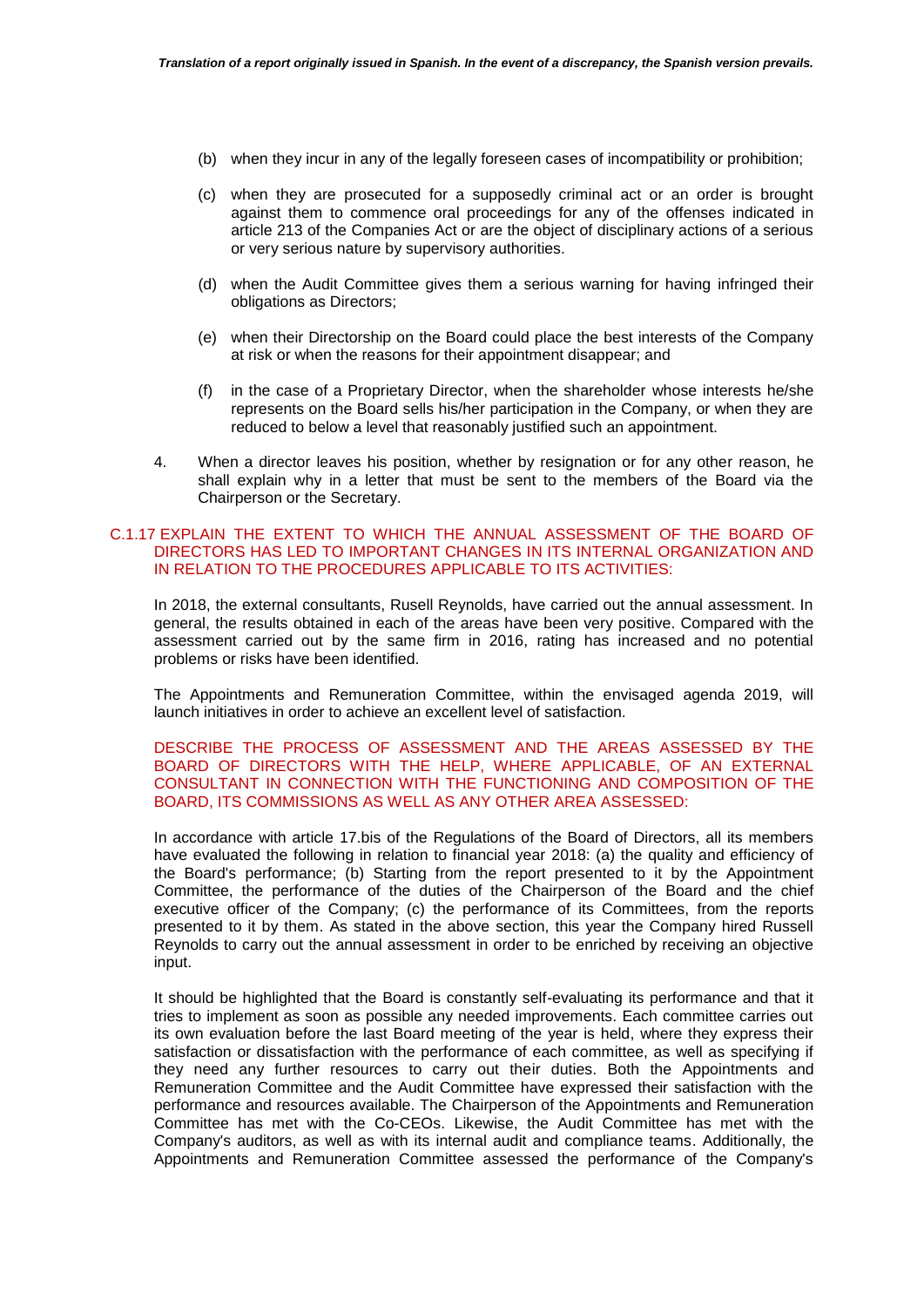Chairman of the Board and of both Co-CEOs reporting their findings to the Board. Female directors represent 30.7% of the board of directors and the selection of its members is carried out favouring knowledge, experience and gender diversity.

# C.1.18 GIVE DETAILS WHERE APPLICABLE OF THE BUSINESS RELATIONSHIPS WITH THE CONSULTANT OR ANY COMPANY BELONGING TO HIS/HER GROUP HAS WITH THE COMPANY OR ANY COMPANY IN THE GROUP:

In 2016 Rusell Reynolds also carried out the evaluation of the Board of Directors and Grifols has hired its headhunting services in some occasions.

# C.1.19 INDICATE THOSE CASES IN WHICH DIRECTORS ARE OBLIGED TO RESIGN:

Regulations of the Board of Directors

Article 22. Resignation of directors

 $(\ldots)$ 

3. The Directors must place their position at the disposal of the Board of Directors and formalize the relevant resignation in the following cases:

- (a) when they cease to occupy the executive posts which were associated with their appointment as Director, except by express ratification by the Board of Directors, following a non-binding report to the Appointments and Remuneration Committee;
- (b) when they incur in any of the legally foreseen cases of incompatibility or prohibition;
- (c) when they are prosecuted for a supposedly criminal act or an order is brought against them to commence oral proceedings for any of the offenses indicated in article 213 of the Companies Act or are the object of disciplinary action of a serious or very serious nature by supervisory authorities;
- (d) when the Audit Committee gives them a serious warning for having infringed their obligations as Directors;
- (e) when their Directorship on the Board could place the best interests of the Company at risk or when the reasons for their appointment disappear; and
- (f) in the case of a Proprietary Director, when the shareholder whose interests he/she represents on the Board sells his/her participation in the Company, or when they are reduced to below a level that reasonably justified such an appointment.

#### C.1.20 ARE REINFORCED MAJORITIES, OTHER THAN LEGAL ONES, REQUIRED FOR ANY TYPE OF RESOLUTION?

NO.

C.1.21 EXPLAIN WHETHER THERE ARE ANY SPECIFIC REQUIREMENTS OTHER THAN THE ONES REGARDING DIRECTORS, IN ORDER TO BE APPOINTED CHAIRMAN OF THE BOARD OF DIRECTORS.

NO.

C.1.22 INDICATE WHETHER THE ARTICLES OF ASSOCIATION OR THE BOARD OF DIRECTORS' REGULATIONS ESTABLISHES ANY LIMIT TO THE AGE OF DIRECTORS: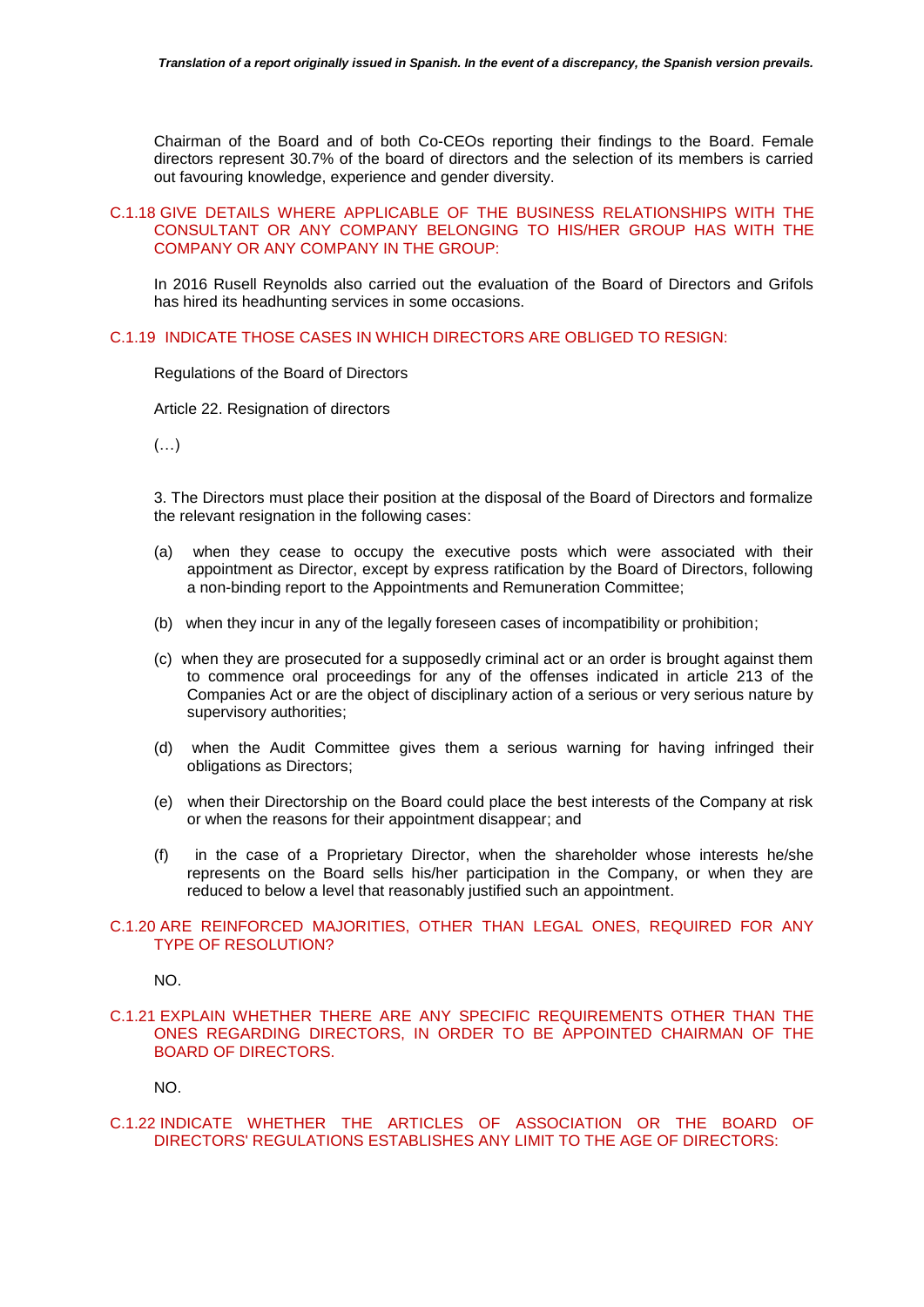NO.

C.1.23 INDICATE WHETHER THE ARTICLES OF ASSOCIATION OR THE BOARD OF DIRECTORS' REGULATIONS ESTABLISH A LIMIT TO THE MAXIMUM TERM OF OFFICE OF INDEPENDENT DIRECTORS OTHER THAN THAT ESTABLISHED IN THE REGULATIONS:

NO.

C.1.24 INDICATE WHETHER THE ARTICLES OF ASSOCIATION OR THE REGULATIONS OF THE BOARD OF DIRECTORS ESTABLISH ANY SPECIFIC RULES FOR THE DELEGATION OF VOTES IN THE BOARD OF DIRECTORS IN FAVOUR OF OTHER DIRECTORS, THE MEANS OF DOING SO, AND, IN PARTICULAR, THE MAXIMUM NUMBER OF DELEGATIONS THAT ONE DIRECTOR MAY HAVE, AS WELL AS WHETHER THERE IS ANY LIMITATION ON THE CATEGORY OF DELEGATIONS BEYOND THE LIMITATIONS IMPOSED BY LAW. WHERE APPLICABLE, GIVE BRIEF DETAILS OF THESE RULES.

Pursuant to the provisions of the Spanish Companies Act, Article 17 of the Regulations of the Board of Directors establishes that non-executive directors may only delegate their representation to another non-executive director.

C.1.25 INDICATE THE NUMBER OF BOARD MEETINGS HELD DURING THE FINANCIAL YEAR. WHERE APPLICABLE, ALSO STATE THE NUMBER OF SESSIONS HELD BY THE BOARD OF DIRECTORS WITHOUT THE ATTENDANCE OF THE CHAIRMAN. FOR THE CALCULATION, REPRESENTATIONS MADE WITH SPECIFIC INSTRUCTIONS SHALL BE CONSIDERED AS ATTENDANCES.

| Number of board meetings                                   | -10 |
|------------------------------------------------------------|-----|
| Number of board meetings without the chairman's attendance |     |

Indicate the number of board meetings held by the lead director with the other directors without any executive director attending the meeting or being represented.

**Number of board meetings 10** 

State the number of meetings held by the different Board Committees during the financial year:

| <b>Audit Committee</b>                         |  |
|------------------------------------------------|--|
| <b>Appointments and Remuneration Committee</b> |  |

# C.1.26 INDICATE THE NUMBER OF BOARD MEETINGS HELD DURING THE YEAR WITH THE ATTENDANCE OF ALL ITS MEMBERS.

| Number of board meetings with the personal attendance of at least $\vert$ 10<br>80% of its directors                                       |       |
|--------------------------------------------------------------------------------------------------------------------------------------------|-------|
| % of personal attendances in relation to the total votes during the<br>financial year                                                      | 97.69 |
| Number of board meetings with the personal attendance of all the<br>directors or the attendance of proxies with specific instructions      |       |
| % of personal attendances or attendances of proxies with specific<br>instructions in relation to the total votes during the financial year | 98.46 |

# C.1.27 INDICATE WHETHER THE INDIVIDUAL AND CONSOLIDATED ACCOUNTS PRESENTED TO THE BOARD FOR APPROVAL ARE PREVIOUSLY CERTIFIED:

YES.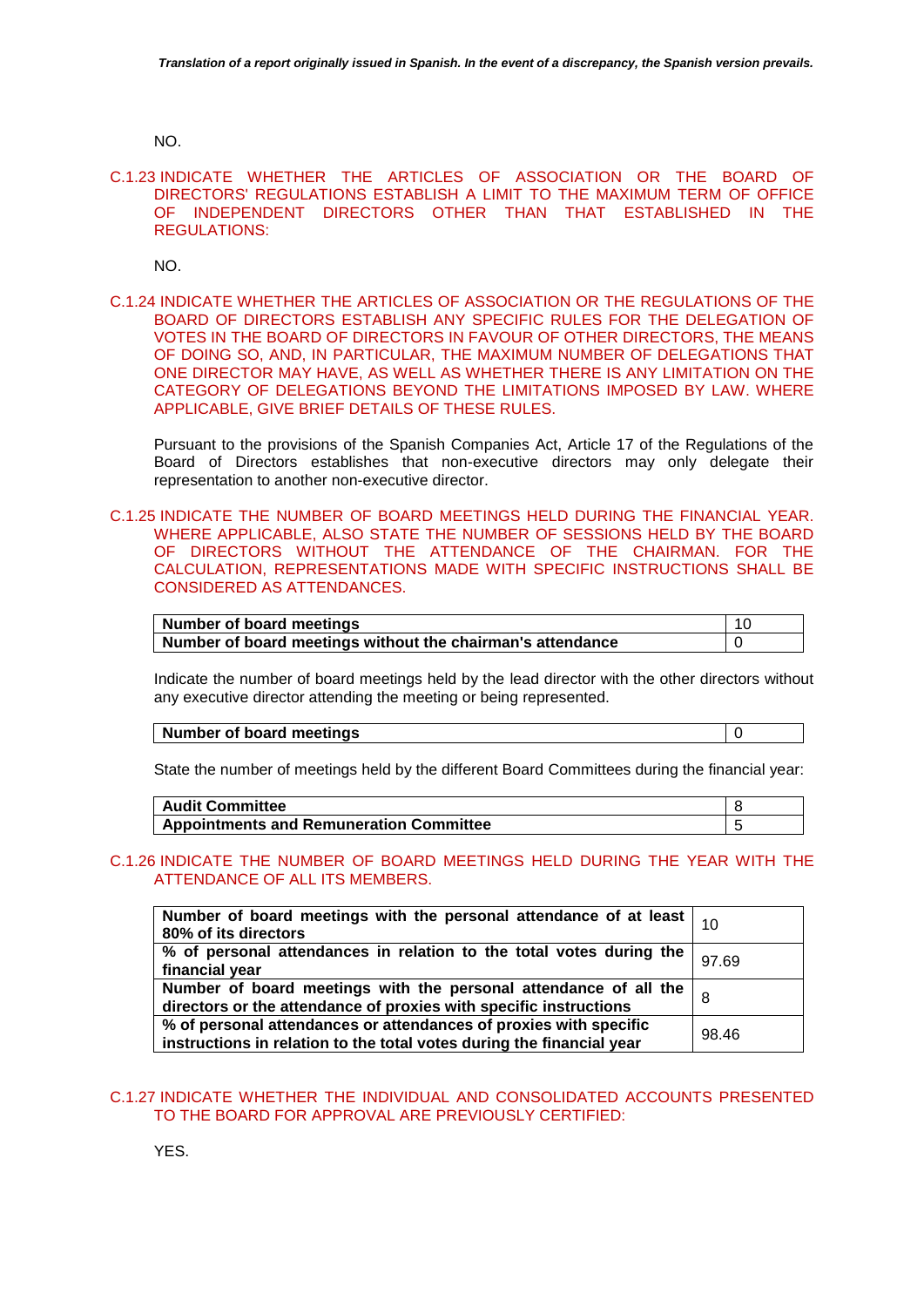**Identify, if appropriate, the person(s) certifying the individual and consolidated accounts for their formulation by the Board.**

| <b>Name</b>              |                              | <b>Position</b>         |
|--------------------------|------------------------------|-------------------------|
| MR ALFREDO ARROYO GUERRA |                              | CHIEF FINANCIAL OFFICER |
|                          | MS MONTSERRAT LLOVERAS CALVO | <b>VICEPRESIDENT</b>    |
|                          |                              | ADMINISTRTION           |

### C.1.28 EXPLAIN THE MECHANISM, IF ANY, ESTABLISHED BY THE BOARD OF DIRECTORS TO PREVENT THE INDIVIDUAL AND CONSOLIDATED ACCOUNTS DRAWN UP BY IT FROM BEING PRESENTED TO THE GENERAL SHAREHOLDERS' MEETING WITH RESERVATIONS IN THE AUDIT REPORT.

Part of article 42.4 of the Regulations of the Board is transcribed here below:

Article 42. Relations with auditors

(…)

4. The Board of Directors will endeavour to formulate the final accounts in such a way that no reservations or exceptions are raised by the auditor and, in the cases when there are, the contents and scope of the discrepancies shall be explained to the shareholders not only by the Chairperson of the Audit Committee but also by the external auditors.

# C.1.29 IS THE SECRETARY OF THE BOARD ALSO A DIRECTOR?

NO.

If the Secretary is not a director, please fill out the following table:

| Personal or corporate name of the Secretary | Representative |
|---------------------------------------------|----------------|
| MS NURIA MARTIN BARNES                      |                |

C.1.30 INDICATE, IF APPLICABLE, THE SPECIFIC MECHANISMS, ESTABLISHED BY THE COMPANY TO PRESERVE THE INDEPENDENCE OF THE EXTERNAL AUDITORS. ALSO, IF ANY, THE MECHANISMS TO PRESERVE THE INDEPENDENCE OF THE FINANCIAL ANALYSTS, INVESTMENT BANKS AND RATING AGENCIES, STATING HOW THE LEGAL PROVISIONS HAVE BEEN IMPLEMENTED IN PRACTICE.

Article 14 of the Regulations of the Board gives the Audit Committee the following competences as regards the external auditor:

- (i) Submit to the Board of Directors any proposals regarding the selection, appointment, reelection and substitution of the auditor, being responsible for the selection process in conformity with the applicable regulations, including the terms of his contract, without prejudice to the faculties vested in the General Shareholders' Meeting and the Board with regard to the approval of such resolutions under Spanish law;
- (ii) Be directly in charge of the remuneration and supervision of the work performed by the external auditor regarding the audit report preparation and issuance or any other similar reports relating to financial statements;
- (iii) Regularly and directly collect from the external auditor information about the development, impact and execution of the audits, as well as the audit plan and results of its execution, and verify that top management takes their recommendations into account;
- (iv) Safeguard the external auditor's independence when performing his duties, and to do so: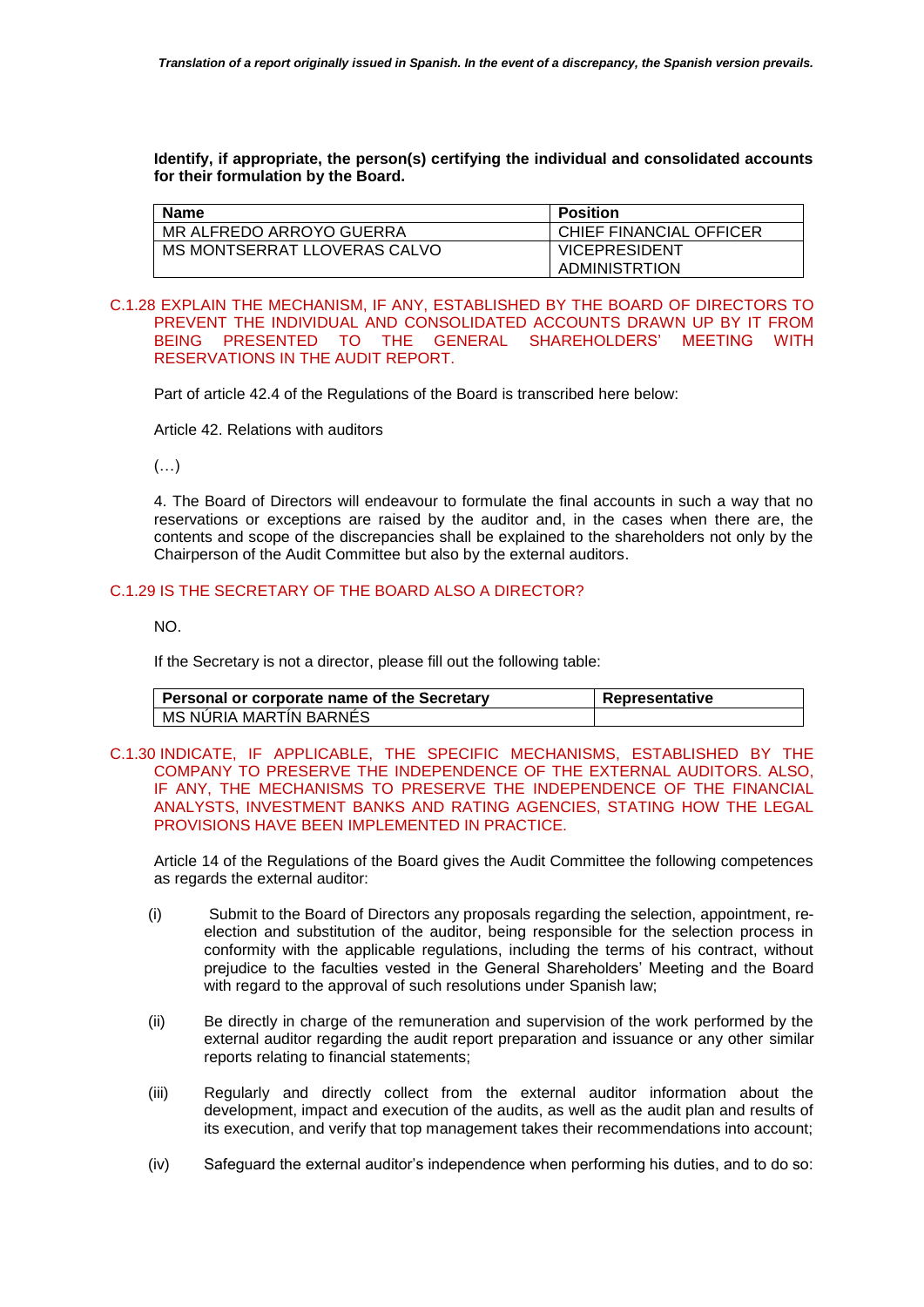- Ensure that the Company communicates as a relevant event to the CNMV the change in auditor and shall attach a statement of the possible existence of any disagreements with the outgoing auditor and, if applicable, its contents;
- Establish the necessary relationships with the external auditor to receive information about any issues that may entail a threat to his independence, and which the Audit Committee will examine, and any other issues regarding the development of the audit of accounts process, and, when applicable, the authorization of the services different from those prohibited in the terms established in the applicable regulations as regards independence, as well as any notifications required in the audit of accounts legislation and in the audit regulations;
- Ensure that the Company and the auditor respect the rules in force on providing services different to audit services, the auditor's market concentration limits and, in general, any others rules established to guarantee the independence of the auditors and, to that end, annually receive from the external auditors a statement of their independence in relation to the entity, or any entities directly or indirectly related to it, as well as the detailed and individualized information on any kind of ancillary services provided and the corresponding fees paid by these entities to the external auditor or the persons or entities related to it in accordance with the regulations applicable to the audit of accounts activity;
- Issue, prior to issuing the audit of accounts report and on an annual basis, a written opinion on whether the independence of the auditors or audit firms has been compromised. This opinion must include a reasoned assessment of each and every one of the ancillary services mentioned in the preceding paragraphs, which shall be individually and jointly assessed, different from the legal audit, and in relation to the independence status or regulations applicable to the audit of accounts activity; and
- If the external auditor resigns, examine the circumstances that have caused said resignation.

Additionally, article 42 of the Regulations of the Board furthermore establishes that the Board's relations with the Company's external auditors shall be channelled through the Audit Committee. Likewise, the Board of Directors shall not submit to the General Shareholders' Meeting a proposal to hire auditing firms whose fees exceed ten per cent (10%) of its total income during the last financial year. This article also sets out that the Board of Directors shall publicly inform, every year, of the overall fees that the Company has paid the auditing firm for services other than auditing.

On the other hand, article 41 of the Regulations of the Board establishes the duties that the Board has in relation to the financial markets (analysts, financial entities, rating agencies, etc.). Exercising the competences of this article, the Board approved on 27 May 2016 a communication and contact policy with the shareholders and others financial markets' participants based on the principles of transparency, veracity, equality, symmetry and importance for the dissemination of the information. The policy is available on the Company's website www.grifols.com.

Specifically, external auditors are in practice required to confirm their independence in writing and provide the Audit Committee with a threats and safeguards analysis in connection with the services rendered to the Group. They shall also provide a statement of independence indicating those matters that may pose a threat to the auditor's independence. The Audit Committee considers the information provided to it and maintain regular communication with the external auditors to decide on their independence and quality of their work.

## C.1.31 INDICATE WHETHER THE COMPANY CHANGED ITS EXTERNAL AUDITOR DURING THE FINANCIAL YEAR. IF SO, IDENTIFY THE INCOMING AND OUTGOING AUDITORS: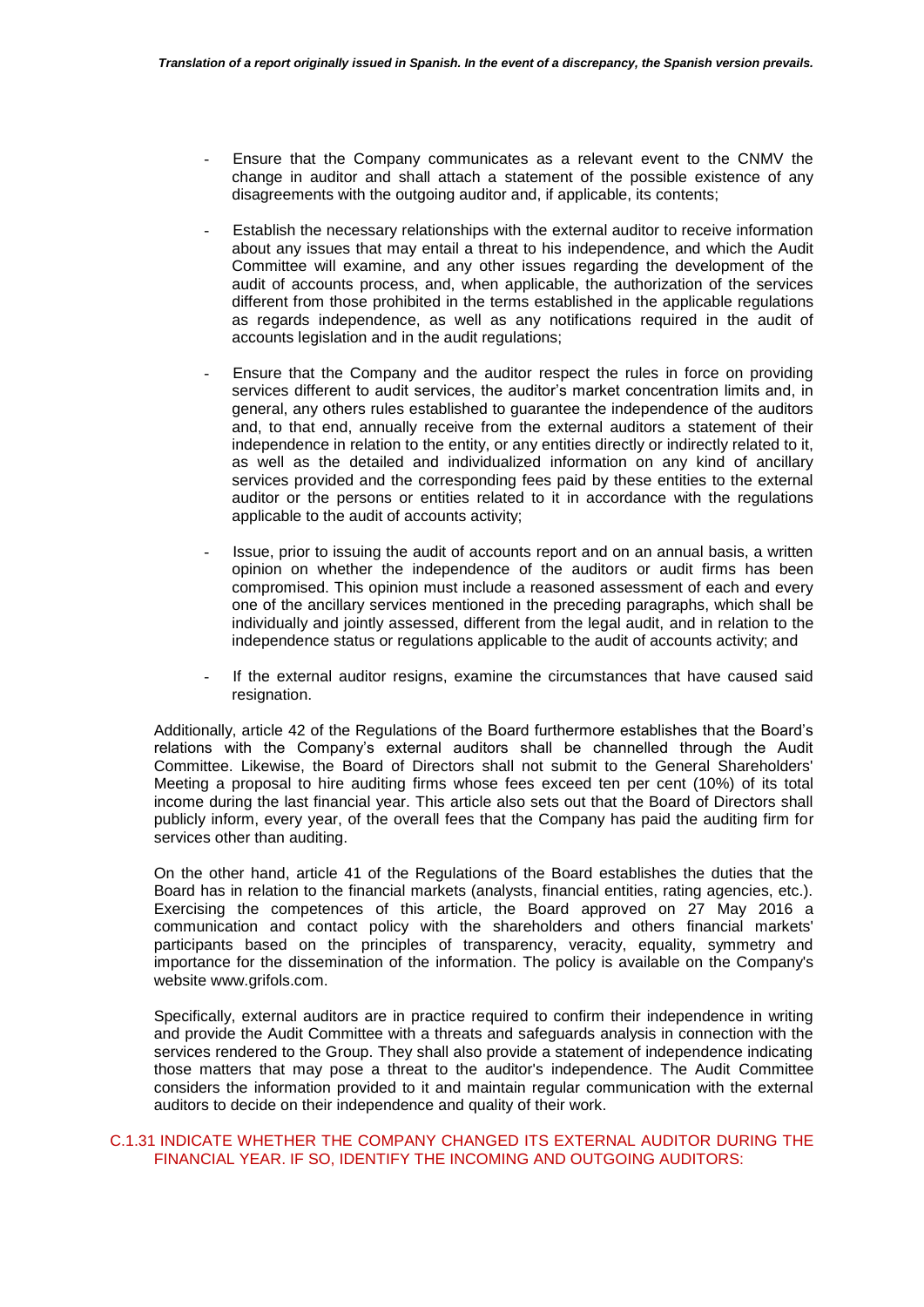NO.

In the event of any disagreements with the outgoing auditor, please provide details:

NO.

C.1.32 INDICATE WHETHER THE AUDIT FIRM CARRIES OUT OTHER WORK FOR THE COMPANY AND/OR ITS GROUP APART FROM AUDITING, AND IF SO, STATE THE FEES RECEIVED FOR SUCH WORK AND THE PERCENTAGE SUCH FEES REPRESENT OF THE TOTAL FEES INVOICED TO THE COMPANY AND/OR ITS GROUP:

YES.

|                                     | Company | Group | Total |
|-------------------------------------|---------|-------|-------|
| Amount for other non-auditing work  | 243     | 590   | 833   |
| (thousands of euro)                 |         |       |       |
| Amount for non-auditing<br>work/    | 16      | 10.10 | 14.30 |
| Total work invoiced by the auditing |         |       |       |
| firm (as $%$ )                      |         |       |       |

C.1.33 INDICATE WHETHER THE AUDIT REPORT OF THE PREVIOUS YEAR'S ANNUAL ACCOUNTS CONTAINS RESERVATIONS OR QUALIFICATIONS. IF IT DOES, GIVE DETAILS OF THE REASONS GIVEN BY THE CHAIRMAN OF THE AUDIT COMMITTEE TO THE SHAREHOLDERS AT THE GENERAL SHAREHOLDERS MEETING TO EXPLAIN THE CONTENT AND SCOPE OF SUCH RESERVATIONS OR QUALIFICATION.

NO.

C.1.34 INDICATE THE NUMBER OF CONSECUTIVE YEARS FOR WHICH THE CURRENT AUDIT FIRM HAS BEEN AUDITING THE INDIVIDUAL AND CONSOLIDATED ANNUAL ACCOUNTS OF THE COMPANY. LIKEWISE, INDICATE THE PERCENTAGE REPRESENTED BY THE NUMBER OF YEARS THE CURRENT AUDIT FIRM HAS BEEN AUDITING THE ACCOUNTS IN RESPECT OF THE TOTAL NUMBER OF YEARS FOR WHICH THE ANNUAL ACCOUNTS HAVE BEEN AUDITED:

|                             | Individual accounts | Consolidated accounts |
|-----------------------------|---------------------|-----------------------|
| Number of consecutive vears |                     |                       |

|                                                                                                                                     | Individual accounts | Consolidated accounts |
|-------------------------------------------------------------------------------------------------------------------------------------|---------------------|-----------------------|
| Number of years audited by the current<br>audit firm /Number of years the<br>company or its group accounts have<br>been audited (%) | 100                 | 100                   |

It is noted that during financial year 2018, Grant Thornton has been re-elected as co-auditor for the Company's individual annual accounts.

YES.

C.1.35 INDICATE AND, WHERE APPLICABLE, GIVE DETAILS AS TO WHETHER THERE IS A PROCEDURE FOR DIRECTORS TO BE ABLE TO OBTAIN THE INFORMATION NEEDED TO PREPARE FOR MEETINGS OF THE GOVERNING BODIES SUFFICIENTLY IN ADVANCE: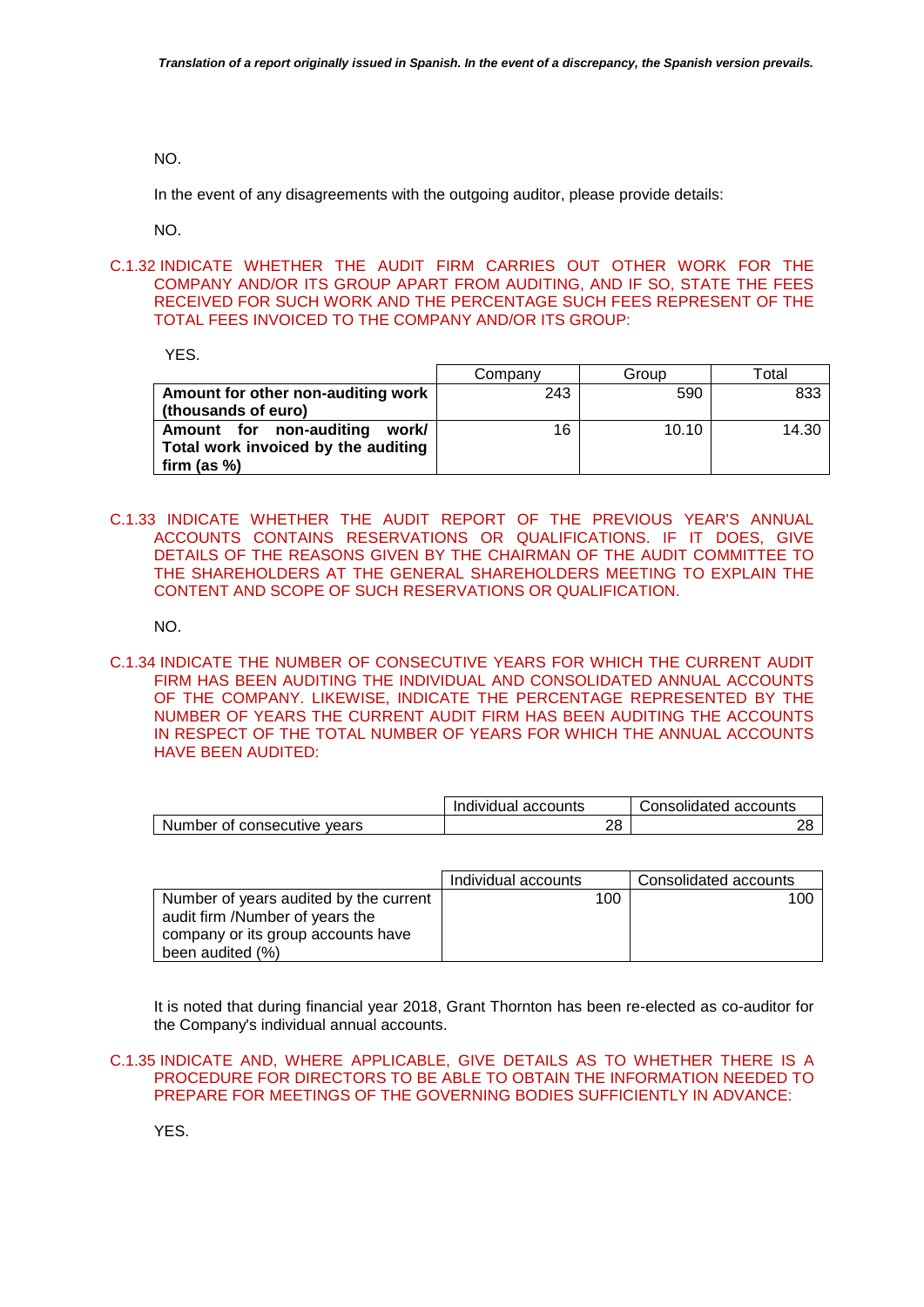#### EXPLAIN THE PROCEDURE:

In accordance with article 16.2 of the Regulations of the Board, the call for ordinary sessions shall be made in accordance with the advance notice and the procedures stipulated in the Articles of Association.

The call shall always include the agenda of the session and shall have attached all the relevant information, properly summed up and prepared, sent long enough in advance to properly prepare the meeting. When, in the Chairman's opinion, this proves inadvisable for security reasons, the information shall not be attached and the directors will be informed of the possibility of examining this at the corporate headquarters.

# C.1.36 INDICATE AND, WHERE APPLICABLE, GIVE DETAILS OF WHETHER THE COMPANY HAS ESTABLISHED RULES OBLIGING DIRECTORS TO REPORT AND WHERE APPROPIATE RESIGN IN CASES IN WHICH THE IMAGE OR REPUTATON OF THE COMPANY MAY BE HARMED:

YES.

#### EXPLAIN THE PROCEDURE:

Article 28.2 of the Regulations of the Board lays down the directors' obligation to inform the Appointments and Remuneration Committee about any criminal proceedings in which they are charged, as well as the later stages of the proceedings.

Article 22.3 envisages the directors' obligation to offer their resignation to the Board and if the latter considers this appropriate, to go through with this resignation if, amongst other reasons:

- (i) when they resign from the executive positions with which they are associated, except if they are expressly ratified by the Board of Directors, subject to the prior issuance of a non-binding report by the Appointments and Remuneration Committee;
- (ii) when they are involved in any of the legally envisaged cases of incompatibility or prohibition;
- (iii) when charges are brought against them for a presumably criminal offense or when a judge's order for hearing to commence is issued for any of the offenses stated in article 213 of the Spanish Companies Act, or when they are involved in disciplinary proceedings for serious or very serious misconduct brought by supervisory authorities;
- (iv) when they are seriously admonished by the Audit Committee for having failed to comply with their obligations as directors;
- (v) when their remaining on the Board may endanger the Company's interests; and
- (vi) in the case of a propriety director, when the shareholder whose shareholding interest he represents on the Board disposes of his shareholding in the Company or reduces it below the level which reasonably justified his appointment as such.
- C.1.37 INDICATE WHETHER ANY MEMBER OF THE BOARD OF DIRECTORS HAS NOTIFIED THE COMPANY THAT HE/SHE HAS BEEN PROCESSED OR THAT AN ORDER HAS BEEN PASSED DOWN FOR THE COMMENCEMENT OF AN ORAL TRIAL AGAINST HIM/HER, FOR ANY OF THE OFFENSES STIPULATED IN ARTICLE 213 OF THE SPANISH COMPANIES ACT:

NO.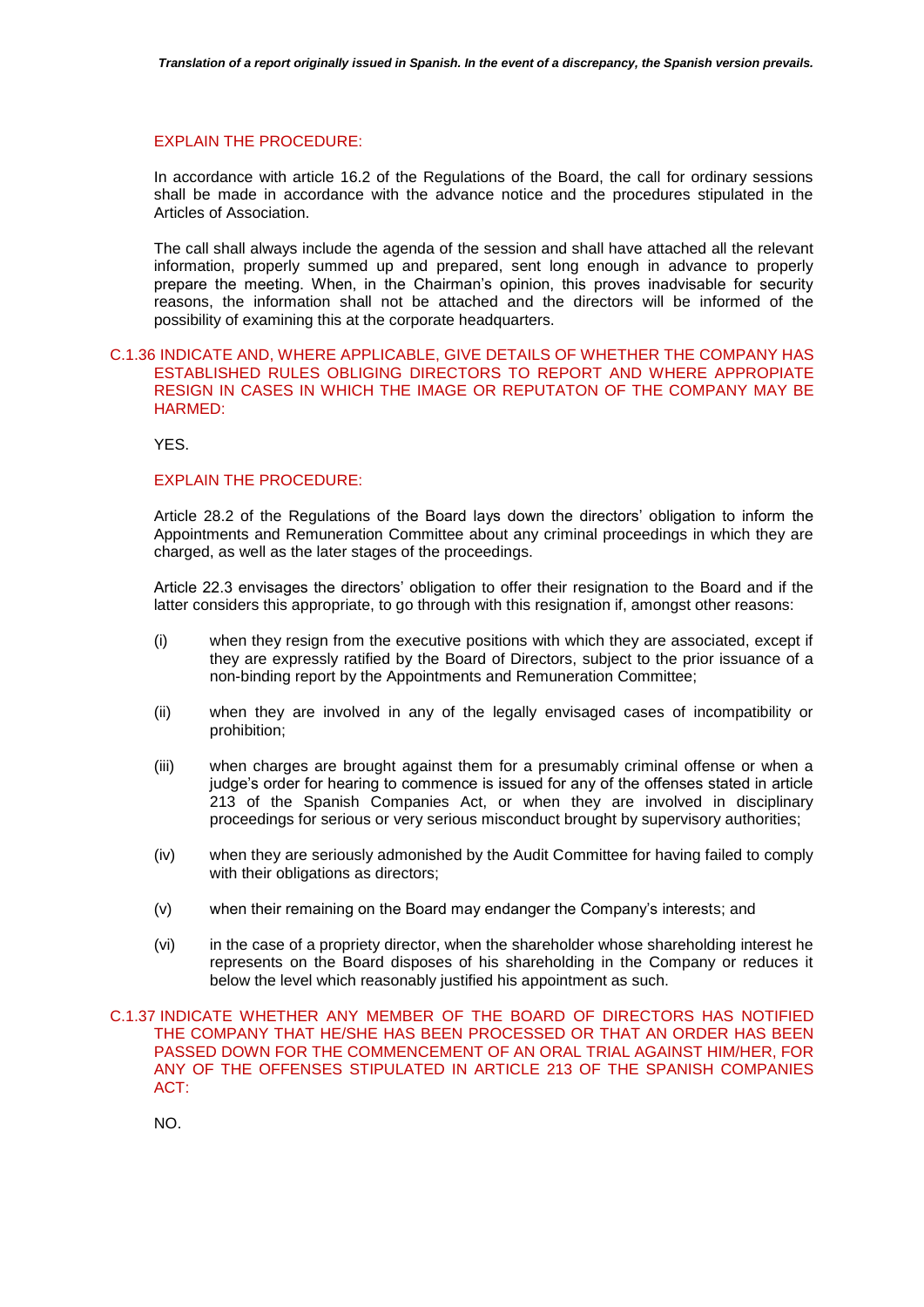C.1.38 GIVE DETAILS OF ANY SIGNIFICANT AGREEMENTS WHICH THE COMPANY MAY HAVE CONCLUDED AND WHICH MAY ENTER INTO FORCE, BE AMENDED OR TERMINATED IN THE CASE OF CHANGE OF CONTROL OF THE COMPANY AS A RESULT OF A PUBLIC TAKEOVER BID, AND THE EFFECTS OF THE SAME.

Not applicable.

C.1.39 IDENTIFY IN AN INDIVIDUAL MANNER, IN THE CASE OF DIRECTORS, AND IN A GLOBAL MANNER IN THE REST OF THE CASES, AND INDICATE, IN DETAIL, THE AGREEMENTS BETWEEN THE COMPANY AND ITS POSITIONS OF ADMINISTRATION AND MANAGEMENT OR EMPLOYEES WHICH MAY HAVE INDEMNITIES, GUARANTEE OR PROTECTION CLAUSES, WHENEVER THESE MAY RESIGN OR BE DISMISSED ON UNFOUNDED GROUNDS OR IF THE CONTRACTUAL RELATIONSHIP COMES TO AN END DUE TO A PUBLIC TAKEOVER BID OR ANY OTHER TYPE OF TRANSACTIONS.

| Number of beneficiaries                                | 69                                                                                                                                                                                                                                                                                                              |  |
|--------------------------------------------------------|-----------------------------------------------------------------------------------------------------------------------------------------------------------------------------------------------------------------------------------------------------------------------------------------------------------------|--|
| Type of beneficiary                                    | Description of the agreement                                                                                                                                                                                                                                                                                    |  |
| Board members (directors), executives and<br>employees | The Group has agreements with employees<br>and directors by virtue of which these may<br>rescind their employment contracts with the<br>Company unilaterally, being legally entitled<br>to indemnities ranging from 2 to 5 years of<br>salary in those cases where the control of<br>the Company is taken over. |  |
|                                                        | Furthermore, contracts exist with<br>executives by virtue of which they will<br>receive indemnities ranging from one year<br>to 4 years of salary in different cases.                                                                                                                                           |  |

Indicate whether these contracts must be communicated and/or approved by the corporate bodies of the company or of its group. If so, explain the procedures, scenarios and nature of the bodies in charge of approving or making such communication:

|                                  | Board of directors | General<br>Meeting | Shareholders' |
|----------------------------------|--------------------|--------------------|---------------|
| Body that authorizes the clauses |                    |                    |               |
|                                  |                    |                    |               |
|                                  |                    |                    |               |

|                                       | Yes | No |
|---------------------------------------|-----|----|
| Has the General Shareholders' Meeting |     |    |
| been informed about the clauses?      |     |    |

# C.2 BOARD OF DIRECTORS' COMMITTEES

# C.2.1 GIVE DETAILS OF ALL BOARD COMMITTEES AND THEIR MEMBERS, AND THE PROPORTION OF EXECUTIVE, PROPRIETARY AND INDEPENDENT DIRECTORS OR OTHER EXTERNAL DIRECTORS THAT FORM THESE.

|                                                    | <b>Audit Committee</b> |             |
|----------------------------------------------------|------------------------|-------------|
| Name                                               | Position               | Category    |
| Mr STEVEN MAYER                                    | Member                 | Independent |
| Ms CARINA SZPILKA LÁZARO                           | Chairperson            | Independent |
| BELÉN<br><b>VILLALONGA</b><br>Ms<br><b>MORENES</b> | Member                 | Independent |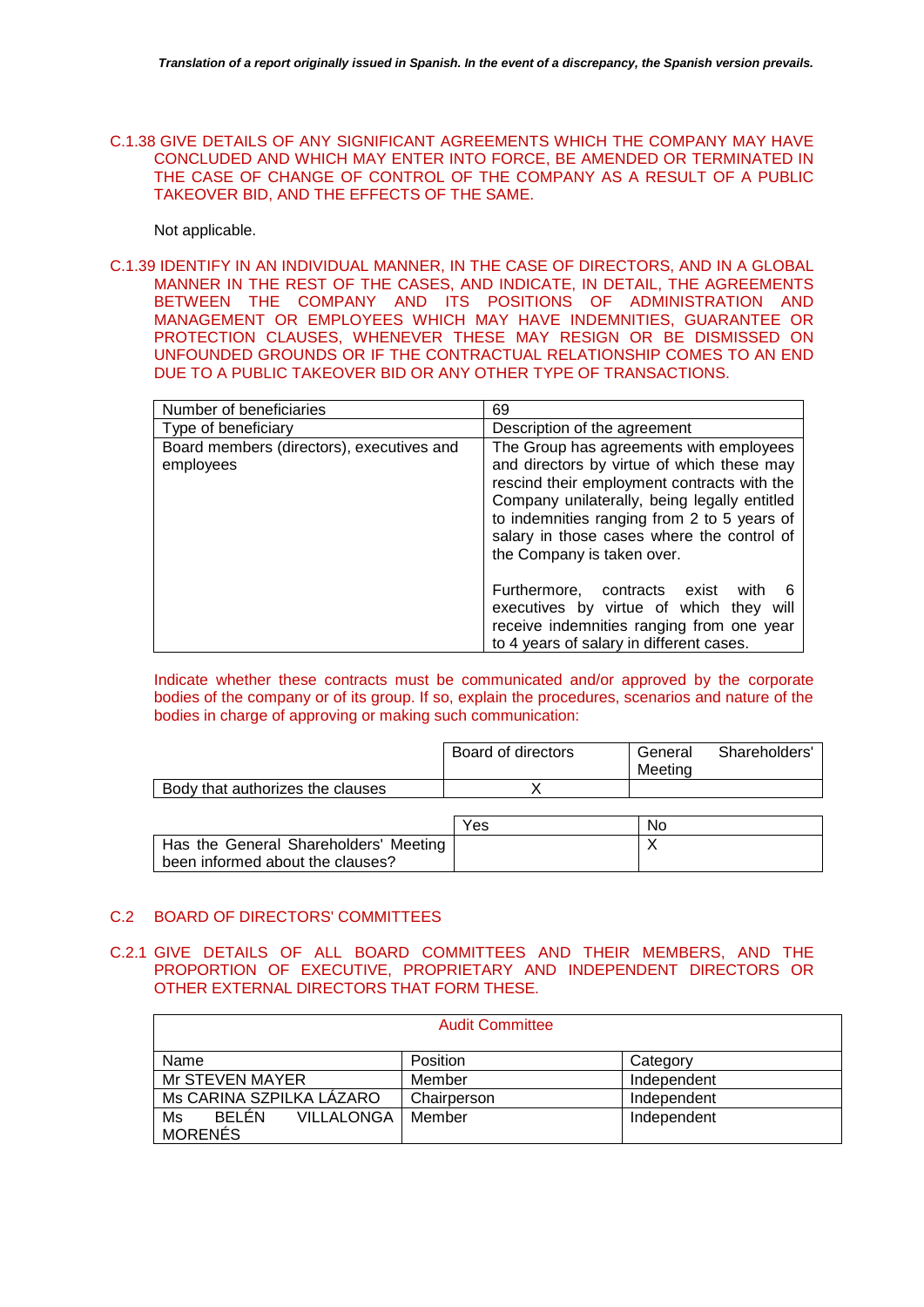| % executive directors      | 0.00   |
|----------------------------|--------|
| % propietary directors     | 0.00   |
| % independent directors    | 100.00 |
| % other external directors | 0.00   |

## **Explain the functions attributed to this committee, including those added to the legally required. Describe the procedures and the organisational and operational rules. For each of these functions provide a summary of the most important activities carried out during the year, stating the practical implementation of the functions attributes by law, the articles of association or other company's resolutions:**

The Audit Committee will have between three (3) and five (5) members that shall be appointed by the Board of Directors taking into account their knowledge, skills and experience in the Committee's duties as well as in accounting, audit and risk management related-matters. The Audit Committee shall be exclusively composed by non-executive directors, of which the majority should be independent directors. The Board of Directors shall appoint the Chairperson of the Audit Committee, a position that shall be necessarily held by an independent director. The Chairperson must be replaced every four (4) years and may be re-elected after the term of one (1) year has elapsed. The Audit Committee shall be validly formed when half plus one of its members are present or represented and their resolutions are approved by absolute majority of the assisting members.

Basic responsibilities:

- Inform the General Shareholders' Meeting of questions raised in respect of those matters which are within the committee's competence and, in particular, in relation to the results of the audit, detailing how it has contributed to the integrity of the financial information and the Committee's role during the process.
- Inform the Board of Directors in advance about periodic financial statements, which the Company, due to been listed in the stock exchange, must make public periodically.
- Inform in advance of the creation or acquisition of shareholdings in special purpose entities or domiciled in countries or territories considered tax havens, as well as any other transactions or operations of a similar nature, which due to their complexity, could harm the transparency of the Group.
- Inform in advance of related party transactions.
- Inform of any matter that has or may have a material, financial or accounting impact.
- Supervise the preparation and presentation, and integrity of the mandatory financial information related to the Company and the Group, verifying compliance with regulation requirements, adequately defining consolidation boundaries and correctly applying accounting criteria, as well as making suggestions or submitting proposals to the Board of Directors, in order to safeguard its integrity.
- Supervise the efficiency of the Company's internal control, internal audit and risk management systems, periodically reviewing the internal control and risk management systems, so that any principal risks are identified, dealt with and adequately recognized.
- Monitor the independence and efficiency of the internal auditing process; propose the selection, appointment, re-election and dismissal of the Director of the Internal Audit Department; propose the budget for this Department; receive periodic information on its activities; and verify that the top management takes into account the conclusions and recommendations of their reports.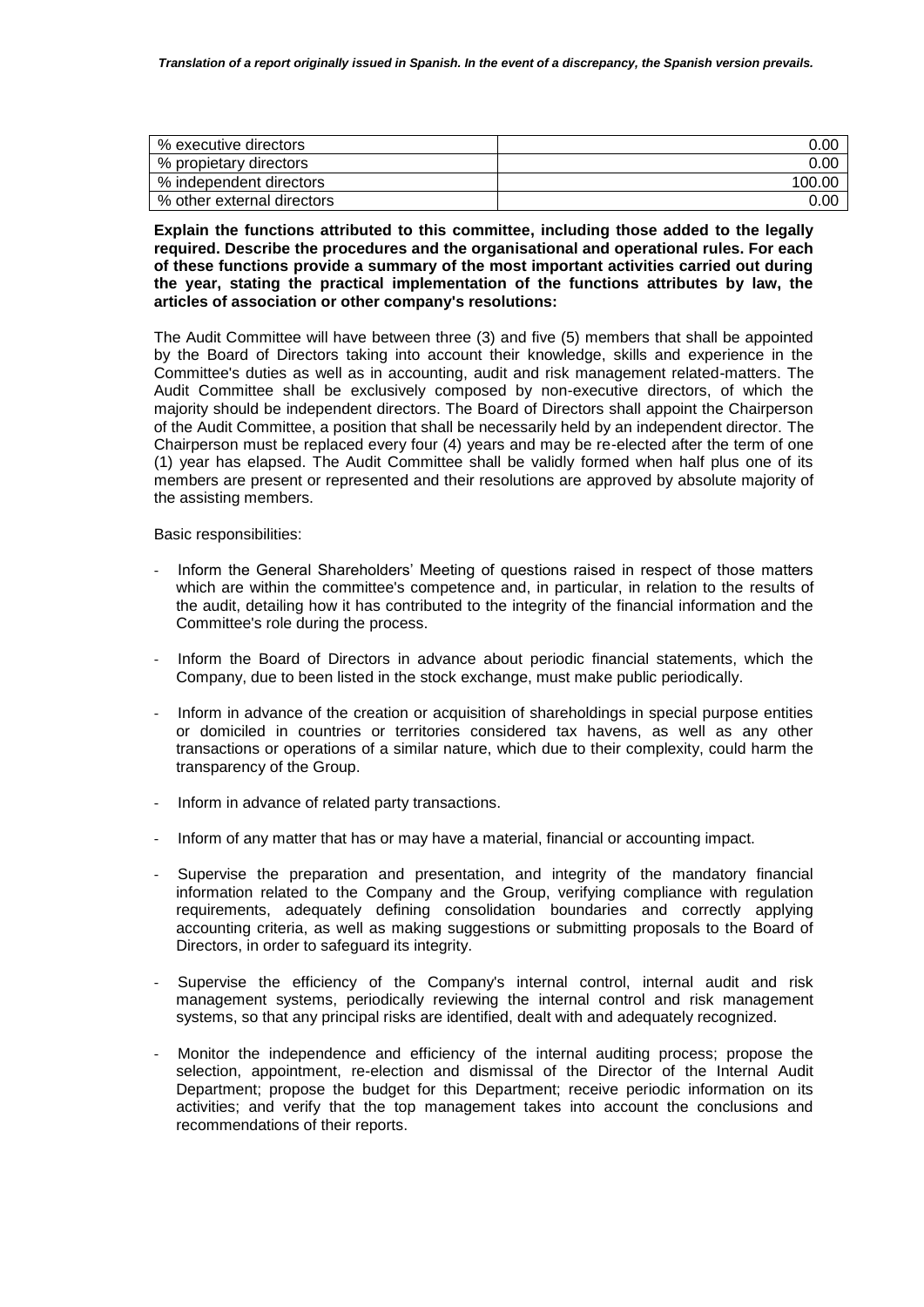- Set up and supervise procedures for the receipt, retention and treatment of complaints received by the Company regarding accounting, internal controls or audit related-matters, as well as anonymous and confidential information provided by employees regarding questionable accounting or auditing issues.
- Submit to the Board of Directors any proposals regarding the selection, appointment, reelection and substitution of the auditor, being in charge of the selection process pursuant to the applicable regulations and of the terms of his contract.
- Be directly in charge of the remuneration and supervision of the work performed by the external auditor regarding the preparation or issuance of the audit report or of any other similar reports, relating to financial statements.
- Regularly and directly collect from the external auditor information about the development, impact and execution of the audits, as well as about the audit plan and results of its execution, and verify that top management considers their recommendations.
- Safeguard the external auditor's independence when performing his duties.
- Encourage the Group's auditor to undertake the responsibility of the audits of the companies that make up the group.
- Supervise compliance with the Internal Conduct Regulations in matters related to the Stock Exchange, the present Regulation, standards of conduct set out in the "Code of Ethics for Grifols Executives" and the "Code of Conduct for Grifols' Employees".

The most significant actions carried out by the Audit Committee during the 2018 fiscal year were (i) reviewing and approving the 2017 Annual Corporate Governance Report, (ii) reviewing and approving the Company's annual accounts (individual and consolidated) corresponding to the fiscal year ended on 31 December 2017, (iii) preparing a reasoned report on the auditor's independence, (iv) informing on the related-party transactions during fiscal year 2017, (v) proposing to the Board of Directors the appointment of Ms Carina Szpilka Lázaro as new Chairperson of the Audit Committee, (vi) approving the consolidated financial statements corresponding to the fiscal year 2017 prior to these being approved by the Board and being notified to the markets and supervising agencies, and approving the financial statements prepared under the IFRS IASB in order to submit them to the Securities and Exchange Commission, (vii) proposing to the Board of Directors: (a) the re-election of KPMG and Grant Thornton as co-auditors of the individual annual accounts of the Company for fiscal year 2018 and (b) the re-election of KPMG as auditor of the consolidated annual accounts of the Company for fiscal year 2018, (viii) acknowledging on the reply submitted to the request received from the CNMV regarding the fulfilment of the obligations established in the third additional provision of the Audit Act 22/2015, of 20 July, regarding the Audit Committee of public interest entities; (ix) approving the Crime Prevention Policy, (x) proposing to the Board of Directors the adhesion to the Code of Good Fair Tax Policies; (xi) submitting a proposal to the Board of Directors regarding the approval of the 2017 Grifols' Corporate Responsibility Report, (xii) reviewing the Committee's performance; and (xiii) pre-approving the different audit services provided by KPMG.

**Identify the director and member of the audit committee who has been appointed as such taking into account his/her accounting or auditing knowledge and experience, or both, and inform about the number of years that the chairman of this committee has been in office.**

| Name of the director who has accounting or auditing   Ms CARINA SZPILKA LÁZARO |            |
|--------------------------------------------------------------------------------|------------|
| knowledge                                                                      |            |
| Appointment date of the Chairperson                                            | 23/02/2018 |
|                                                                                |            |
| <b>Appointments and Remuneration Committee</b>                                 |            |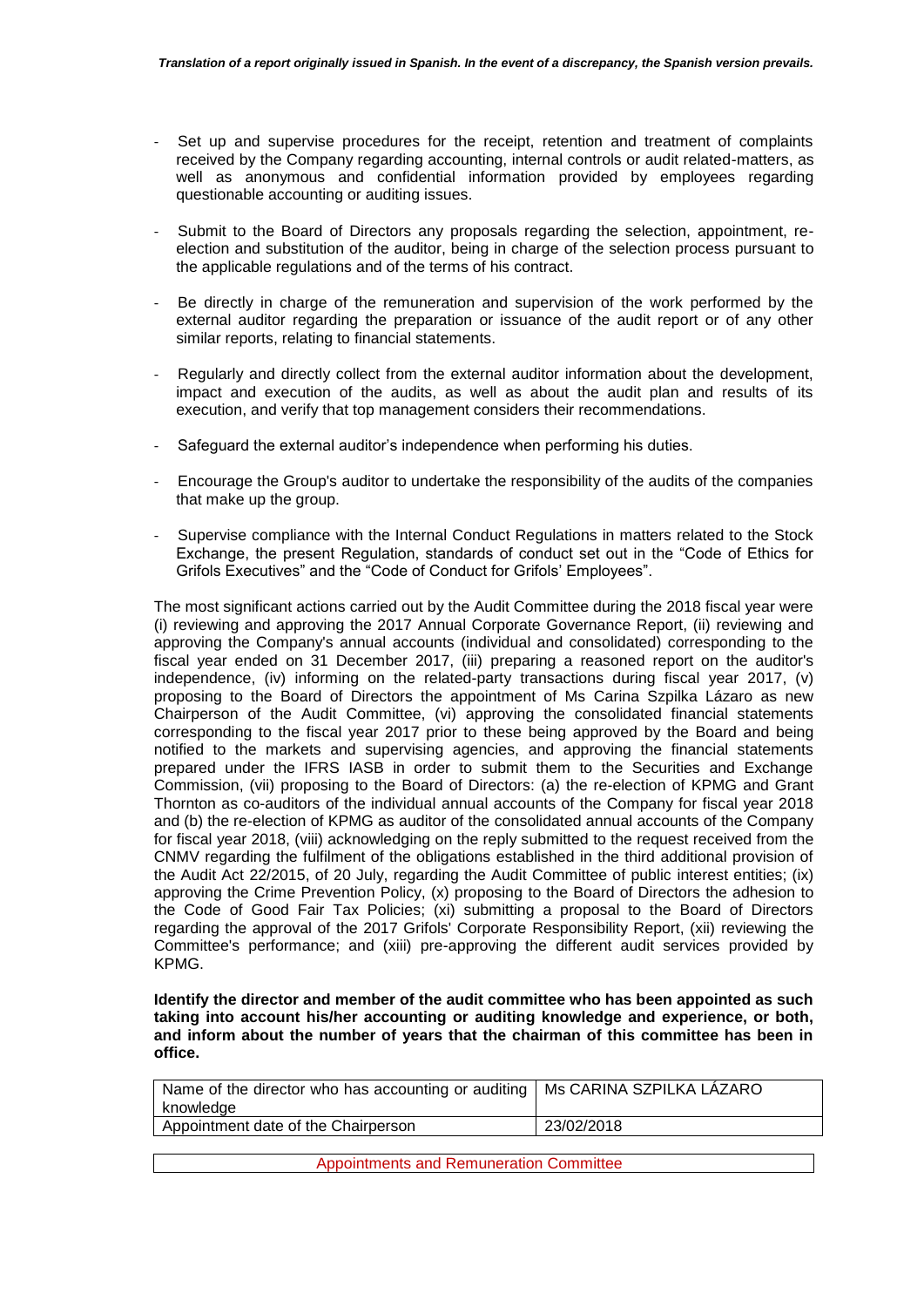| Name                                 | Position    | Category              |
|--------------------------------------|-------------|-----------------------|
| MS MARLA ELIZABETH SALMON            | Chairperson | Independent           |
| MR LUIS ISASI FERNANDEZ DE BOBADILLA | Member      | Independent           |
| MR TOMAS DAGA GELABERT               | Member      | <b>Other External</b> |

| % executive directors      | 0.00  |
|----------------------------|-------|
| % propietary directors     | 0.00  |
| % independent directors    | 66.67 |
| % other external directors | 33.33 |

#### **Explain the functions attributed to this committee. Describe the procedures and the organisational and operational rules, and provide a summary of the most important activities carried out during the fiscal year, stating the practical implementation of the functions attributes by law, the articles of association or other company's resolutions:**

The Appointments and Remuneration Committee shall be formed by three (3) to five (5) directors, appointed by the Board of Directors, taking into account their knowledge, competence and experience and the Committee's duties. The Appointments and Remuneration Committee shall be exclusively composed of non-executive directors, of which at least two must be independent directors. The Board of Directors shall appoint the Chairperson of the Appointments and Remuneration Committee. The position of Chairperson will necessarily be held by an independent director.

The Board of Directors shall appoint the Secretary of the Appointments and Remuneration Committee, who may be (a) one of the members of such Committee (and, in such case, he/she will be Secretary member of the Appointments and Remuneration Committee), (b) any other member of the Board of Directors of the Company who is not a member of the Committee (and, in such case, he/she will be Secretary non-member of the Appointments and Remuneration Committee), or (c) the Secretary or a Vice-Secretary of the Board of Directors of the Company (and, in such case, he/she will be Secretary non-member of the Appointments and Remuneration Committee). The Secretary shall draft the minutes of the resolutions adopted in each Committee meeting and shall report to the Board of Directors through its Chairperson.

Basic responsibilities:

- (a) to formulate and review the criteria to be followed for the composition of the Board of Directors and the selection of candidates, taking into account the competence, knowledge and experience necessary to be in the Board, specifying the duties and aptitudes that each candidate must have in case of vacancies in addition to assessing the time and commitment needed to perform their duties effective and efficiently;
- (b) to establish a representation target for the least represented gender in the Board of Directors and prepare guidelines to achieve said target;
- (c) to submit to the Board of Directors any proposals to appoint, re-elect and/or separate the independent directors prior to being submitted to the General Shareholders' Meeting or, as the case may be, being adopted by the Board exercising its power of co-option, and in all cases informing about the character of the director being proposed;
- (d) to report the proposals of appointment, re-election and/or separation of the nonindependent directors for their appointment by the Board of Directors by means of cooption or their submission to the General Shareholders' Meeting by the Board of Directors;
- (e) to report the proposals of appointment and removal of the Chairperson and Vicechairpersons of the Board of Directors;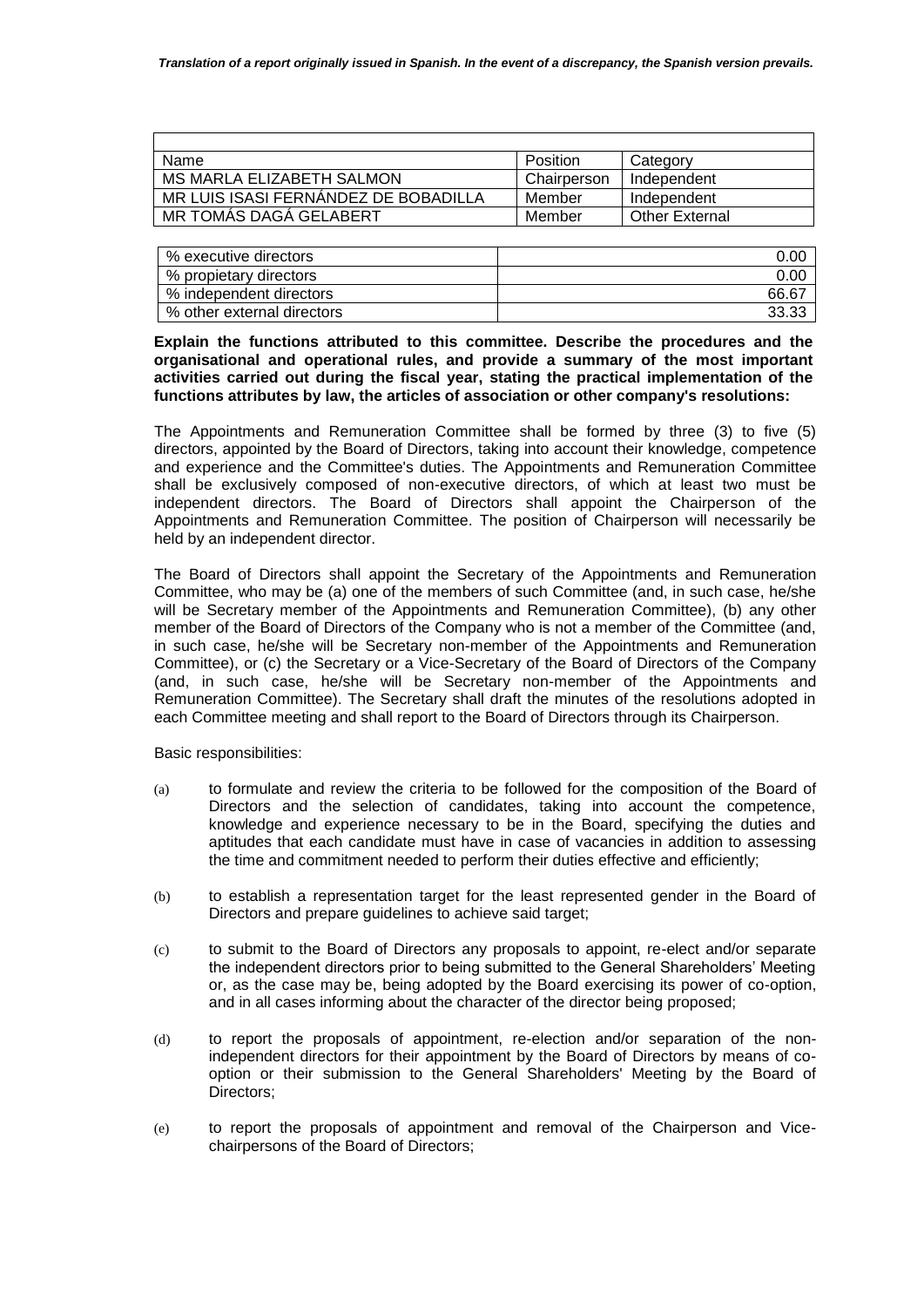- (f) to examine and organize the succession of the Chairperson of the Board of Directors and the chief executive officer and, as the case may be, to make proposals to the Board so that said succession takes place in an orderly and well planned manner;
- (g) to report the proposal and appointment and resignation of the Secretary and Vice-Secretary of the Board;
- (h) to report the proposal of appointment and resignation of senior management proposed by the chief executive officer to the Board and the basic conditions of their contracts;
- (i) to propose to the Board of the Directors the directors who shall be part of each of the Committees;
- (j) to propose to the Board of Directors the remuneration policy of the directors and general managers or anyone performing top-level management duties under the direct supervision of the Board, executive committees or executive directors, as well as the individual remuneration and other contractual terms regarding the executive directors, ensuring its fulfilment;
- (k) to periodically review the payment programmes of executive officers, considering their adequacy and performance; and
- (l) to report on the transactions that imply or could imply conflicts of interest and, in general, on matters covered in Chapter IX of these Regulations.

The most significant actions carried out by the committee during 2018:

(i) approving the 2017 annual remuneration report; (ii) proposing to the Board of Directors the appointment of Ms Carina Szpilka Lázaro as new Chairperson of the Audit Committee; (iii) proposing to the Board of Directors the re-election of Ms Belén Villalonga Morenés as independent director of the Board of Directors and also member of the Audit Committe; (iv) proposing to the Board of Directors the re-election of Ms Marla E. Salmon as independent director of the Board of Directors and also Chairperson of the Appointments and Remuneration Committee; (v) approving the evaluation of the Board of Directors to be performed by external consultants and determination of their independence; (vi) reviewing the 2019 remuneration policy; and (vii) annual review of the performance of the Committee, the Chairman and CEOs as well as reviewing and approving each director's category.

# C.2.2 COMPLETE THE FOLLOWING TABLE WITH INFORMATION RELATING TO THE NUMBER OF FEMALE DIRECTORS FORMING THE COMMITTEES OF THE BOARD OF DIRECTORS DURING THE LAST FOUR FINANCIAL YEARS:

|                                     |               | Number of female directors |               |       |               |       |               |       |
|-------------------------------------|---------------|----------------------------|---------------|-------|---------------|-------|---------------|-------|
|                                     | FY 2018       |                            | FY 2017       |       | FY 2016       |       | FY 2015       |       |
|                                     | <b>Number</b> | %                          | <b>Number</b> | %     | <b>Number</b> | %     | <b>Number</b> | %     |
| Audit                               | 2             | 67.00                      | 2             | 67.00 | 2             | 67.00 | 2             | 67.00 |
| Committee                           |               |                            |               |       |               |       |               |       |
| Appointments<br>and<br>Remuneration |               | 33.00                      |               | 33.00 |               | 33.00 |               | 33.00 |
| Commmittee                          |               |                            |               |       |               |       |               |       |

# C.2.3 STATE, WHERE APPLICABLE, THE EXISTENCE OF REGULATIONS GOVERNING THE BOARD'S COMMITTEES, THE PLACE WHERE THESE ARE AVAILABLE FOR CONSULTATION, AND ANY AMENDMENTS THAT HAVE BEEN MADE DURING THE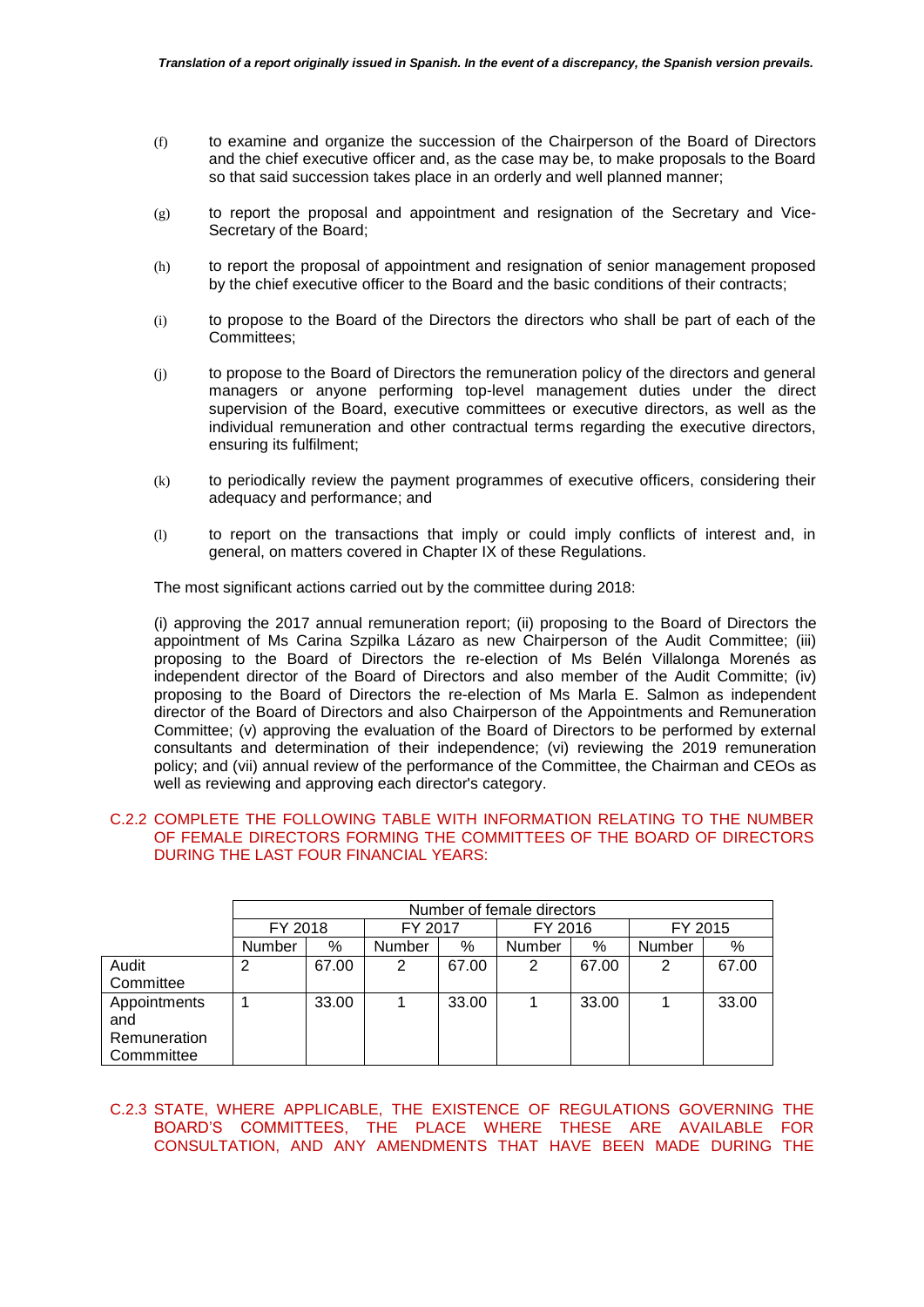# FINANCIAL YEAR. IT SHOULD ALSO BE STATED WHETHER ANY ANNUAL REPORT ON THE WORK DONE BY EACH COMMITTEE HAS VOLUNTARILY BEEN DRAWN UP.

The Regulations of the Audit Committee are contained in (i) the Company's Bylaws, (ii) the Regulations of the Board of Directors, and (iii) the Statutes of the Audit Committee.

The Appointments and Remuneration Committee is regulated in (i) the Company's Bylaws and (ii) the Regulations of the Board of Directors.

The documents mentioned above are available on the Company's website.

The Committees inform the Board of Directors of the activities carried out and the resolutions adopted in each meeting. Additionally, in the last meeting held in 2018, each committee prepared a report on its functioning and performance.

# **D. RELATED-PARTY TRANSACTIONS AND INTRA-GROUP TRANSACTIONS**

# D.1 EXPLAIN, WHERE APPLICABLE, THE PROCEDURE FOR THE APPROVAL OF TRANSACTIONS WITH RELATED PARTIES AND INTRA-GROUP TRANSACTIONS.

Pursuant to article 5 of the Regulations of the Board of Directors, the Board in full shall reserve the competence to approve, among others, those transactions which the Company may carry out with directors, significant shareholders or those represented on the Board of Directors or with persons related to these.

This authorization of the Board shall not, however, be understood as necessary in those relatedparty transactions which may simultaneously fulfil the three following conditions:

1) the ones carried out pursuant to contracts with standard conditions and applied on a large scale to a large number of clients;

2) performed at prices or rates established on general terms by those supplying the goods or services in question; and

3) that their amount does not exceed 1% of the Company's annual income.

The Board of Directors will approve related-party transactions only after the Audit Committee issues a favourable report. The directors which are affected by said related-party transactions, in addition to not exercising or delegating their voting right, are to leave the meeting room while the Board discusses and votes on these matters.

# D.2. GIVE DETAILS OF SIGNIFICANT TRANSACTIONS DUE TO THEIR AMOUNTS OR WHICH MAY BE RELEVANT DUE TO THEIR SUBJECT AREAS WHICH HAVE BEEN CARRIED OUT BETWEEN THE COMPANY OR ENTITIES OF ITS GROUP, AND SIGNIFICANT SHAREHOLDERS OF THE COMPANY:

| Personal or corporate name<br>of the significant shareholder | Personal or<br>corporate name<br>of the company<br>or entity of its<br>group | Nature of the<br>relationship | Type of<br>transaction         | Amount<br>(thousan<br>ds of<br>euro) |
|--------------------------------------------------------------|------------------------------------------------------------------------------|-------------------------------|--------------------------------|--------------------------------------|
| <b>SCRANTON</b><br><b>ENTREPRISES</b><br>B.V.                | Grifols, S.A.                                                                | Contractual                   | Sale of<br>financial<br>assets | 469,881                              |
| <b>ENTERPRISES</b><br><b>SCRANTON</b><br>B.V.                | Grifols, S.A.                                                                | Contractual                   | Operating<br>leases            | 5,469                                |

Observations: With regard to the operating lease, it is worth mentioning that the contractual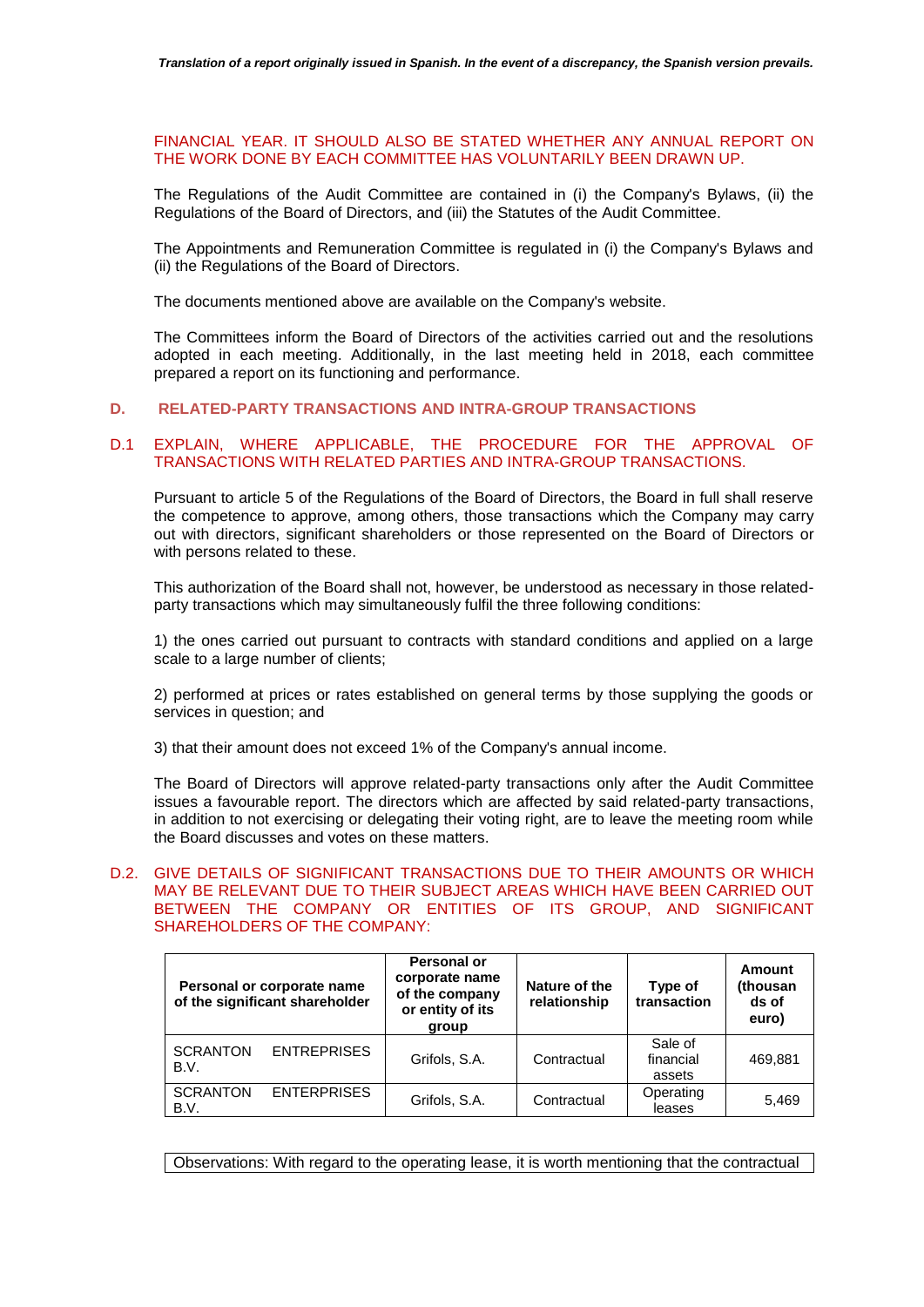relationship is between Centurión Real Estate S.A.U. and Grifols, S.A. Scranton Enterprises B.V. (a significant shareholder of Grifols, S.A.) is the sole shareholder of Centurión Real Estate, S.A.U.

With regard to the sale of financial assets, it should be note that this related transaction with Scranton Enterprises B.V. corresponds to the sale of the companies Haema AG and Biotest US Corporation.

# D.3 GIVE DETAILS OF SIGNIFICANT TRANSACTIONS DUE TO THEIR AMOUNTS OR WHICH MAY BE RELEVANT DUE TO THEIR SUBJECT AREAS WHICH HAVE BEEN CARRIED OUT BETWEEN THE COMPANY OR ENTITIES OF ITS GROUP, AND DIRECTORS OR EXECUTIVES OF THE COMPANY.

| Personal or corporate name of the<br>directors or executives | Personal or<br>corporate<br>name of the<br>related party | <b>Relationship</b>                                                                                                     | Nature of<br>the<br>transaction | <b>Amount</b><br>(thousa<br>nds of<br>euro) |
|--------------------------------------------------------------|----------------------------------------------------------|-------------------------------------------------------------------------------------------------------------------------|---------------------------------|---------------------------------------------|
| MR THOMAS GLANZMANN                                          | Grifols, S.A.                                            | Thomas<br>Glanzmann is a<br>director of<br>Grifols, S.A.<br>and<br>shareholder of<br>Glanzmann<br><b>Enterprises AG</b> | <b>Services</b><br>agreement    | 844                                         |

D.4 GIVE DETAILS OF SIGNIFICANT TRANSACTIONS CARRIED OUT BY THE COMPANY WITH OTHER ENTITIES BELONGING TO THE SAME GROUP, PROVIDED THAT THESE ARE NOT ELIMINATED IN THE PROCESS OF PREPARATION OF CONSOLIDATED FINANCIAL STATEMENTS AND DO NOT FORM PART OF THE STANDARD TRANSACTIONS OF THE COMPANY IN RELATION TO ITS PURPOSE AND CONDITIONS.

IN ANY CASE, INFORMATION MUST BE PROVIDED ON ANY INTRA-GROUP TRANSACTION CARRIED OUT WITH ENTITIES RESIDENT IN COUNTRIES OR TERRITORIES THAT ARE TREATED AS TAX HEAVENS.

| Corporate name of the group<br>subsidiary        | Brief description of the transaction   | Amount<br>(thousands)<br>of euros) |
|--------------------------------------------------|----------------------------------------|------------------------------------|
| FUNDACIÓN PRIVADA VICTOR<br><b>GRIFOLS LUCAS</b> | Management or collaboration agreements | 500                                |
| PROBITAS FUNDACIÓN PRIVADA                       | Management or collaboration agreements | 3,782                              |
| ALKAHEST, INC.                                   | R+D agreements                         | 50                                 |
| ALKAHEST. INC.                                   | Sales                                  |                                    |
| ALKAHEST, INC.                                   | Operating expenses                     | 17,006                             |
| ALKAHEST, INC.                                   | <b>Financial expenses</b>              | 56                                 |
| INTERSTATE BLOOD BANK, INC.                      | Purchases                              | 97,895                             |
| INTERSTATE BLOOD BANK, INC.                      | Operating expenses                     | 19                                 |
| INTERSTATE BLOOD BANK, INC.                      | Financial income                       | 394                                |
| PBS ACQUISITION CORP.                            | Sales                                  | 68                                 |
| ACCESS BIOLOGICALS LLC                           | Sales                                  | 5,738                              |
| ACCESS BIOLOGICALS LLC                           | Purchases                              | 46                                 |
| ACCESS BIOLOGICALS LLC                           | Operating expenses                     | 192                                |
| PLASMAVITA HEALTHCARE GMBH                       | Sales                                  | 39                                 |
| PLASMAVITA HEALTHCARE GMBH                       | Operating expenses                     | 986                                |
| PLASMAVITA HEALTHCARE GMBH                       | Financial expenses                     | 316                                |
| GIGAGEN, INC.                                    | Operating expenses                     | 2,796                              |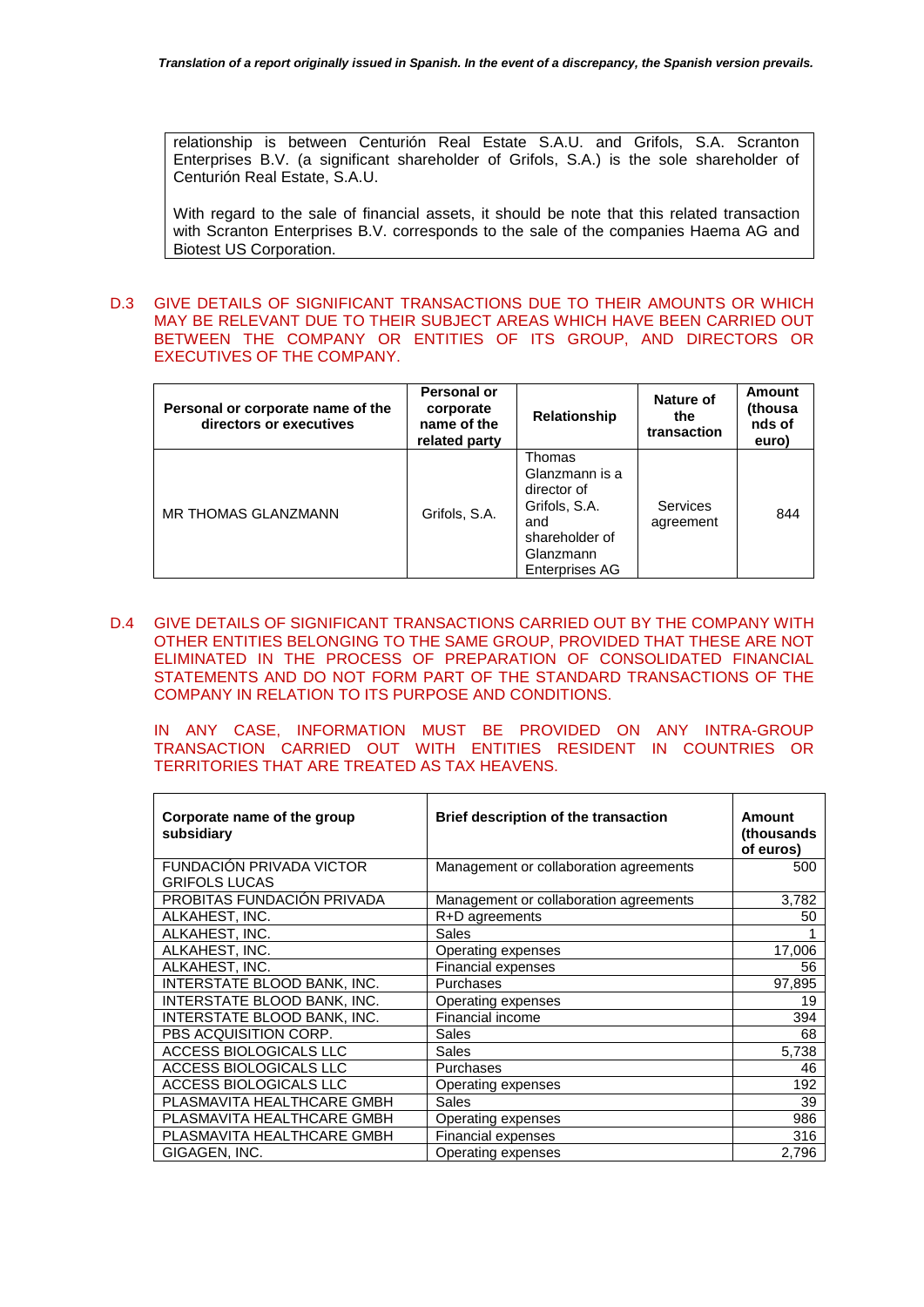| GIGAGEN INC.        | Financial expenses | 207   |
|---------------------|--------------------|-------|
| ARADIGM CORPORATION | Operating expenses | 66    |
| ARADIGM CORPORATION | Financial income   | 2,082 |
| SINGULEX. INC.      | Financial income   | 1,475 |

# D.5 DETAIL ANY SIGNIFICANT TRANSACTIONS CARRIED OUT WITH THE COMPANY OR THE GROUP COMPANIES AND OTHER RELATED-PARTIES THAT HAVE NOT BEEN REPORTED IN THE SECTION ABOVE.

| Corporate name of the group<br>subsidiary | <b>Brief description of the</b><br>transaction | Amount<br>(thousands of<br>euros) |     |
|-------------------------------------------|------------------------------------------------|-----------------------------------|-----|
| No data                                   |                                                |                                   | N/A |

# D.6 GIVE DETAILS OF ANY MECHANISMS SET UP TO DETECT, DETERMINE AND SOLVE ANY POSSIBLE CONFLICTS OF INTEREST BETWEEN THE COMPANY AND/OR ITS GROUP AND ITS DIRECTORS, EXECUTIVES OR SIGNIFICANT SHAREHOLDERS.

One of the general obligations of any director laid down in article 28.2 of the Regulations of the Board is to clearly express their opposition, in particular independent directors and other directors who are not affected by a potential conflict of interest, when this involves decisions that might harm the shareholders not represented on the Board.

Furthermore, article 30.2 of the Regulations of the Board establishes that a director must consult the Appointments and Remuneration Committee before accepting any management position in another company or entity that might represent a conflict of interests or affect their dedication.

Finally, article 31 establishes the following: (i) the director must refrain from attending and getting involved in discussions which affect matters in which he or she is personally, directly or indirectly, an interested party; and (ii) the director shall not be able to carry out, directly or indirectly, any professional or commercial transactions with the Company unless the situation of conflict of interests is informed of in advance, and the Board approves the transaction, after receiving a report from the Appointments and Remuneration Committee.

# D.7 IS MORE THAN ONE COMPANY FROM THE GROUP LISTED IN SPAIN?

# $\overline{N}$ O

# **E RISK CONTROL AND MANAGEMENT SYSTEMS**

# E.1 EXPLAIN THE SCOPE OF THE RISK CONTROL AND MANAGEMENT SYSTEM OF THE COMPANY INCLUDING THOSE RELATED TO TAX MATTERS.

The Company's risk management system considers all kinds of risks, including those related to tax matters, and is applicable to the Company and the companies of its Group.

Regarding the affiliated companies over which the Company holds no control, the Company shall promote principles, guidelines and risk limits coherent with those established in the control and risk management policy; it shall also keep the appropriate information channels to guarantee the adequate knowledge of the risks.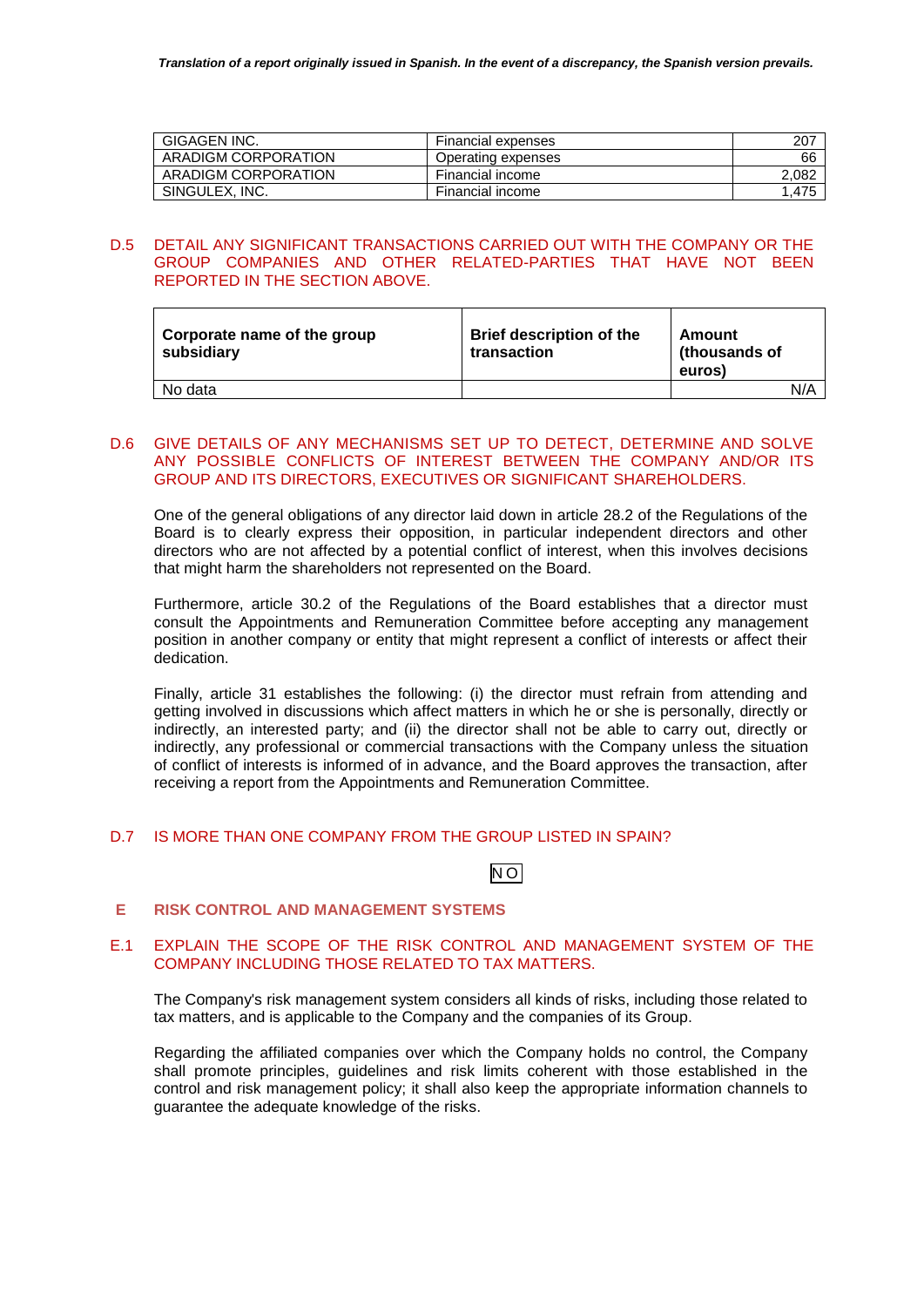# E.2 IDENTIFY THE CORPORATE BODIES OF THE COMPANY RESPONSIBLE FOR THE PREPARATION AND EXECUTION OF THE RISK MANAGEMENT SYSTEM INCLUDING THOSE RELATED TO TAX MATTERS.

The Board of Directors has the competence of approving the Control and Risk Management Policy, which sets forth the main principles and overall framework for action for the identification, evaluation, control and management of risks, of all nature, which the Company and the companies of its Group face.

The Audit Committee of the Company supervises the efficiency of the Company's internal control, internal audit and risk management systems, including those related to tax matters, and reviews the internal control and risk management systems, so that any principal risks are identified, dealt with and adequately recognized.

The Audit Committee is assisted by the Internal Audit Department in these functions. Specifically, the activities inherent to Internal Audit in relation to the risk management system of the Company are:

- to provide a guarantee in relation to risk management processes and the correct evaluation of the same, and

- to evaluate risk management processes, including the overseeing of controls and procedures.

The management of risk falls under the responsibility of the senior management and its main functions are:

- The identification and evaluation of relevant risks.

- Deciding how to approach relevant risks

- The definition and establishment of specific policies related to risks that develop and complement the Company's Control and Risk Management Policy.

- The implementation of the processes required to ensure proper control and fulfilment of the risk management policies.

## E.3 INDICATE THE MAIN RISKS, INCLUDING THOSE RELATED TO TAX MATTERS, WHICH MAY AFFECT THE ACHIEVEMENT OF THE BUSINESS GOALS.

The main risk factors to which the Company is exposed are:

- Regulatory risks: derived from changes in regulations as set out by different lawmakers, or changes in social, environmental and fiscal regulations

- Market risks: price fluctuations and other market factors, such as currency exchange, interest rates, price of raw materials or price of financial assets, among others.

- Credit risks: the possibility of a counterparty not fulfilling its contractual obligations causing an economic or financial loss to the Company.

- Business risks: the uncertainty regarding the behaviour of factors inherent to the Company's business, such as those related to demand, supply of raw materials or the introduction of new products.

- Operational risks: these refer to financial losses caused by inadequate internal processes, technological errors, human mistakes or as a result of external events. Operational risks also include legal risks and fraud risks, in addition to those related to information technology and cyber security.

- Reputation risks: potential negative impact related to different groups of interest shifting their views on the Company.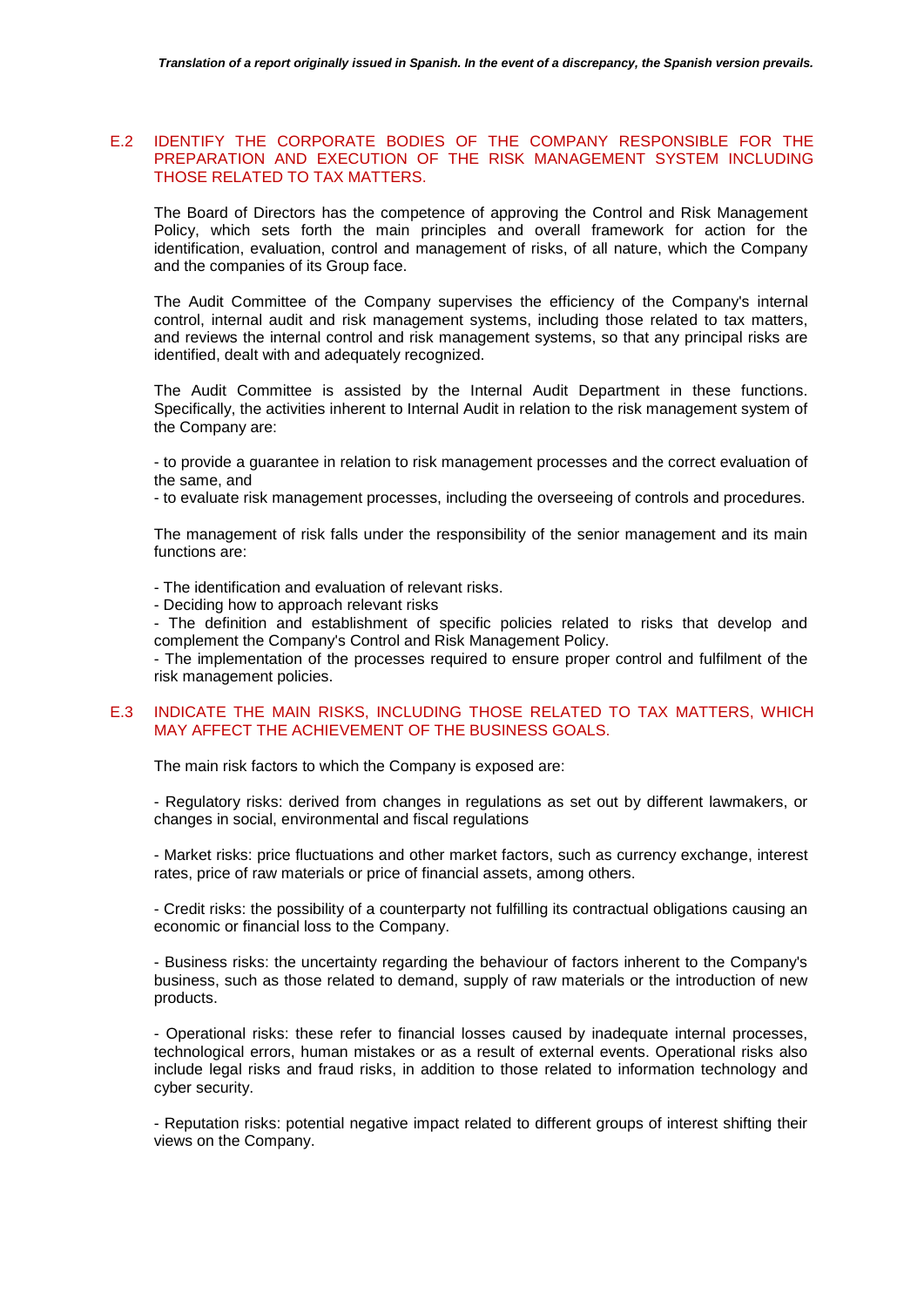# E.4 INDICATE WHETHER THE ENTITY HAS A LEVEL OF RISK TOLERANCE, INCLUDING THOSE RELATED TO TAX MATTERS.

No.

# E.5 INDICATE WHICH RISKS, INCLUDING THOSE RELATED TO TAX MATTERS, HAVE MATERIALIZED DURING THE FINANCIAL YEAR.

During the fiscal year 2018, some risks proper to the activity carried out by the Company have been materialized. The established control systems have functioned effectively and, therefore, such risks have been properly managed.

# E.6 EXPLAIN THE RESPONSE AND SUPERVISION PLANS FOR THE MAIN RISKS OF THE ENTITY, INCLUDING THOSE RELATED TO TAX MATTERS, AS WELL AS, THE PROCEDURES FOLLOWED BY THE COMPANY TO ENSURE THAT THE BOARD OF DIRECTORS IS READY TO RESPOND TO THE NEW CHALLENGES.

The contingency plans for each category of risk mentioned in section E.3 of this report are the following:

#### Regulatory risks

The Group has the necessary departments and the backing of specialized external consultants to ensure compliance with laws and rules applicable to it, including tax ones. Additionally, Grifols' Criminal Risk Management System ensures that proper measures are established to prevent crimes or significantly reduce the risks of committing them.

#### Market risks

The Group reduces market risks by the administration and control of the exposure to changes in market prices.

The Group has significant investments in its businesses abroad, whose net assets are subject to foreign exchange risks, in particular with the US Dollar. This risk is mainly managed by having borrowed resources in said foreign currencies.

The external resources issued at variable rates expose the Group to interest rate risks as regards cash flows. The resources issued at fixed rates expose the Group to interest rate risks at the fair value. The management of interest rates risks aims to achieve a balance in the structure of the debt, maintaining part of the fixed-rate debt securities and cover part of the variable debt rate through hedges.

The risk of the price of raw materials is minimized by the vertical integration of the hemoderivatives business.

#### Credit risks

The Group does not predict any significant insolvency risk.

## Business risks

Demand risks are not significant since the demand for the main products marketed by the Company continue to show strong growth at global level.

The Company continues investing in R+D. in order to minimize the uncertainty related to the emergence of new products that may have a negative effect on its business.

Operational risks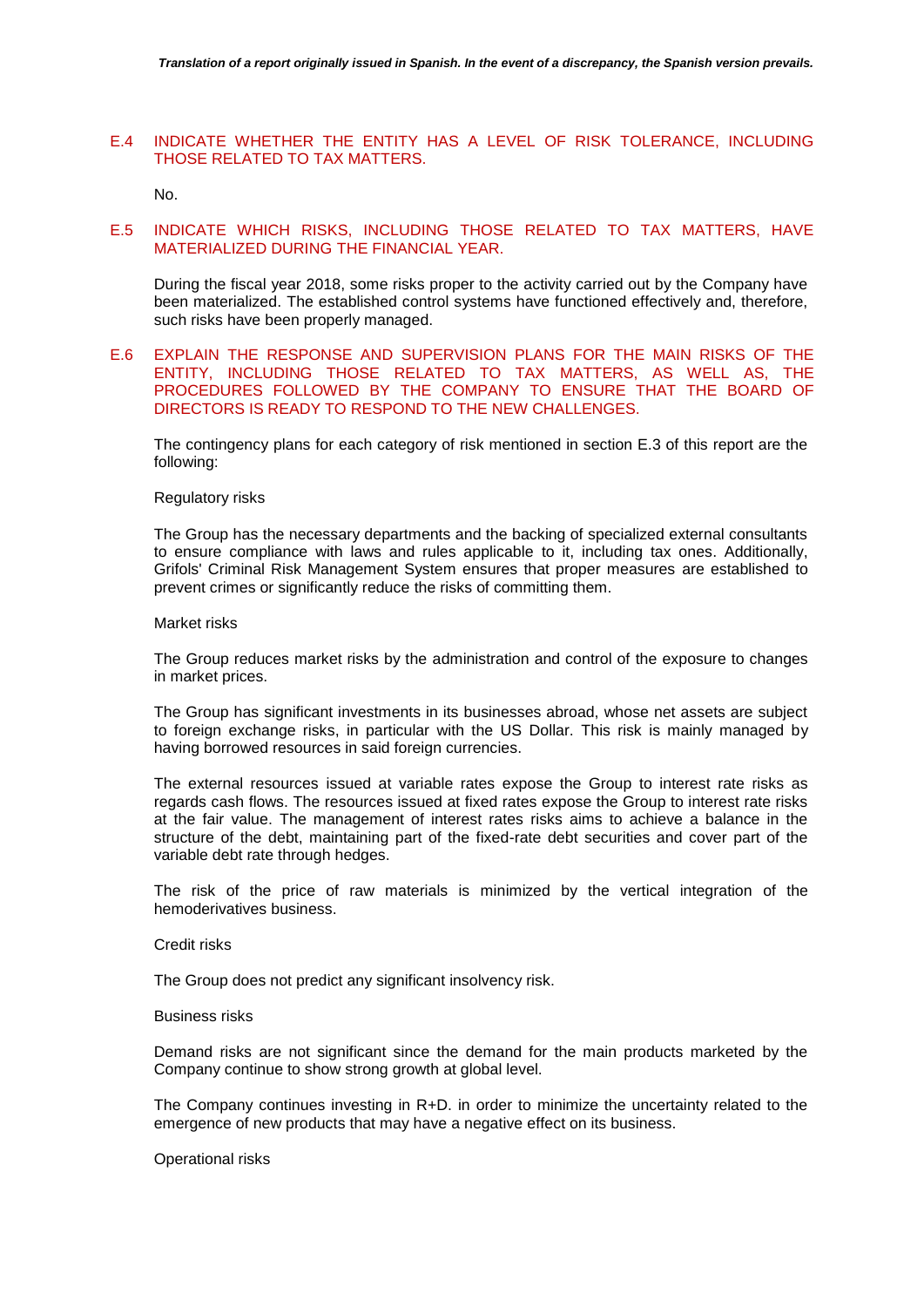The main contingency and monitoring plans for the main operational risks are the following:

The cautious management of the liquidity risk based on the availability of cash and financing facilities by means of a sufficient amount of committed and unused long-term credit facilities, which enable the Group to carry out its business plan and operations with stable and ensured financing sources.

In section F of this report, the Internal Control System of Financial Information of the Company is detailed.

The Company's quality system covers all the production process, from when the raw material is obtained until the release of the finished product for marketing in order to minimize the risk of releasing onto the market a product that could have its quality, effectiveness or safety impaired.

The Company also has a system of control of claims and pharmacovigilance, for early detection of any possible quality, efficiency or safety problems and the adoption of the corrective measures. The systems for monitoring product traceability enable fast and effective withdrawal of any batch of product from the market at any time.

Grifols' environmental policy, which has the following objectives, amongst others:

- To minimize the environmental impacts of new products and developments.

- To guarantee compliance with applicable legal requisites and other principles to which the organization subscribes.

- To implement techniques for contamination prevention.

The system is based on the following mainstays:

- An uniform record system which covers operational and management procedures.

- Environmental Committees of the companies to appraise their environmental management, evaluate and decide on priority measures.

- The evaluation of any possible environmental impacts when establishing the work processes.

Grifols' safety standards of our employees, stricter than legal requirements, are painstakingly documented.

The product responsibilities and possible incidents on the premises are furthermore covered by means of risk management policies and overall insurance schemes.

The Data Protection Office supervises and ensures compliance with the data protection regulations within the organisation.

As regards the continuity of the business in the event of unexpected situations which interrupt the work at any critical factory, Grifols has alternative premises which would allow on-going operations at an acceptable level during the contingency. As for information technology services all critical procedures are backed up. On the other hand, all the services are replicated or included in a crisis recovery plan enabling service to be given to the entire Group in contingencies.

### Reputational risks

The Company has established corporate social responsibility policies, communication policies with financial markets and compliance with good practices in tax matters, among others. The fulfilment of these policies contributes to avoid reputational risks. There is also an internal communication team that continuously monitors the corporate image in the media.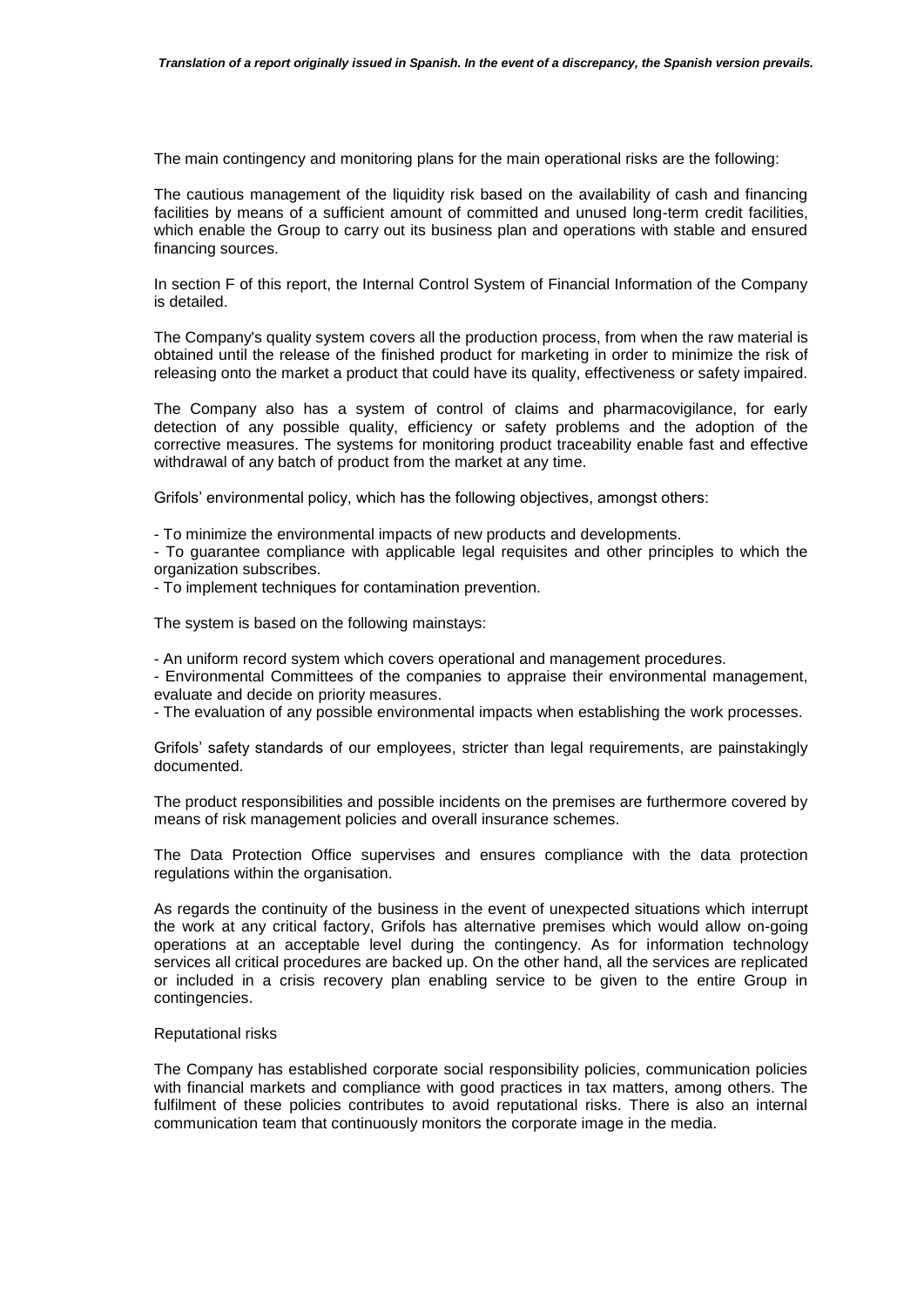The Board of Directors of Grifols has delegated responsibility for the monitoring and supervision of the internal control and risk management systems to the Audit Committee. The Audit Committee shall inform about the results and any significant facts revealed in the periodic reviews of the internal control and risk management systems it has conducted.

## **F INTERNAL CONTROL AND RISK MANAGEMENT SYSTEMS IN RELATION TO THE FINANCIAL INFORMATION ISSUING PROCESS (SCIIF)**

Describe the mechanisms that make up the control and risk management systems in relation to the financial information issuing process (SCIIF) in your entity.

### F.1 CONTROL ENVIRONMENT OF THE ENTITY

INFORM STATING THEIR MAIN CHARACTERISTICS, IN RELATION TO AT LEAST THE FOLLOWING:

# F.1.1 WHICH AUTHORITIES AND/OR FUNCTIONS ARE RESPONSIBLE FOR: (I) THE EXISTENCE AND MAINTENANCE OF AN APPROPRIATE AND EFFECTIVE SCIIF; (II) THEIR IMPLEMENTATION, AND; (III) THEIR OVERSEEING.

#### Board of Directors:

The Board of Directors of the Company is ultimately responsible for the existence, maintenance and overseeing of an appropriate and effective SCIIF. In accordance with its Regulations, the Board of Directors has delegated this responsibility to the Audit Committee.

#### Audit Committee:

Article 14, section 5 (c) of the Regulations of the Board of Directors of the Company establishes the basic responsibilities of the Audit Committee with regard to internal reporting and control systems, which include, among others, the following:

- Supervise the preparation and presentation, and integrity of the mandatory financial information related to the Company and the Group, verifying compliance with the regulation requirements, the adequate defining of consolidation boundaries and the correct application of accounting criteria;

- Supervise the efficiency of the Company's internal control, internal audit and risk management systems, including those related to tax matters, periodically reviewing the internal control and risk management systems, so that any principal risks are identified, dealt with and adequately recognized, as well as discussing, with the auditor, any major flaws in the control system identified during the audit process;

- Monitor the independence and efficiency of the internal auditing process; propose the selection, appointment, re-election and dismissal of the Director of the Internal Audit Department; receive periodic information on its activities; and verify that the top management takes into account the conclusions and recommendations of their reports; and

- Set up and supervise procedures for the receipt, retention and treatment of complaints received by the Company regarding accounting, internal controls or audit related-matters, as well as anonymous and confidential information provided by employees regarding questionable accounting or auditing matters.

The members of the Audit Committee are appointed taking into consideration their knowledge, skills and experience in accounting, auditing and risk management matters.

The Audit Committee has an internal audit function which, under its supervision, reviews the reliability, integrity and consistency of financial-accounting information, evaluating its risks and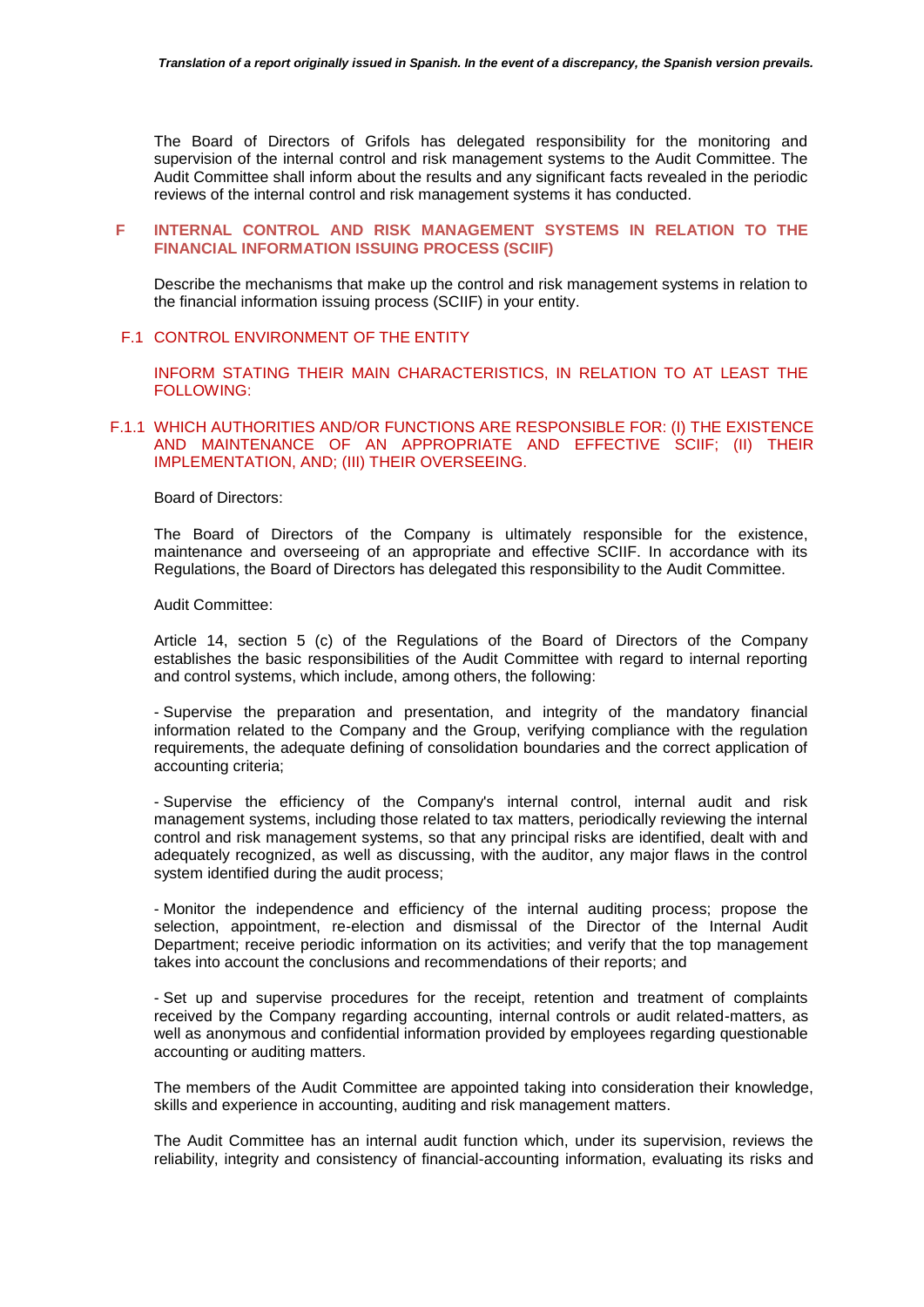the controls implemented to mitigate them, and informs regularly on work performed and measures proposed for the correction of the same.

Finance / Accounting Policies and Internal Control:

The Finance Department has an Accounting Policies & Internal Control function with responsibility for developing and implementing policies, procedures and controls on financial information and overseeing their fulfilment. This function communicates approval of internal control policies and procedures for financial information to the companies of the Group and maintains the documentation related to financial information procedures and controls up-todate.

The internal financial information control system of Grifols is evaluated internally, every year, by independent personnel.

# F.1.2 IF THESE EXIST, ESPECIALLY IN RELATION TO THE PROCESS OF PREPARATION OF FINANCIAL INFORMATION, THE FOLLOWING ELEMENTS:

**Departments and/or mechanisms in charge of: (i) the design and review of the organizational structure; (ii) clearly defining the lines of responsibility and authority, with an appropriate distribution of tasks and functions, and; (iii) ensuring the existence of sufficient procedures for the correct usage thereof in the entity.**

The design and review of the organizational structure and the definition of the lines of responsibility and authority are carried out by the Board of Directors via the CEOs.

The distribution of tasks and functions is carried out in order to guarantee the efficacy and efficiency of the operations, ensuring an appropriate segregation of functions.

The detailed organizational chart of the functions of the Group is available to all of the employees of the Group in the Intranet of the Company.

**Code of conduct, corporate body of approval, level of implementation and instruction, principles and values included (stating whether there are any specific mentions of the register of operations and preparation of financial information), the authority in charge of analysing non-fulfilments and proposing corrective actions and penalties.**

Code of Conduct:

The Code of Conduct of the Group establishes the rules of conduct, applicable to all employees and members of the Board of Directors and other administrative bodies of all the companies of the Group, both in relation to their own colleagues and as regards to third parties.

Section 10 of the Code of Conduct is dedicated to the "Reliability of financial information and dissemination". In this respect, it establishes that:

- Financial statements, books, records and accounts of Grifols must reflect the operations reliably and in accordance with legal requisites and accounting principles. The dissemination of dishonest information, whether internally or externally, is absolutely forbidden.

- The Chief Executive Officers and the Finance Department's executives, the chief financial officer included, as well as the accounting officers, controllers and the person(s) performing similar functions are responsible for the complete, true, fair, accurate and understandable disclosure of any reports that Grifols must regularly submit to the CNMV (Spanish Stock Exchange Commission) and the SEC (the United States Securities and Exchange Commission).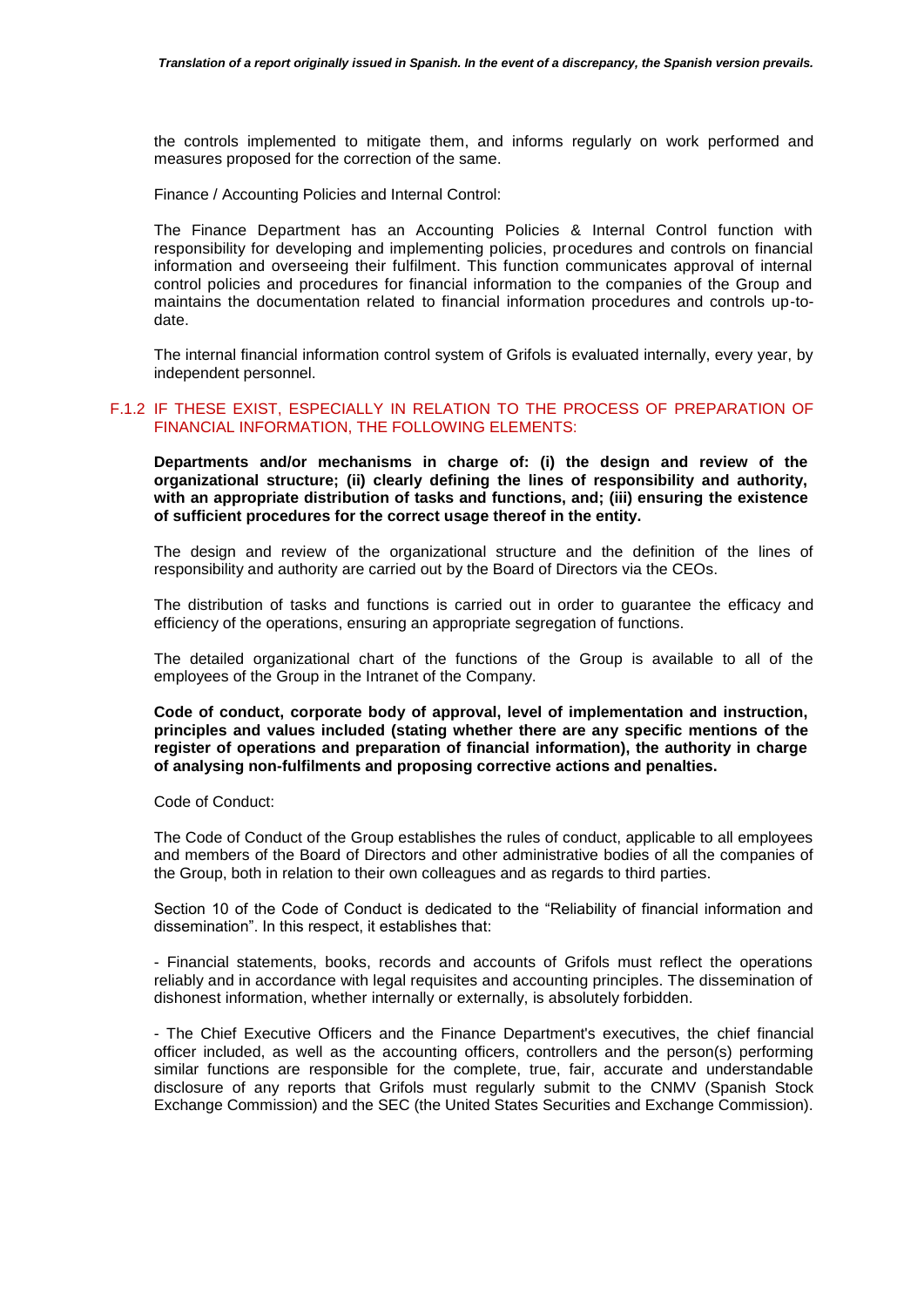- In its relations with markets, Grifols' policy is one of transparency. The public financial statements, the information for regulatory bodies, and, in general, the information published in any mediums must be exact and complete in all aspects.

-The market will be promptly informed of any circumstance that may affect the price of quoted shares.

The Code of Conduct is published as internal regulations in the Group's Intranet, available to all employees, and on the Company's website [\(www.grifols.com\)](http://www.grifols.com/).

In its section 14, the Code of Conduct establishes that "Non-fulfilment of the Code of Conduct by any employee or manager of Grifols shall be considered a serious breach of his or her obligations with Grifols and it may even lead to his or her dismissal".

Ethical Code for Executives:

The Board of Directors approved the Ethical Code for Executives in 1998 and amended it in 2008.

This Code must be considered as a general framework of the basic principles that govern the actions of employees and other persons who work for the group, inspired by the ethical values by which the Company has always been governed, the main priority of which is the utmost safety and efficacy of its products.

The executives of all of the companies of the Group must read and accept the content of the Ethical Code every year.

Non-fulfilment of any of the ethical principles of the Company is a cause for dismissal.

Any possible non-fulfilment, either of the Code of Conduct or of the Ethical Code, must be notified to the Audit Committee for analysis and, where applicable, correction and/or penalties in relation thereto.

The Board of Directors, in its meeting held on 28 October 2016, resolved to approve the Internal Code of Conduct on Matters Related to the Securities Market, in order to comply with market abuse regulations, specifically European Regulation 596/2014. This Internal Code of Conduct on Matters Related to the Securities Market may be accessed on the Company's website.

# **Reporting channel, which is to enable communication to the Audit Committee of any irregularities of a financial and accounting nature, in addition to any possible nonfulfilments of the code of conduct and irregular activities in the organization, informing, where applicable, of whether this is of a confidential nature.**

The Company has a reporting channel which allows for concerns of an ethical nature to be submitted, and for the reporting of any behaviour contrary to the Code of Conduct, to the policies or procedures of the Company or to law, in a confidential and anonymous manner. It is currently available in 20 countries and in nine languages as well as in English and Spanish. For the rest of the countries in which the Company is present, an internal communications channel exists for the reporting of any behaviour contrary to the Code of Conduct.

The reporting channel is managed by an external provider which classifies them according to their nature. The Internal Audit Management informs the Audit Committee, regularly, in relation to all issues reported and the results of the investigations and the measures adopted.

**Training programmes and regular updates for the personnel involved in the preparation and review of the financial information, as well as in the evaluation of the SCIIF, covering, at least, accounting regulations, audit, internal control and risk management.**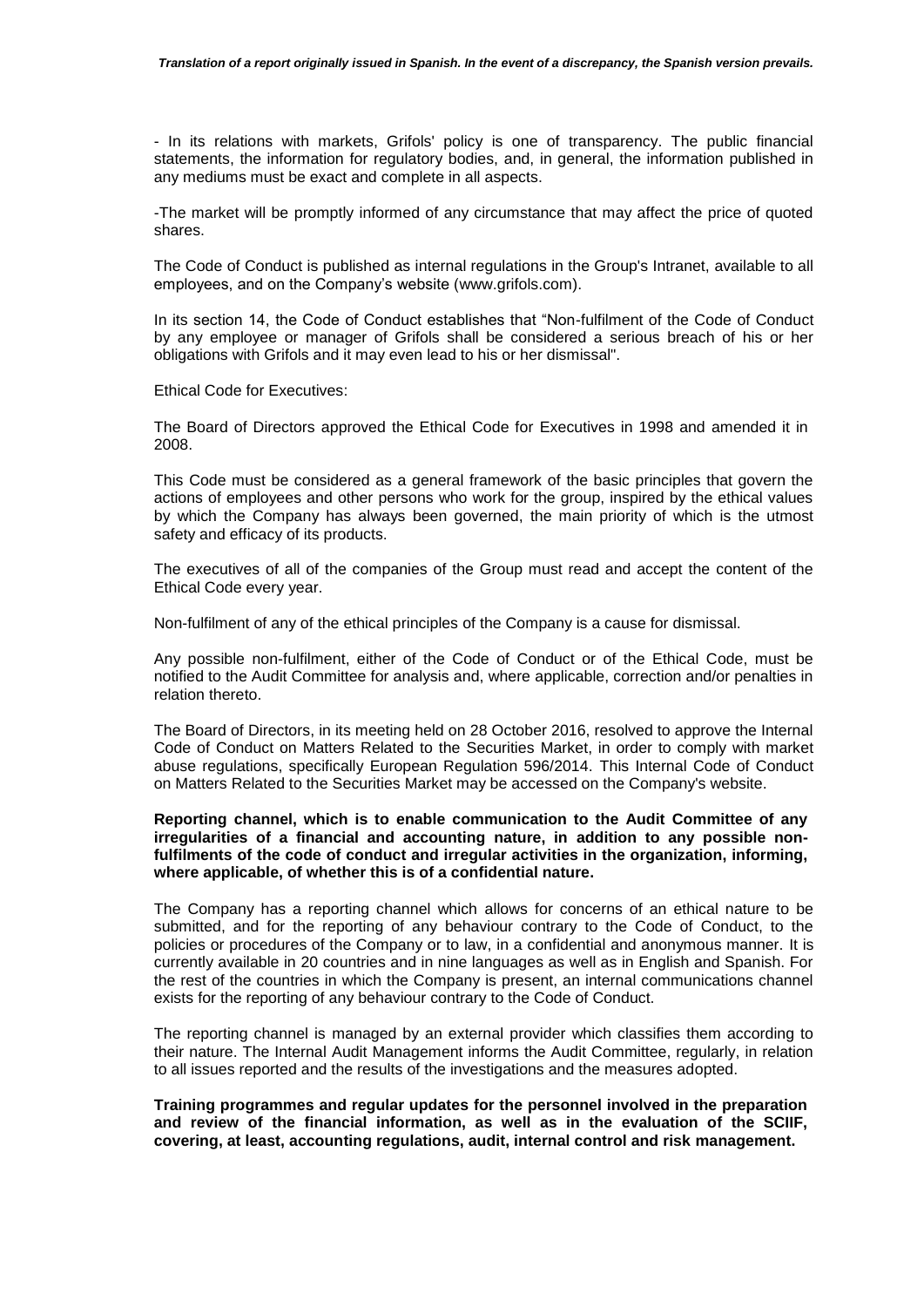It is a responsibility of the Finance Management and of the Corporate Accounting and Reporting function, dependent on the former, to ensure that all personnel involved in the preparation of the financial statements of the Group have the appropriate training and receive annual updates on International Financial Information Standards and in principles of internal control of financial information. The mentioned personnel regularly attend refresher seminars in the mentioned subject areas, presented by an external provider, and it regularly receives various publications, to which the Company subscribes, which offer up-to-date information on the evolution of the business and regulatory environment of the activities performed by the Group and on International Financial Information Standards and internal control.

# F.2 EVALUATION OF FINANCIAL INFORMATION RISKS

INFORM, AT LEAST, IN RELATION TO THE FOLLOWING:

#### F.2.1 WHICH ARE THE MAIN CHARACTERISTICS OF THE RISK IDENTIFICATION PROCESS, INCLUDING THOSE OF ERROR OR FRAUD, IN RELATION TO:

#### **If the process exits and has already been documented:**

The Company is subject to compliance with the United States Act "Sarbanes-Oxley".

The process of identification of risks in the financial information is documented in the methodological guide for compliance with the United States Act "Sarbanes-Oxley" (Grifols – SOX Methodology). The document explains in detail, among other information, the approach applied in relation to the following aspects:

- Identification of risks and definition of the scope;
- Management controls (also known as Entity Level Controls);
- General controls of the information systems;
- Documentation of processes;
- Strategy of controls testing.

### **If the process covers the totality of the financial information goals (existence and occurrence; integrity; valuation; presentation, breakdown and comparability; and rights and obligations), if it is updated, and how often:**

Financial information risks materialize in five categories: integrity, existence and occurrence, valuation, presentation and breakdown and rights and obligations. The aim of the first three is to ensure that the accounts contain entries relating to real transactions, booked accurately. The last two are aimed at the rights and obligations being presented and described correctly in the financial statements.

In 2018, Internal Control identified the financial information risks with data from the financial year closed at 31 March 2018 and updated the analysis during the financial year, the last being with data referring to 31 December 2018.

### **The existence of a process for the identification of the scope of consolidation, taking into account, among other aspects, the possible existence of complex corporate structures, instrumental entities or those with special purposes:**

The Company keeps a company shareholding book which contains the totality of the participations in the Group, both direct and indirect, as well as any entities in which the Group may have the capacity to exercise control irrespective of the legal form by means of which such control may be exercised, including, therefore, where appropriate, both instrumental companies and those of special purposes.

The scope of consolidation of the Company is determined monthly by the Corporate Accounting and Reporting / Consolidation and Reporting management, under the Finance Department,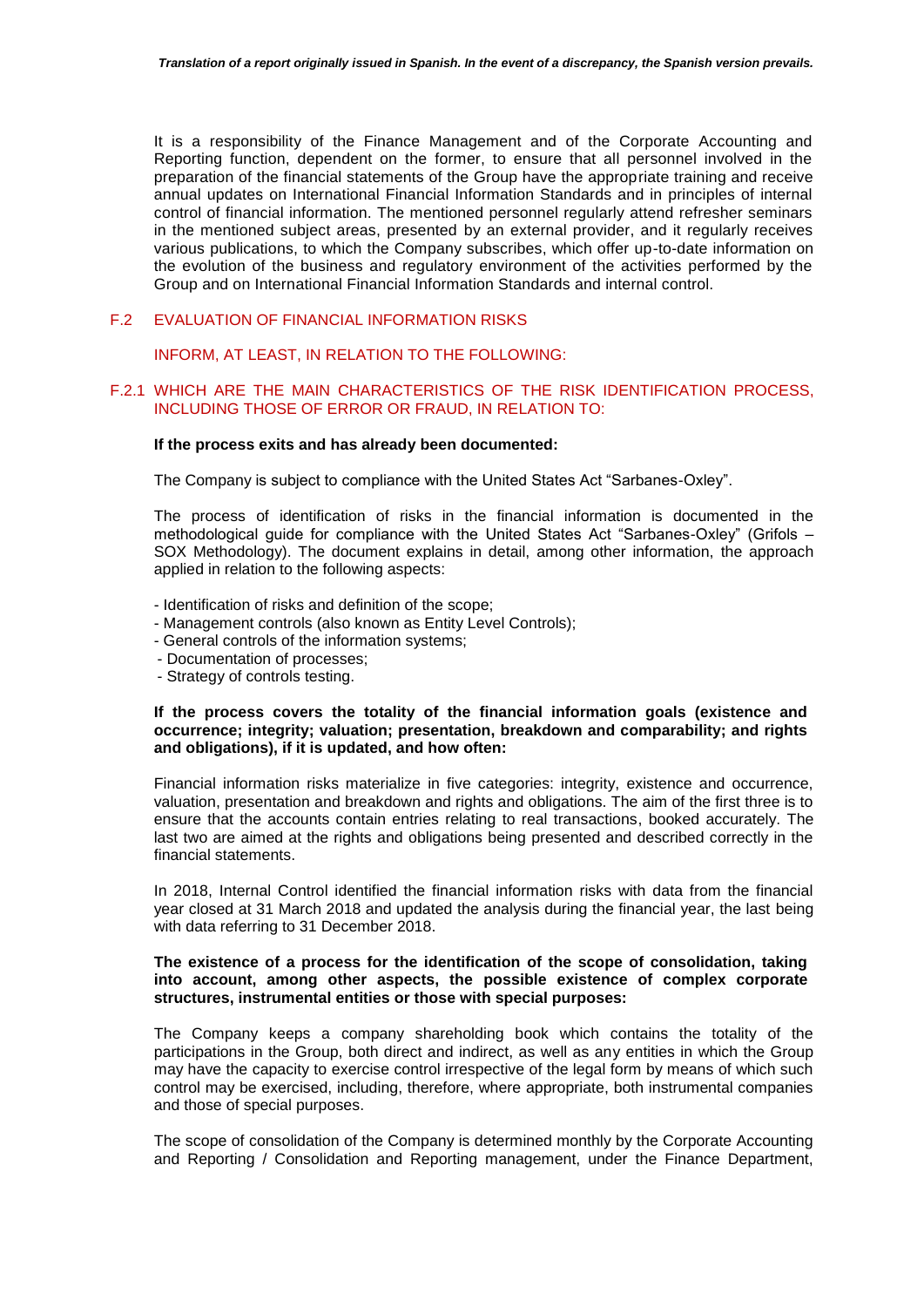depending on the corporate record information and in accordance with International Accounting Standards and other local accounting regulations.

The overseeing of the appropriate delimitation of the scope of consolidation is a responsibility of the Audit Committee.

## **Whether the process takes into account the effects of other types of risks (operational, technological, financial, legal, tax, reputational, environmental, etc.) to the extent that these may affect the financial statements:**

The risk identification process of the Company is based on the evaluation of risks in the accounting entries of the financial statements.

An accounting entry is considered significant whenever a reasonable possibility of containing an error that, individually or jointly with others, it may have a material effect on the financial statements.

In order to determine whether an entry is significant, the Company considers both quantitative factors (the size and composition of the entry and the volume of the transactions recorded) and qualitative ones (uniformity and centralization of transactions, complexity and inherent risk). Operational, technological, financial, legal, reputational and environmental risks, etc., to the extent which they may affect the financial statements, are considered in the qualitative valuation.

#### **Which company's governing body supervises the process:**

The supervision of the financial information risk identification process is carried out by the Audit Committee as part of its functions in relation to the information and internal control systems, detailed in section F 1.1. of this report.

# F.3 CONTROL ACTIVITIES

INFORM, STATING THEIR MAIN CHARACTERISTICS, IF YOU HAVE AT LEAST THE FOLLOWING:

F.3.1 PROCEDURES FOR REVIEW AND AUTHORIZATION OF THE FINANCIAL INFORMATION AND THE DESCRIPTION OF THE SCIIF, TO BE PUBLISHED IN SECURITIES MARKETS, STATING THOSE RESPONSIBLE, AS WELL AS THE DOCUMENTATION DESCRIBING THE FLOWS OF ACTIVITIES AND CONTROLS (INCLUDING THOSE RELATING TO FRAUD RISK) OF THE DIFFERENT KINDS OF TRANSACTIONS WHICH MAY HAVE A MATERIAL IMPACT ON THE FINANCIAL STATEMENTS, INCLUDING THE PROCEDURE FOR ACCOUNTING CLOSURE AND THE SPECIFIC REVIEW OF RELEVANT OPINIONS, ESTIMATES, VALUATIONS AND FORECASTS.

The Company provides financial information to the securities market quarterly. The information is prepared and reviewed by the different units which make up the Finance Department of the Company and requires approval by the Corporate Finance Director.

The Audit Committee supervises the information that is submitted to the market. To do so, it is in possession of the conclusions of the external auditors on the results of their review of the annual and half-yearly consolidated financial statements. Finally, the Audit Committee communicates its conclusions on the financial information to the Board of Directors, which approves its publication.

The internal financial information control system of Grifols was implemented in order to comply with section 404 of the United States Act "Sarbanes-Oxley".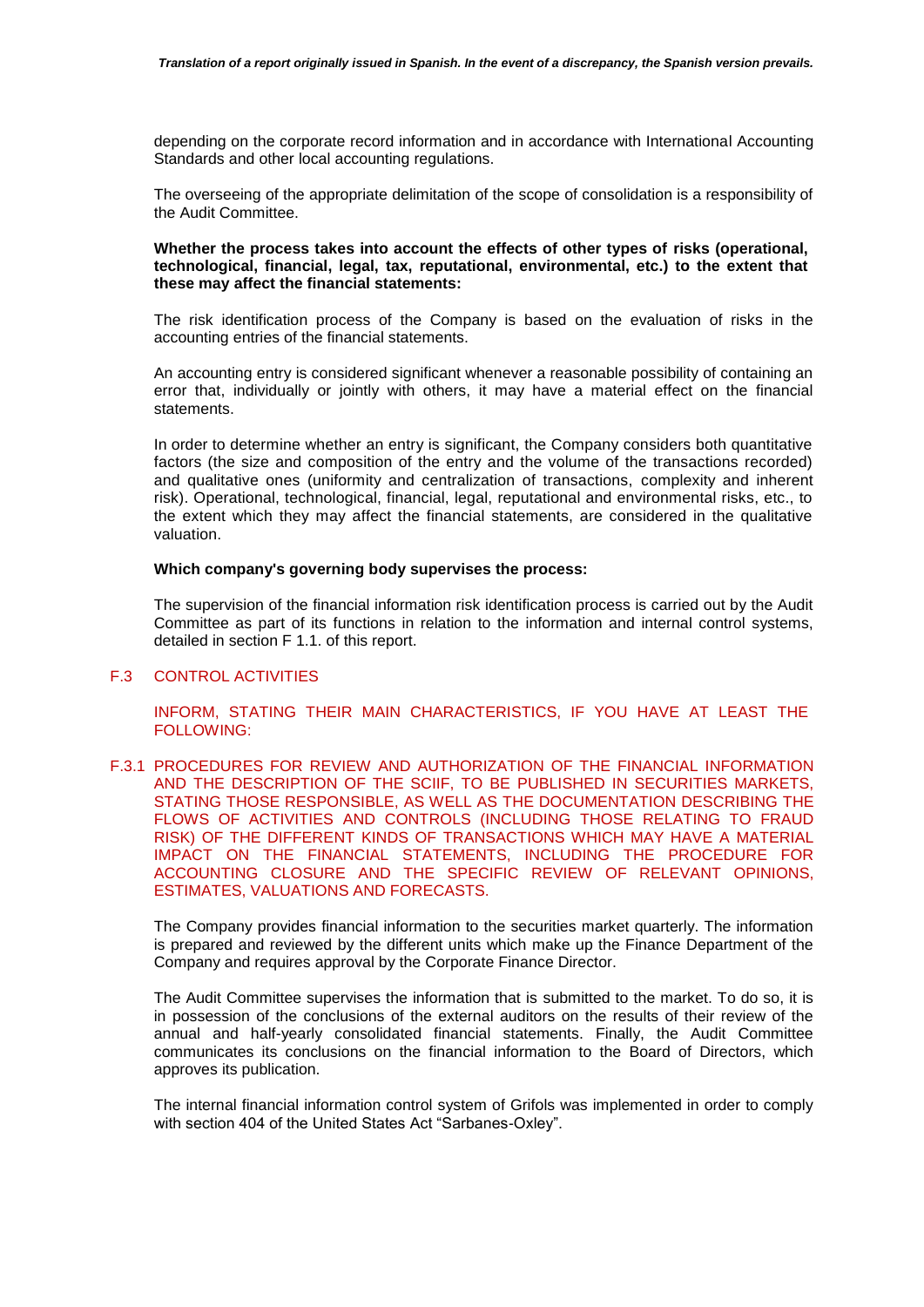The initial point of the system is the management controls, also known as Entity Level Controls (hereinafter ELC). These controls work transversally, and are designed to supervise the effectiveness of the internal control system as a whole.

The Company classifies the ELC identified in accordance with the COSO control framework, which considers the following components:

- Control environment;
- Evaluation of the risk;
- Monitoring activities;
- Information and communication;
- Supervision;

Based on the analysis of the most important transactions, the business processes which must be documented are identified. The Company has identified the following business processes that group together all of the activities of the Group:

- Closure of the financial statements;
- Purchases and accounts payable;
- Sales and accounts receivable;
- Inventory;
- Treasury;
- Human Resources;
- Intangible fixed assets;
- Tangible fixed assets;
- Taxes.

The 9 main business processes are divided into sub-processes, adapted to the particularities of the business operations of each country or region.

For each process / sub-process, the following basic components have been identified.

- Control objectives: Control requirements which must be fulfilled in each activity of the process. They are intended to ensure the reliability of the financial information, covering the premises of integrity, existence and occurrence, valuation, presentation and breakdown and rights and obligations.

- Risks: The possibility of an event or action affecting the capacity of the Group to achieve its financial information goals, including the risk of fraud.

- Control: Policies and procedures and other resources established in order to ensure that control objectives are achieved in order to prevent or detect any material errors in the financial statements and/or fraudulent activities. The controls of the process are incorporated into the operations of the same.

Internal Control and Internal Audit have carried out tests to verify the correct operation of the controls. The shortfalls identified, where applicable, have been validated with the person responsible for the process, with action plans that have been considered necessary being agreed.

The persons responsible for the processes have confirmed that the risks and controls documented are correct as at 31 December 2018.

# F.3.2 POLICIES AND PROCEDURES FOR INTERNAL CONTROL OVER INFORMATION SYSTEMS (AMONG OTHERS, OVER ACCESS SECURITY, CHANGE CONTROL, OPERATION OF THE SAME, OPERATIONAL CONTINUITY AND SEGREGATION OF FUNCTIONS) SUPPORTING THE RELEVANT PROCESSES OF THE ENTITY IN RELATION TO THE PREPARATION AND PUBLICATION OF FINANCIAL INFORMATION.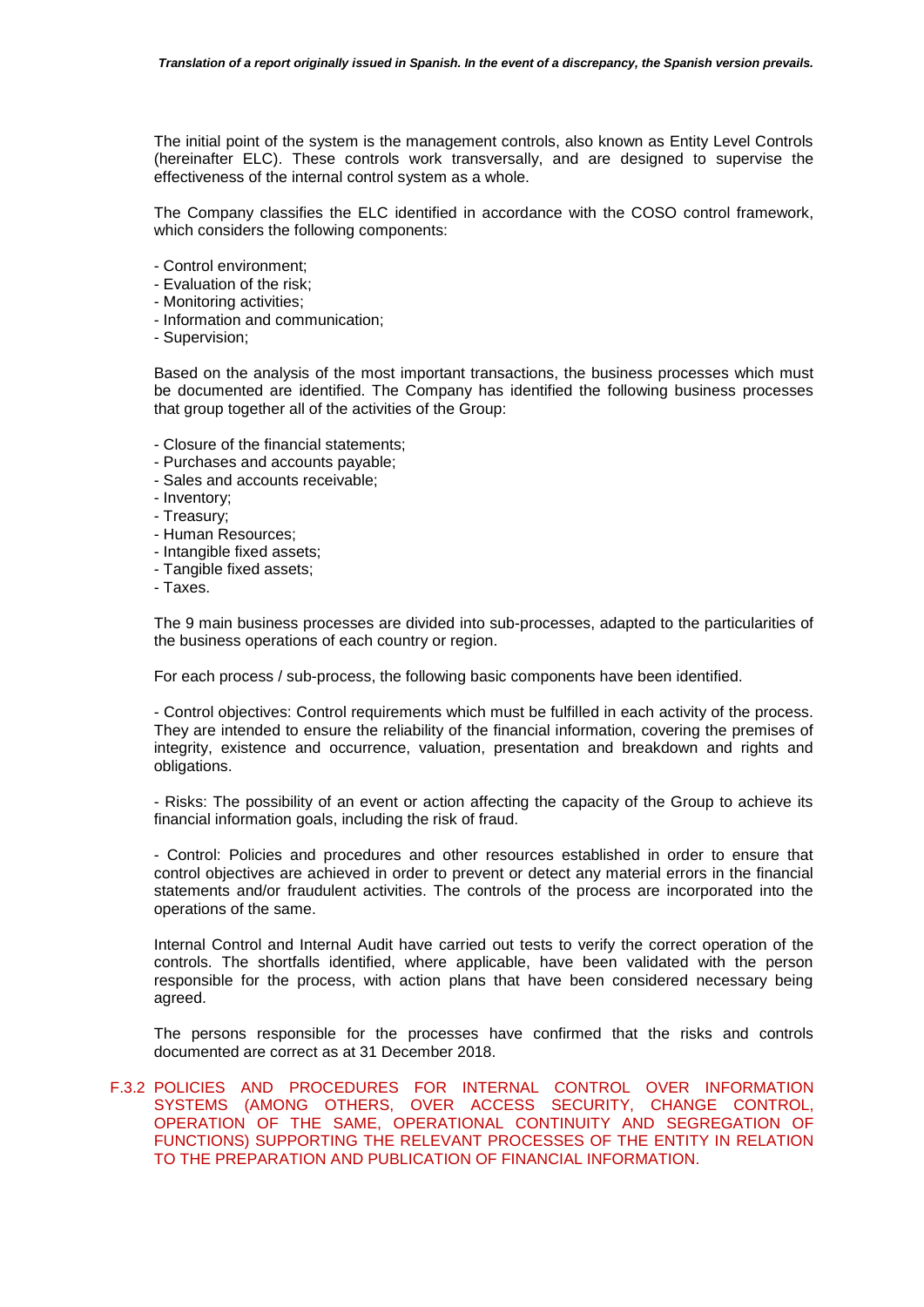The global Information Technologies (IT) division of the Company is responsible for the information systems of all the companies of the Group in the different territories where they operate. As part of its functions, the definition and monitoring of security policies and procedures for applications and infrastructures are included.

The internal control system of the Company identifies the applications and infrastructures that support the relevant processes in relation to the preparation and publication of the financial information and evaluates the reliability of their general controls.

In the evaluation of the general controls of IT, the system covers the following processes:

- Management of identities and authorizations for access;
- Development and implementation of new projects;
- Evolutive and corrective changes;
- Environmental control and physical access to data processing centres;
- Safeguarding of information, recovery and continuity plans;
- Operation and monitoring of systems and applications;
- Incident management;

Any weaknesses detected, whenever no compensatory controls to mitigate these are identified, are corrected by means of specific remediation plans.

In addition, for the security of the information, the Company has a number of policies and procedures which establish and define, among others, the following operational principles:

- Development methodology: covering from the taking of requirements to the testing and acceptance by the business unit, it has the main objective of ensuring that the systems behave as they have been defined;

- Flows of review and approval of the specifications and documentation on the design of applications, changes to programs and systems, as well as the assignment of points of access to the information;

- Monitoring of the availability of systems and applications, the integrity of the data exchanged between the relevant applications as well as the security events;

- Segregation of functions based on an incompatibility matrix, supervised by the persons responsible for the different business processes;

- Recovery plan in a secondary location for the relevant systems;

- Policy on the use of the information systems.

The management of the information security and associated technological assets, as well as the responsibility, in the environment of IT processes, for compliance with regulations is a responsibility of the following bodies:

- IT Risk and Security Committee: It regularly analyses the different reports on risks, incidents and regulatory changes and proposes the action plans it considers appropriate in order to protect the information assets and to reach and maintain the desired level of security. It also coordinates the different activities related to the implementation of the proposed action plans.

- IT Risk Management Function: Its main mission is to analyse the risks of the different processes, systems and applications and maintain them at levels accepted by the Company, developing and coordinating the implementation of controls, where applicable;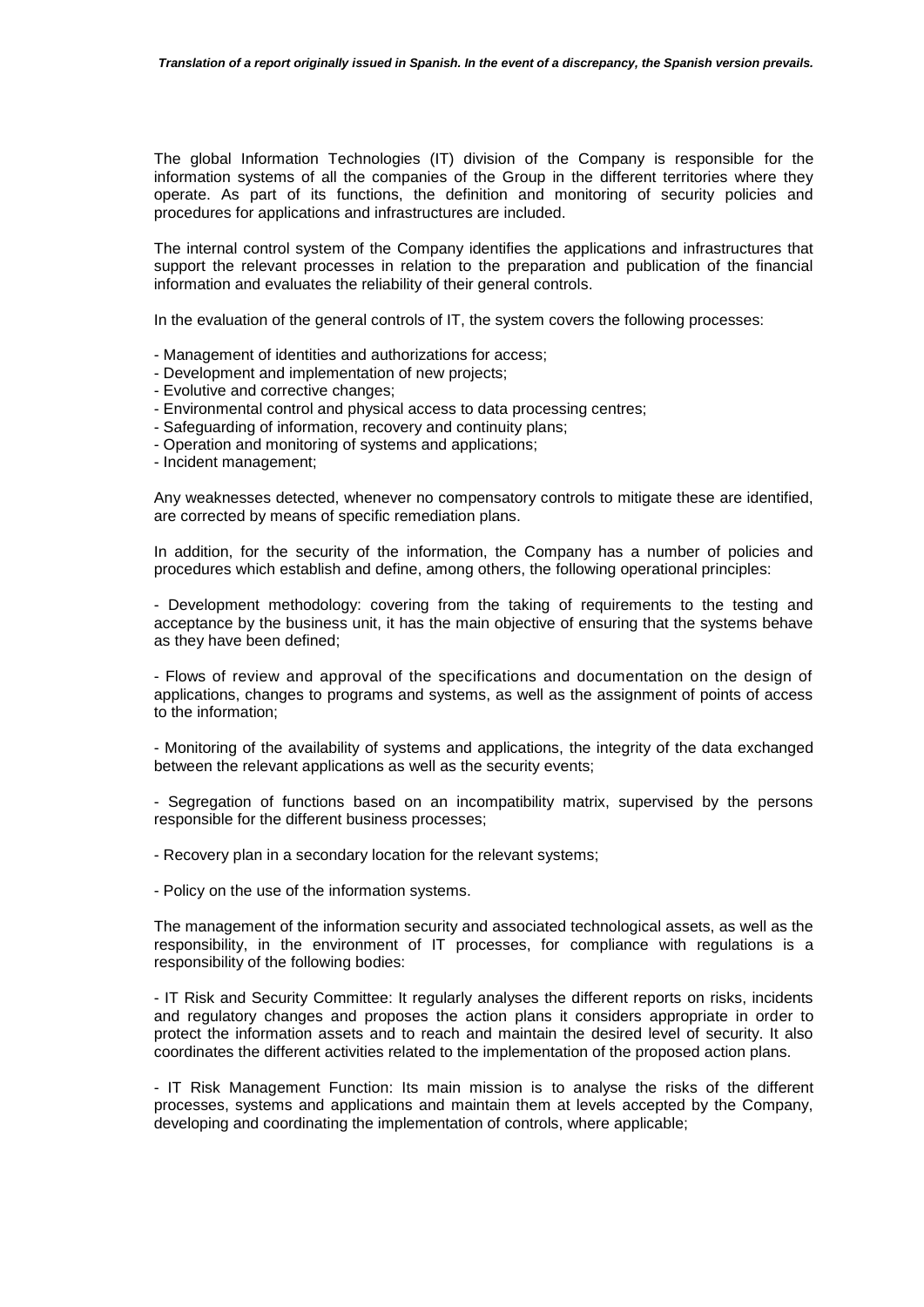- IT Security Function: It defines the policies, manages vulnerabilities and coordinates the implementation of the security program in IT infrastructures.

# F.3.3 POLICIES AND PROCEDURES OF INTERNAL CONTROL INTENDED TO OVERSEE THE MANAGEMENT OF ACTIVITIES SUB-CONTRACTED TO THIRD PARTIES, AS WELL AS THOSE ASPECTS OF EVALUATION, CALCULATION OR VALUATION ENTRUSTED TO INDEPENDENT EXPERTS, WHICH MAY HAVE A MATERIAL IMPACT ON THE FINANCIAL STATEMENTS.

The Company demands providers of the main services to present an independent report on their internal control structure in accordance with Public Company Accounting Oversight (PCAOB) standard SSAE16 and/or carries out tests on the same directly in order to verify the correct operation of controls, especially those which affect the internal control of the Company itself.

When the Company uses the services of an independent expert, it verifies its competence and technical and legal capacity. Skilled personnel of the Company review these reports in order to validate the reasonability of their conclusions.

#### F.4 INFORMATION AND COMMUNICATION

INFORM, STATING THEIR MAIN CHARACTERISTICS, IF YOU HAVE AT LEAST THE FOLLOWING:

F.4.1 A SPECIFIC FUNCTION IN CHARGE OF DEFINING, KEEPING ACCOUNT POLICIES (ACCOUNTING POLICIES AREA OR DEPARTMENT) UP-TO-DATE AND RESOLVING ANY QUERIES OR CONFLICTS DERIVED FROM THE INTERPRETATION THEREOF, MAINTAINING FLUENT COMMUNICATION WITH THE PERSONS RESPONSIBLE FOR THE OPERATIONS IN THE ORGANIZATION, AS WELL AS AN UP-TO-DATE MANUAL OF ACCOUNTING POLICIES COMMUNICATED TO THE UNITS VIA WHICH THE ENTITY OPERATES.

In the Finance Department, there is a unit, named Accounting Policies & Internal Control, the functions of which, among others, include the following:

- To define and maintain the accounting policies of the Group up-to-date;

- To analyse particular transactions carried out or planned in order to determine their appropriate accounting treatment;

- To analyse the impact of regulatory accounting changes on the financial statements of the Group;

- To solve any queries on the application of the accounting policies of the Group.

The accounting policies of the Group, based on the international financing reporting standards, are included in a manual ("Finance Manual"), which is kept permanently up-to-date and is available to all employees via the Intranet of the Company.

# F.4.2 MECHANISMS TO CAPTURE AND PREPARE FINANCIAL INFORMATION WITH UNIFORM FORMATS, APPLICABLE TO AND USED BY ALL OF THE UNITS OF THE ENTITY OR OF THE GROUP, WHICH SUPPORT THE MAIN FINANCIAL STATEMENTS AND THE NOTES, AS WELL AS THE INFORMATION SET DOWN IN DETAIL ON THE SCIIF.

All of the companies of the Group report their individual financial statements and the notes or breakdowns necessary for the preparation of the consolidated annual accounts to the Consolidation and Reporting Unit, integrated within the Finance Department.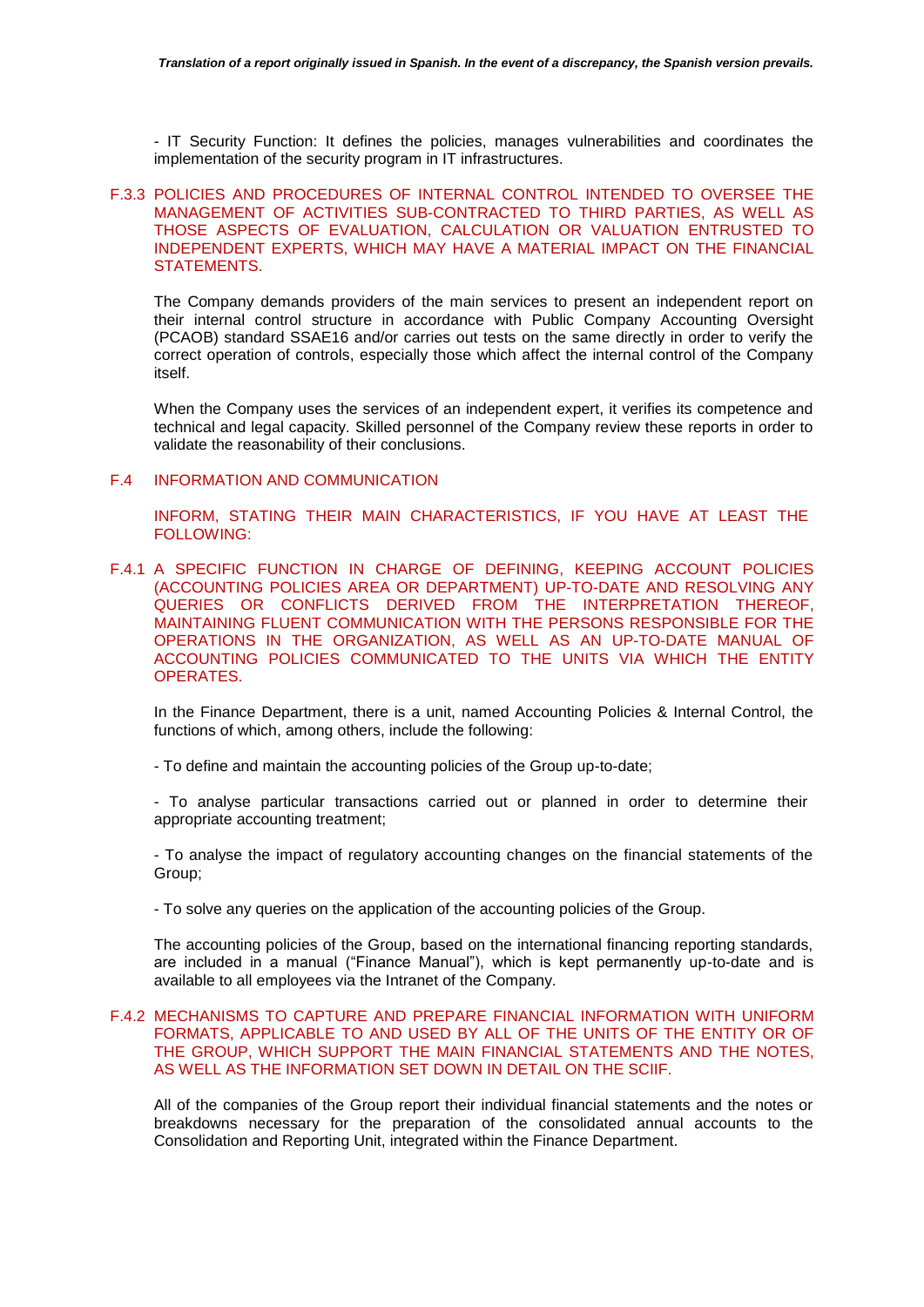The information is captured in uniform formats on a computing tool (BI) which uses one single accounting plan. The loading of the information into the mentioned centralized tool is automatic, from the SAP-FI tool of the Company (transactional, implemented in the majority of the subsidiary companies), or manual for those companies in which the system has not been implemented. The information captured in BI is transferred to a SAP module (BPC) where the Consolidation and Reporting Unit carries out and documents the consolidation process.

The SCIIF is supported on a single computing system, administered by Accounting Policies & Internal Control and accessible to all the persons responsible for the documented business processes and Internal Auditing.

# F.5 SUPERVISION OF THE OPERATION OF THE SYSTEM

INFORM, STATING THEIR MAIN CHARACTERISTICS, AT LEAST THE FOLLOWING:

F.5.1 THE SCIIF SUPERVISORY ACTIVITIES CARRIED OUT BY THE AUDIT COMMITTEE, AS WELL AS IF THE ENTITY HAS AN INTERNAL AUDIT FUNCTION WHICH MAY, AMONG ITS COMPETENCES, HAVE THAT OF SUPPORTING THE COMMITTEE IN ITS TASK OF SUPERVISING THE INTERNAL CONTROL SYSTEM, INCLUDING THE SCIIF. FURTHERMORE, INFORMATION IS TO BE PROVIDED ON THE SCOPE OF THE SCIIF CARRIED OUT IN THE FINANCIAL YEAR AND ON THE PROCEDURE BY MEANS OF WHICH THE PERSON RESPONSIBLE FOR EXECUTING THE EVALUATION COMMUNICATES ITS RESULTS, WHETHER THE ENTITY HAS AN ACTION PLAN DETAILING ANY POSSIBLE CORRECTIVE MEASURES, AND IF THE IMPACT OF THESE ON THE FINANCIAL INFORMATION HAS BEEN CONSIDERED.

The Audit Committee is regularly informed of the internal evaluation of the SCIIF, described in section F3.1. of this report. Specifically, the Internal Audit function informs on the scope of the evaluation, on the level of progress, and, where applicable, on any shortfalls detected, on their impact on the financial information and on the action plans established. It also identifies and communicates, where applicable, any fraud involving agents or employees.

As of 31 December 2018, no material weaknesses have been identified in the review carried out on the internal control system.

In accordance with the foregoing, the management of the Company understands that the internal financial information control model is effective as of 31 December 2018.

F.5.2 IF IT HAS A PROCEDURE FOR DISCUSSION BY MEANS OF WHICH THE ACCOUNTING AUDITOR (IN ACCORDANCE WITH THAT ESTABLISHED IN THE AUDITING TECHNICAL STANDARDS), THE INTERNAL AUDIT FUNCTION AND OTHER EXPERTS, MAY BE ABLE TO COMMUNICATE TO THE SENIOR MANAGEMENT AND TO THE AUDIT COMMITTEE OR MANAGERS OF THE ENTITY ANY SIGNIFICANT WEAKNESSES IN INTERNAL CONTROL IDENTIFIED DURING THE PROCESSES OF REVIEW OF THE ANNUAL ACCOUNTS OR ANY OTHERS WITH WHICH THEY MAY HAVE BEEN ENTRUSTED. IN ADDITION, IT IS TO INFORM ON WHETHER IT HAS AN ACTION PLAN TO ENDEAVOUR TO CORRECT OR MITIGATE ANY WEAKNESSES OBSERVED.

The Internal Audit function communicates to the senior management and to the Audit Committee any significant shortfalls in the internal control system which it has identified in its reviews, as well as the action plans established in order to mitigate them.

The accounting auditor of the Group has direct access to the senior management and to the Audit Committee, holding regular meetings in order to obtain the information necessary to perform its work and to communicate any weaknesses detected in the internal control system.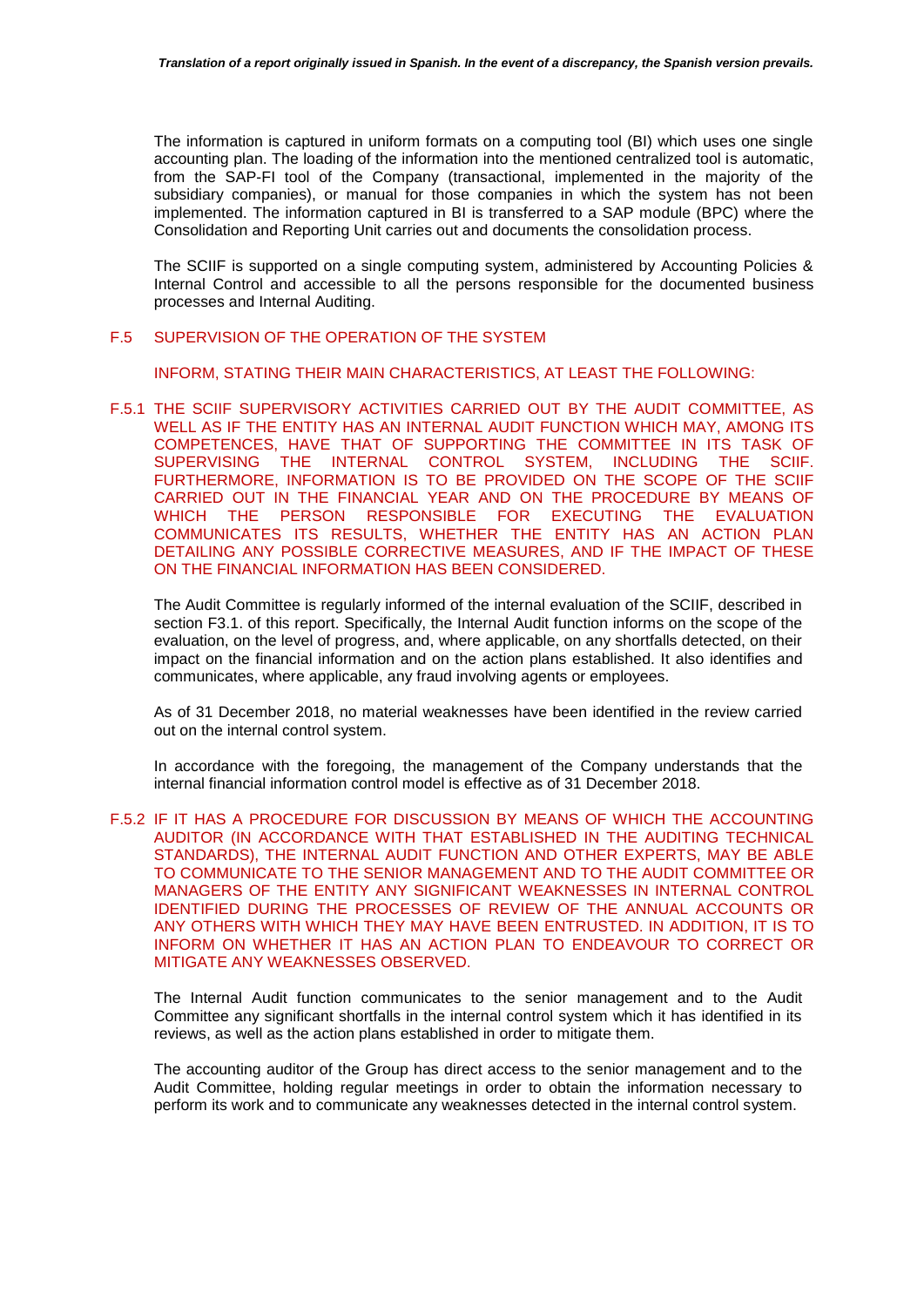At the same time, the accounts auditor annually presents a report to the Audit Committee in which it details any shortfalls it has detected in the internal control system during the performance of its work.

### F.6 OTHER RELEVANT INFORMATION

Nothing to be highlighted.

# F.7 EXTERNAL AUDITOR'S REPORT

REPORT ON:

F.7.1 IF THE SCIIF INFORMATION SENT TO THE MARKETS HAS BEEN SUBJECTED TO REVIEW BY THE EXTERNAL AUDITOR, IN WHICH CASE THE ENTITY MUST INCLUDE THE CORRESPONDING REPORT AS AN ANNEX. IF IT HAS NOT, INFORMATION MUST BE PROVIDED ON THE REASONS FOR THIS.

The Company has not requested a report from the external auditor reviewing the SCIIF information described in this report given that, with this being subject to the Sarbanes-Oxley Act, the external auditor shall issue the corresponding report on the effectiveness of the internal financial information control system, which shall be deposited together with the annual financial information in the SEC and published on the Company's corporate webpage.

# **G. DEGREE TO WHICH CORPORATE GOVERNANCE RECOMMENDATIONS ARE FOLLOWED**

INDICATE THE EXTENT TO WHICH THE COMPANY FOLLOWS THE RECOMMENDATIONS OF THE UNIFIED CODE OF GOOD GOVERNANCE FOR LISTED COMPANIES.

IF ANY OF THESE RECOMMENDATIONS ARE NOT COMPLIED WITH, OR ARE COMPLIED WITH PARTIALLY, GIVE A DETAILED EXPLANATION OF THE REASONS IN ORDER FOR THE SHAREHOLDERS, INVESTORS AND THE MARKET IN GENERAL TO HAVE SUFFICIENT INFORMATION IN ORDER TO VALUE THE ACTIONS OF THE COMPANY. EXPLANATIONS OF A GENERAL NATURE SHALL NOT BE ACCEPTABLE.

1. **The Articles of association of listed companies should not place any upper limit on the number of votes that can be cast by a single shareholder, or impose other restrictions hindering the control of the Company by means of purchasing its shares on the market.** 



- 2. **When a dominant and a subsidiary Company are stock market-listed, both should publicly disclose in detail**
	- **a) The respective areas of work engaged in and possible business dealings between them, as well as those of the subsidiary Company listed with other Group companies.**
	- **b) Any mechanisms planned to settle any possible conflicts of interest that might arise.**



3. **During the annual general meeting the chairman of the board of directors should verbally inform shareholders in sufficient detail of the most relevant aspects of the company's**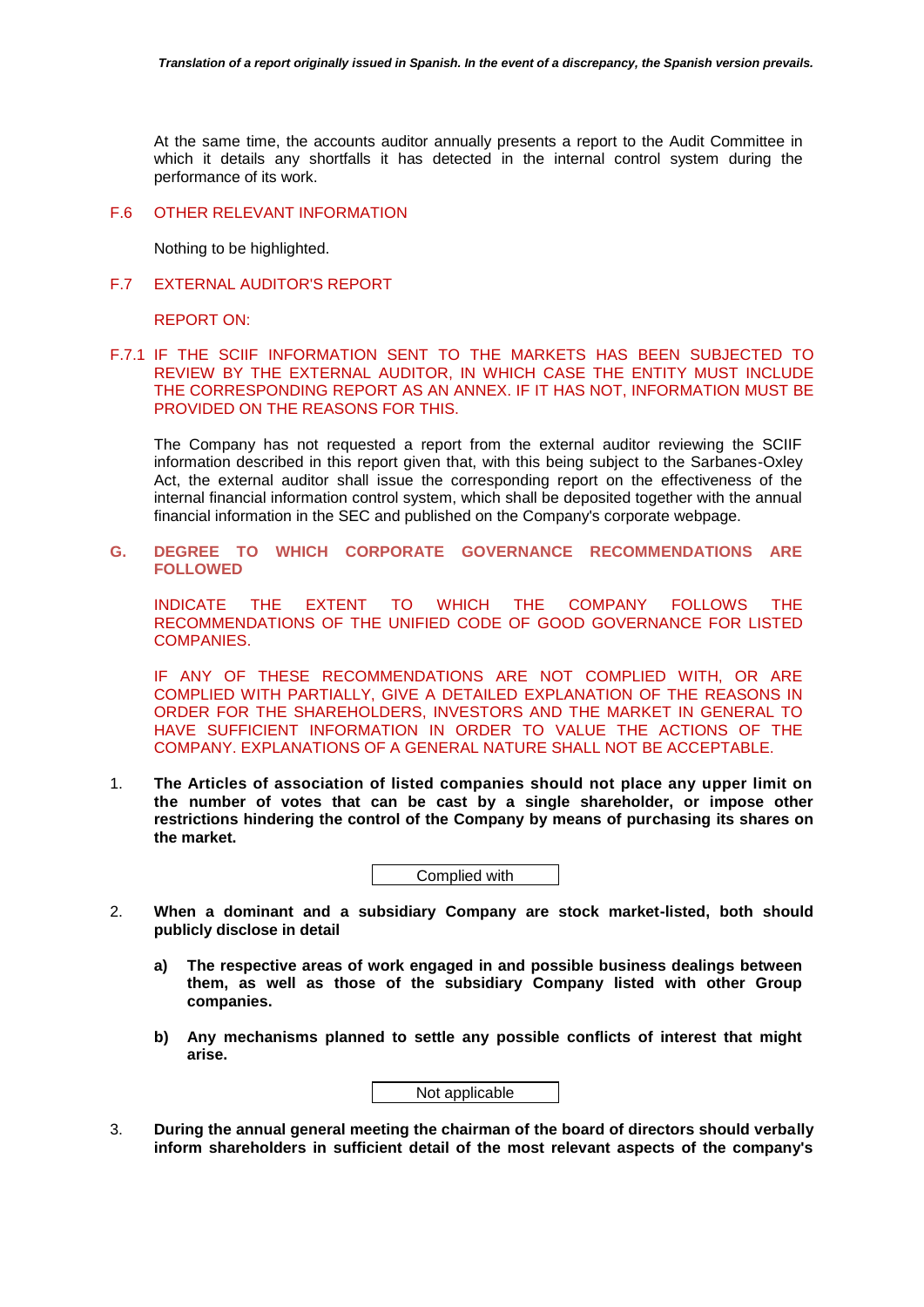**corporate governance, supplementing the written information circulated in the annual corporate governance report. In particular:** 

- **a) Changes taking place since the previous annual general meeting.**
- **b) The specific reasons for the company not following a given Good Governance Code recommendation, and any alternative procedures followed in its stead.**



4. **The company should draw up and implement a policy of communication and contacts with shareholders, institutional investors and proxy advisors that complies in full with market abuse regulations and accords equitable treatment to shareholders in the same position.** 

**This policy should be disclosed on the company's website and completed with details of how it has been put into practice and the identities of the relevant interlocutors or those charged with its implementation**.

Complied with

5. **The board of directors should not make a proposal to the general meeting for the delegation of powers to issue shares or convertible securities without pre-emptive subscription rights for an amount exceeding 20% of the capital at the time of such delegation.** 

**When the board of directors approves any issuance of shares or convertible securities without pre-emptive subscription rights, the company should immediately post a report on its website explaining the exclusion as envisaged in company legislation.** 

Complied with

- 6. **Listed companies drawing up the following reports on a voluntary or compulsory basis should publish them on their website well in advance of the annual general meeting, even if their distribution is not obligatory:** 
	- **a) Report on auditor independence.**
	- **b) Report on the performance of the Audit Committee and the Appointments and Remuneration Committee.**
	- **c) Audit committee report on third-party transactions.**
	- **d) Report on corporate social responsibility policy.**

Complied with

7. **The company should broadcast its general meetings live on the corporate website.** 

The Company does not broadcast its shareholder meetings live on the corporate website because the Company does not consider it necessary due to the high attendance rates at the shareholders' meetings.

8. **The audit committee should strive to ensure that the board of directors can present the company's accounts to the general meeting without limitations or qualifications in the**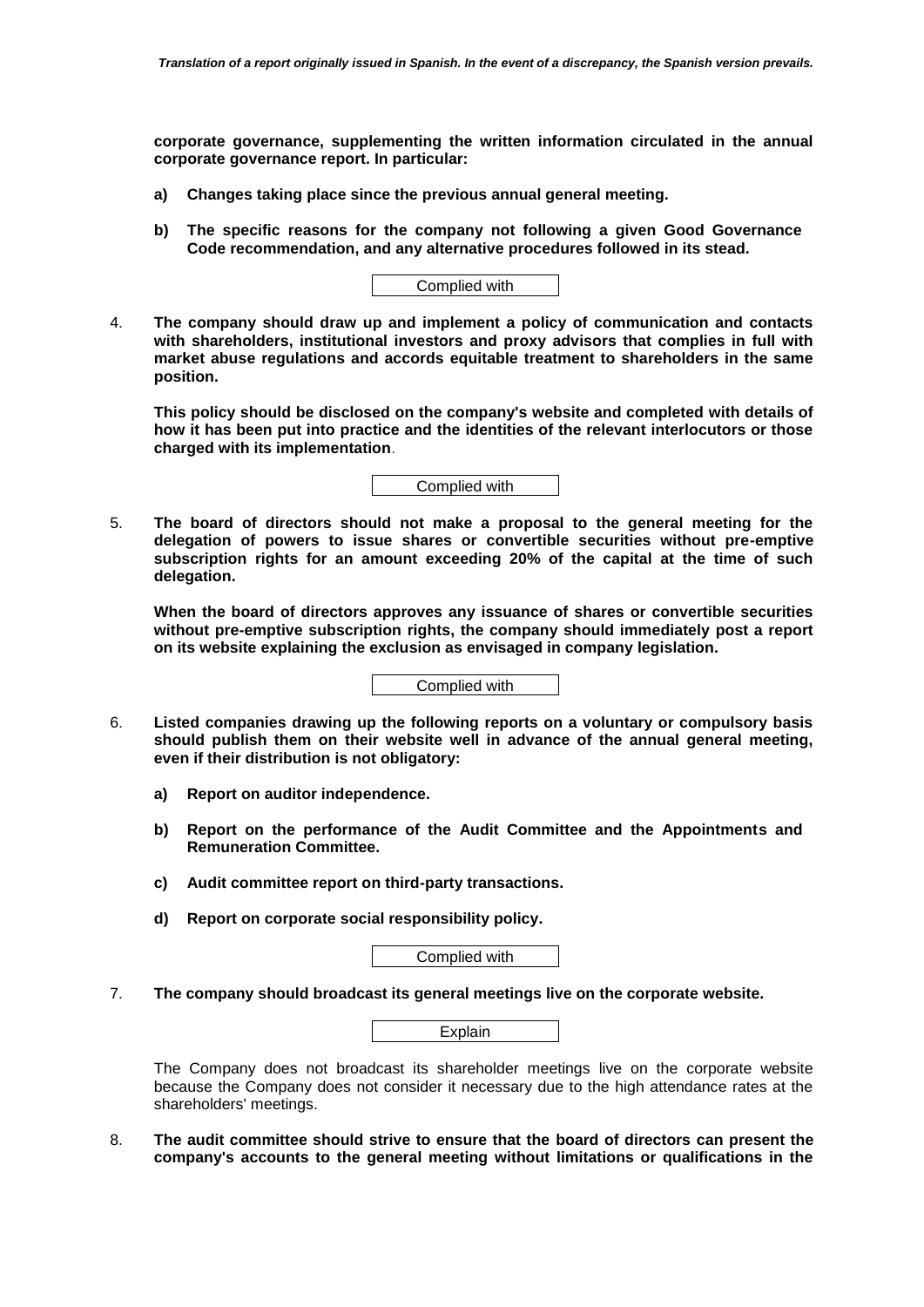**auditor's report. In the exceptional case that qualifications exist, both the chairperson of the audit committee and the auditors should give clear account to shareholders of their scope and content.** 

Complied with

9. **The company should disclose its conditions and procedures for admitting share ownership, the right to attend general meetings or delegation of voting rights, and display them permanently on its website.** 

**Such conditions and procedures should encourage shareholders to attend and exercise their rights, and be applied in a non-discriminatory manner.** 

Complied with

- 10. **When an accredited shareholder exercises the right to supplement the agenda or submit new proposals prior to the general meeting, the company should:** 
	- **a) Immediately circulate the supplementary items and new proposals.**
	- **b) Disclose the model of attendance card or proxy appointment or remote voting form duly modified so that the new agenda items and alternative proposals can be voted on the same terms as those submitted by the board of directors.**
	- **c) Put all these items or alternative proposals to the vote applying the same voting rules as for those submitted by the board of directors, with particular regard to presumptions or deductions about the direction of votes.**
	- **d) After the general meeting, disclose the breakdown of votes on such supplementary items or alternative proposals.**

Not applicable

11. **In the event that the company plans to pay for attendance at the general meeting, it should first establish a general, long-term policy in this respect.** 

Not applicable

12. **The board of directors should perform its duties with unity of purpose and independent judgment, according the same treatment to all shareholders in the same position. It should be guided at all times by the company's best interest, understood as the creation of a profitable business that promotes its sustainable success over time, while maximizing its economic value.** 

**In pursuing the corporate interest, it should not only abide by laws and regulations and conduct itself according to principles of good faith, ethics and respect of commonly accepted customs and good practices, but also strive to reconcile its own interests with the legitimate interests of its employees, suppliers, customers and other stakeholders, as well as with the impact of its activities on the broader community and the natural environment.** 

Complied with

13. **The board should have the optimal size to promote its efficient functioning and maximize participation. The recommended range is accordingly between five and fifteen members.**

Complied with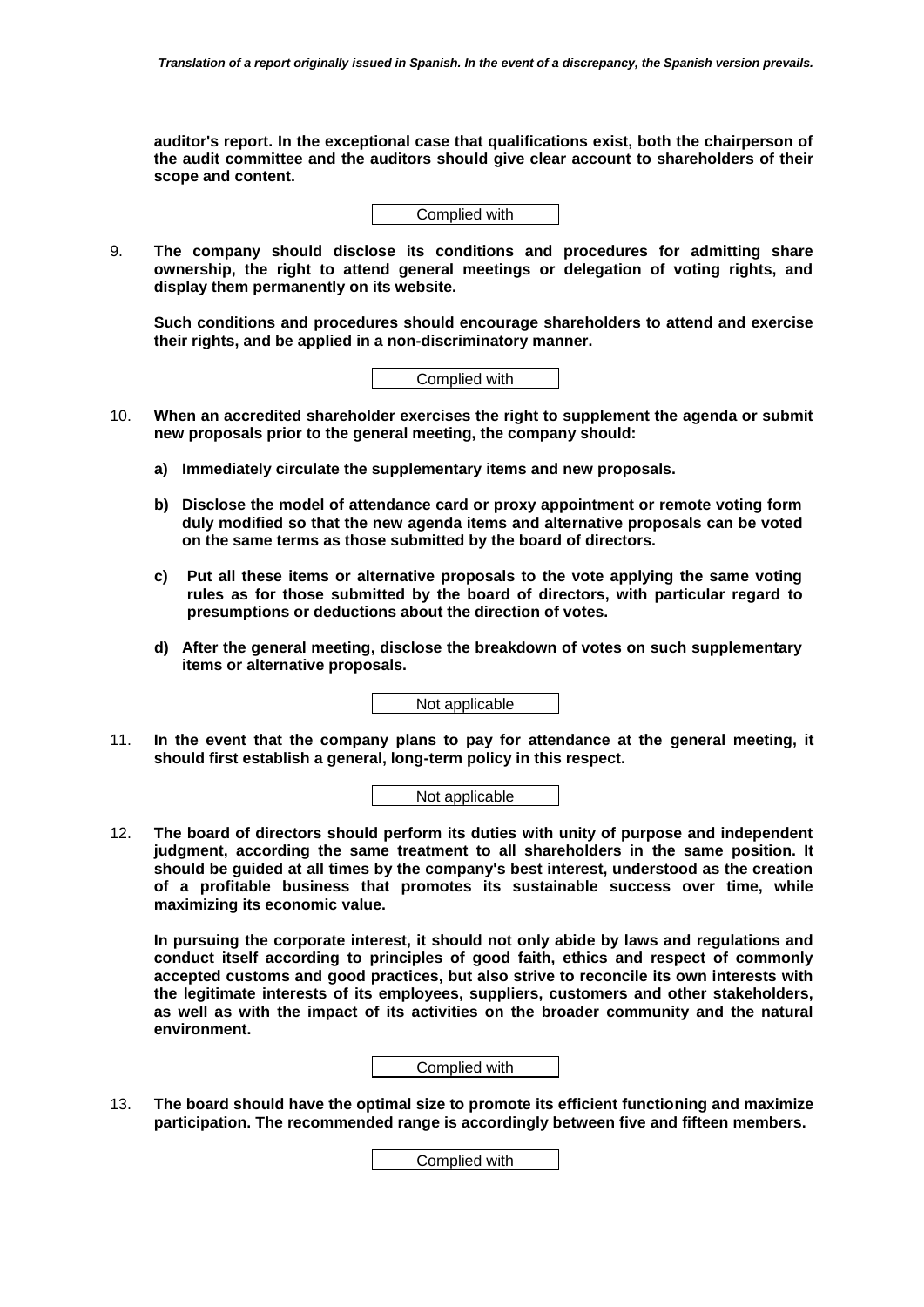- 14. **The board of directors should approve a director selection policy that:** 
	- **a) Is concrete and verifiable.**
	- **b) Ensures that appointment or re-election proposals are based on a prior analysis of the board's needs.**
	- **c) Favours a diversity of knowledge, experience and gender.**

**The results of the prior analysis of board needs should be written up in the nomination committee's explanatory report, to be published when the general meeting is convened, that will ratify the appointment and re-election of each director.** 

**The director selection policy should pursue the goal of having at least 30% of total board places occupied by female directors before the year 2020.** 

**The nomination committee should run an annual check on compliance with the director selection policy and set out its findings in the annual corporate governance report.**

Complied with

15. **Proprietary and independent directors should constitute an ample majority on the board of directors, while the number of executive directors should be the minimum practical bearing in mind the complexity of the corporate group and the percentage of ownership interests in the company capital that the executive directors control.**

Complied with

16. **The percentage of proprietary directors out of all non-executive directors should be no greater than the proportion between the ownership stake of the shareholders they represent and the remainder of the company's capital.** 

**This criterion can be relaxed:**

- **a) In large cap companies where few or no equity stakes attain the legal threshold for significant shareholding.**
- **b) In companies with a plurality of shareholders represented on the board but not otherwise related.**

Complied with

17. **Independent directors should be at least half of all board members.** 

**However, when the company does not have a large market capitalization, or when a large cap company has shareholders individually or concertedly controlling over 30% of capital, independent directors should occupy, at least, a third of board places.** 

- 18. **Companies should disclose the following director particulars on their website and keep them regularly updated:**
	- a) **Background and professional experience.**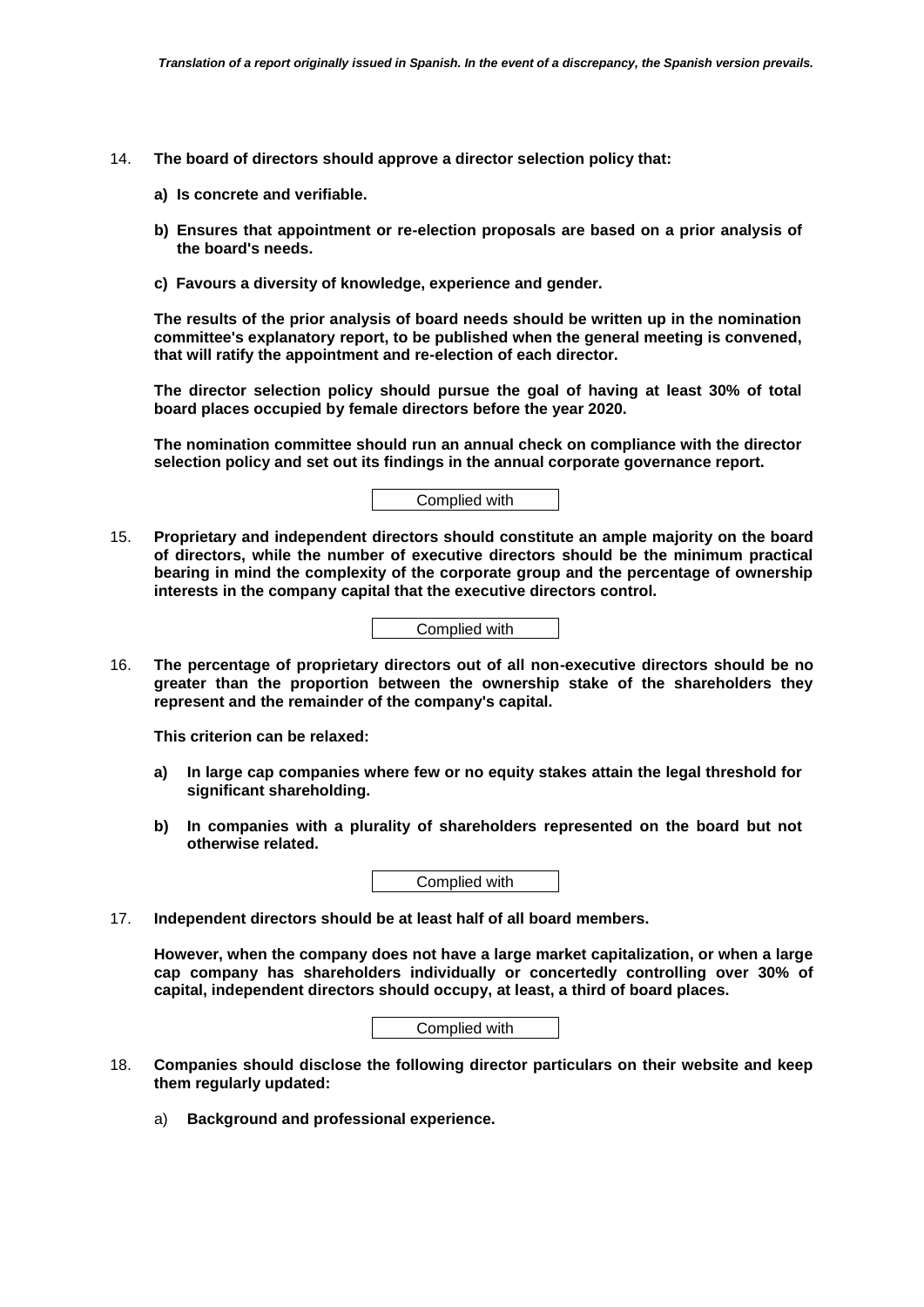- b) **Directorships held in other companies, listed or otherwise, and other paid activities they engage in, of whatever nature.**
- c) **Statement of the director category to which they belong, in the case of proprietary directors, indicating the shareholder they represent or have links with.**
- d) **Dates of their first appointment as a board member and subsequent re-elections.**
- e) **Shares held in the company, and any options on the same.**



19. **Following verification by the nomination committee, the annual corporate governance report should disclose the reasons for the appointment of proprietary directors at the urging of shareholders controlling less than 3% of capital; and explain any rejection of a formal request for a board place from shareholders whose equity stake is equal to or greater than that of others applying successfully for a proprietary directorship.**

Not applicable

20. **Proprietary directors should resign when the shareholders they represent dispose of their ownership interest in its entirety. If such shareholders reduce their stakes, thereby losing some of their entitlement to proprietary directors, the latter's' number should be reduced accordingly.**

Complied with

21. **The Board of Directors should not propose the removal of independent directors before the expiry of their tenure as mandated by the bylaws, except where they find just cause, based on a proposal from the nomination committee. In particular, just cause will be presumed when directors take up news posts or responsibilities that prevent them allocating sufficient time to the work of a board member, or are in breach of their fiduciary duties or come under one of the disqualifying grounds for classification as independent enumerated in the applicable legislation.** 

**The removal of independent directors may also be proposed when a takeover bid, merger or similar corporate transaction alters the company's capital structure, provided the changes in board membership ensue from the proportionality criterion set out in recommendation 16.**

Complied with

22. **Companies should establish rules obliging directors to disclose any circumstance that might harm the organization's name or reputation, tendering their resignation as the case may be, and, in particular, to inform the board of any criminal charges brought against them and the progress of any subsequent trial.** 

**The moment a director is indicted or tried for any of the offences stated in company legislation, the board of directors should open an investigation and, in light of the particular circumstances, decide whether or not he or she should be called on to resign. The board should give a reasoned account of all such determinations in the annual corporate governance report.** 

# Complied with

23. **Directors should express their clear opposition when they feel a proposal submitted for the board's approval might damage the corporate interest. In particular, independents**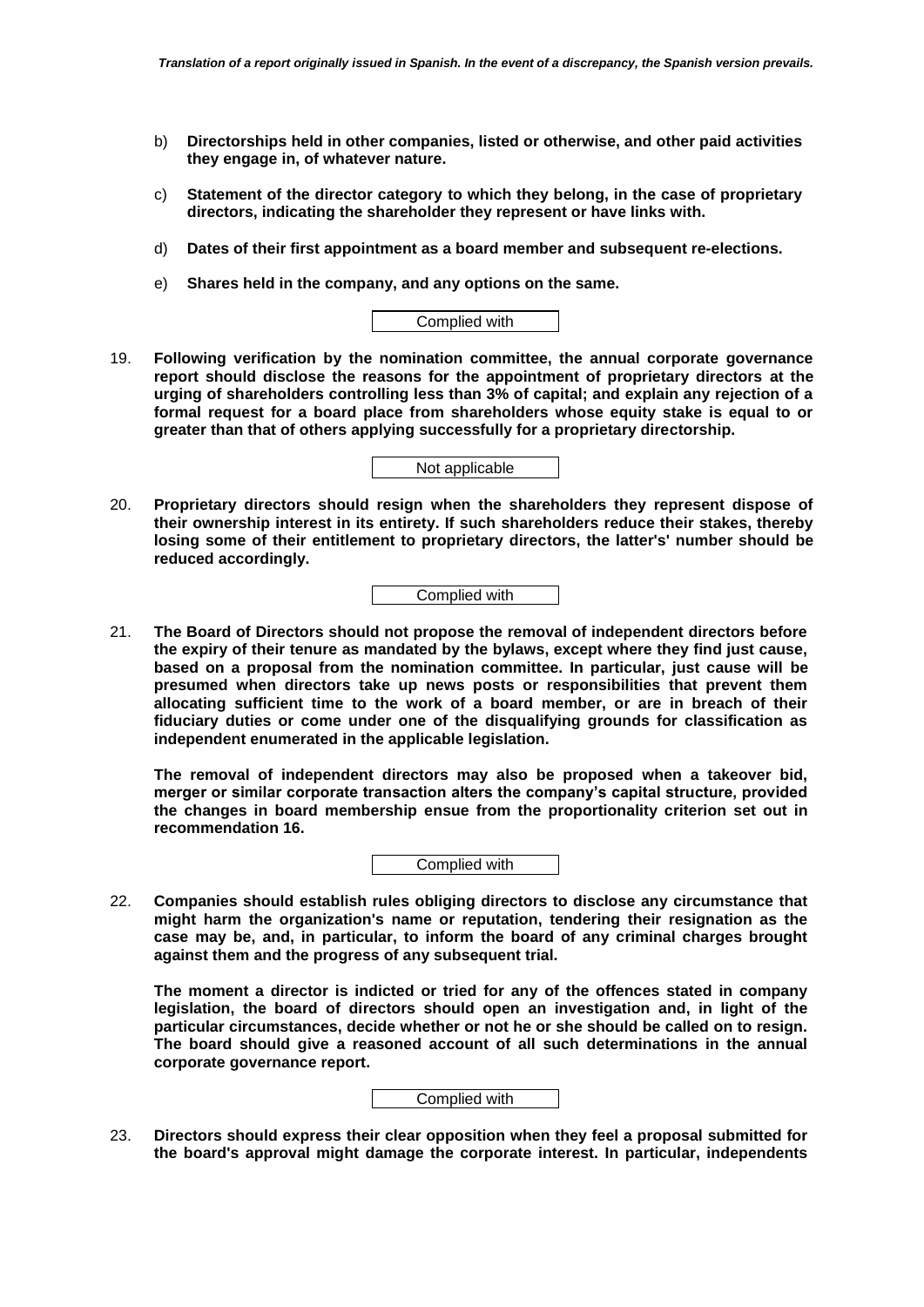**and other directors not subject to potential conflicts of interest should strenuously challenge any decision that could harm the interests of shareholders lacking board representation.** 

**When the Board makes material or reiterated decisions about which a director has expressed serious reservations, then he or she must draw the pertinent conclusions. Directors resigning for such causes should set out their reasons in the letter referred to in the next recommendation.** 

**The terms of this recommendation also apply to the secretary of the board, even when he or she is not a director.**

Complied with

24. **Directors who give up their place before their tenure expires, through resignation or otherwise, should state their reasons in a letter to be sent to all members of the board. Whether or not such resignation is disclosed as a relevant event, the motivating factors should be explained in the annual corporate governance report.** 

Complied with

25. **The nomination committee should ensure that non-executive directors have sufficient time available to discharge their responsibilities effectively.** 

**The board of directors' regulations should lay down the maximum number of company boards on which directors can serve.**

Complied with partially

The Regulations of the Board of Directors do not establish any rules on the maximum number of boards that its directors may join; however, to ensure that directors have enough time to carry out their duties effectively, the director selection policy considers this possibility.

26. **The board should meet with the necessary frequency to properly perform its functions, eight times a year at least, in accordance with a calendar and agendas set at the start of the year, to which each director may propose the addition of initially unscheduled items.**

Complied with

27. **Director absences should be kept to a strict minimum and quantified in the annual corporate governance report. In the event of absence, directors should delegate their powers of representation with the appropriate instructions.**

Complied with

28. **When directors or the secretary express concerns about some proposal or, in the case of directors, about the company's performance, and such concerns are not resolved at the board meeting, they should be recorded in the minute book if the person expressing them so requests.**

Complied with

29. **The company should provide suitable channels for directors to obtain the advice they need to carry out their duties, extending if necessary to external assistance at the company's expense.**

Complied with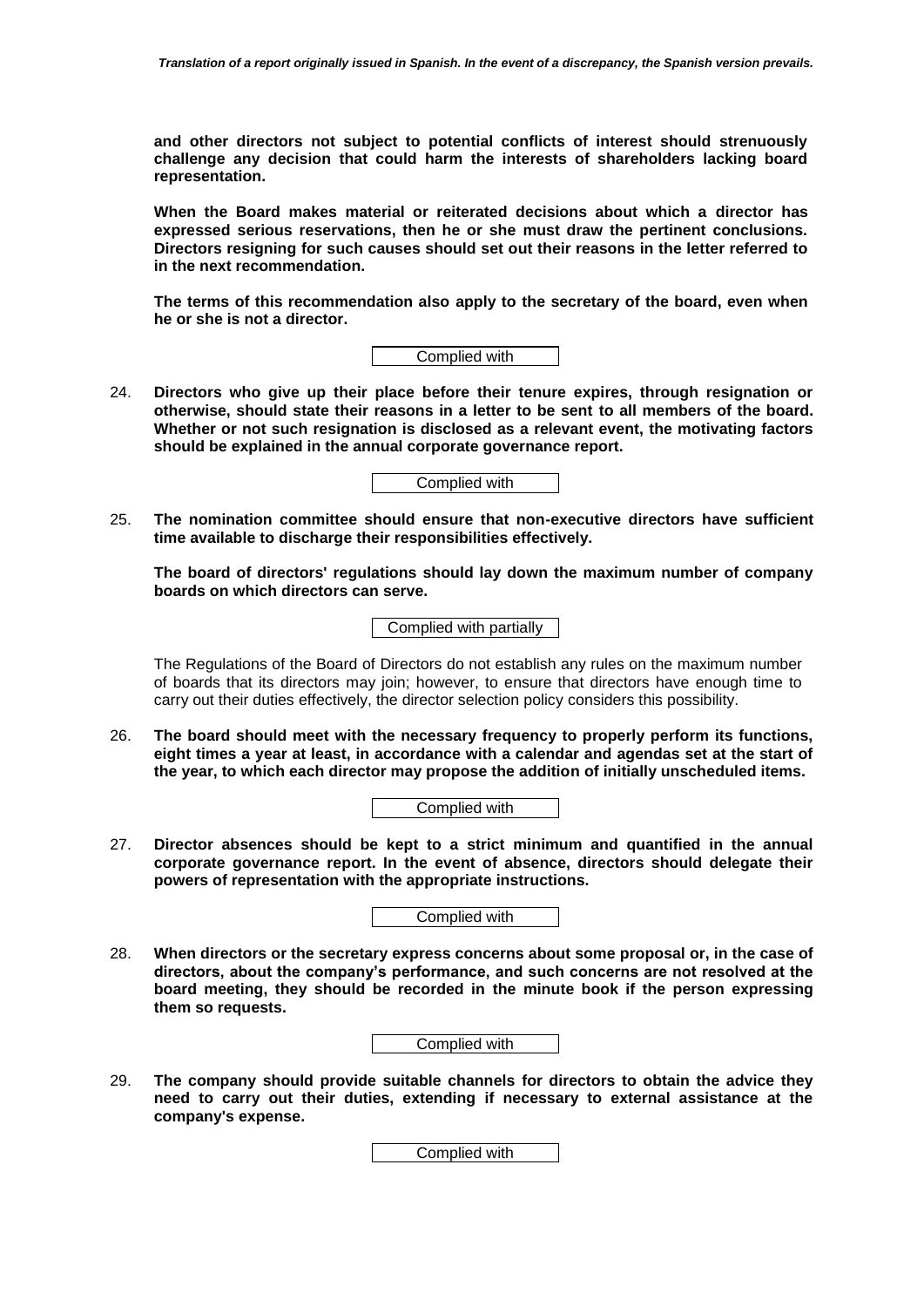30. **Regardless of the knowledge directors must possess to carry out their duties, they should also be offered refresher programs when circumstances so advise.**

31. **The agendas of board meetings should clearly indicate on which points directors must arrive at a decision, so that they can study the matter beforehand or gather together the material they need.** 

**For reasons of urgency, the chairperson may wish to present decisions or resolutions for board approval that were not on the meeting agenda. In such exceptional circumstances, their inclusion will require the express prior consent, duly minuted, of the majority of directors present.**



32. **Directors should be regularly informed of movements in share ownership and of the views of major shareholders, investors and rating agencies on the company and its group.**

Complied with

33. **The chairperson, as the person charged with the efficient functioning of the board of directors, in addition to the functions assigned by law and the company's bylaws, should prepare and submit to the board a schedule of meeting dates and agendas; organize and coordinate regular evaluation of the board and, where appropriate, the company's chief executive officer; exercise leadership of the board and be accountable for its proper functioning; ensure that sufficient time is given to the discussion of strategic issues, and approve and review refresher courses for each director, when circumstances so advise.** 

Complied with

34. **When a lead independent director has been appointed, the bylaws or board of directors regulations should grant him or her the following powers over and above those conferred by law: chair the board of directors in the absence of the chairperson or vice chairperson; give voice to the concerns of non-executive directors; maintain contacts with investors and shareholders to hear their views and develop a balanced understanding of their concerns, especially those to do with the company's corporate governance; and coordinate the chairman's succession plan.**

Complied with partially

The Regulations of the Board of Directors do not assign these duties to the lead director; however, in practice, he assumes most of these additional duties, because, for instance, he participated in the Company's Succession Plan and attended the Investor Day organized by the Company.

35. **The board secretary should strive to ensure that the board's action and decisions are informed by the governance recommendations of the Good Governance Code of relevance to the company.**

Complied with

36. **The board in full should conduct an annual evaluation, adopting, where necessary, an action plan to correct weakness detected in:**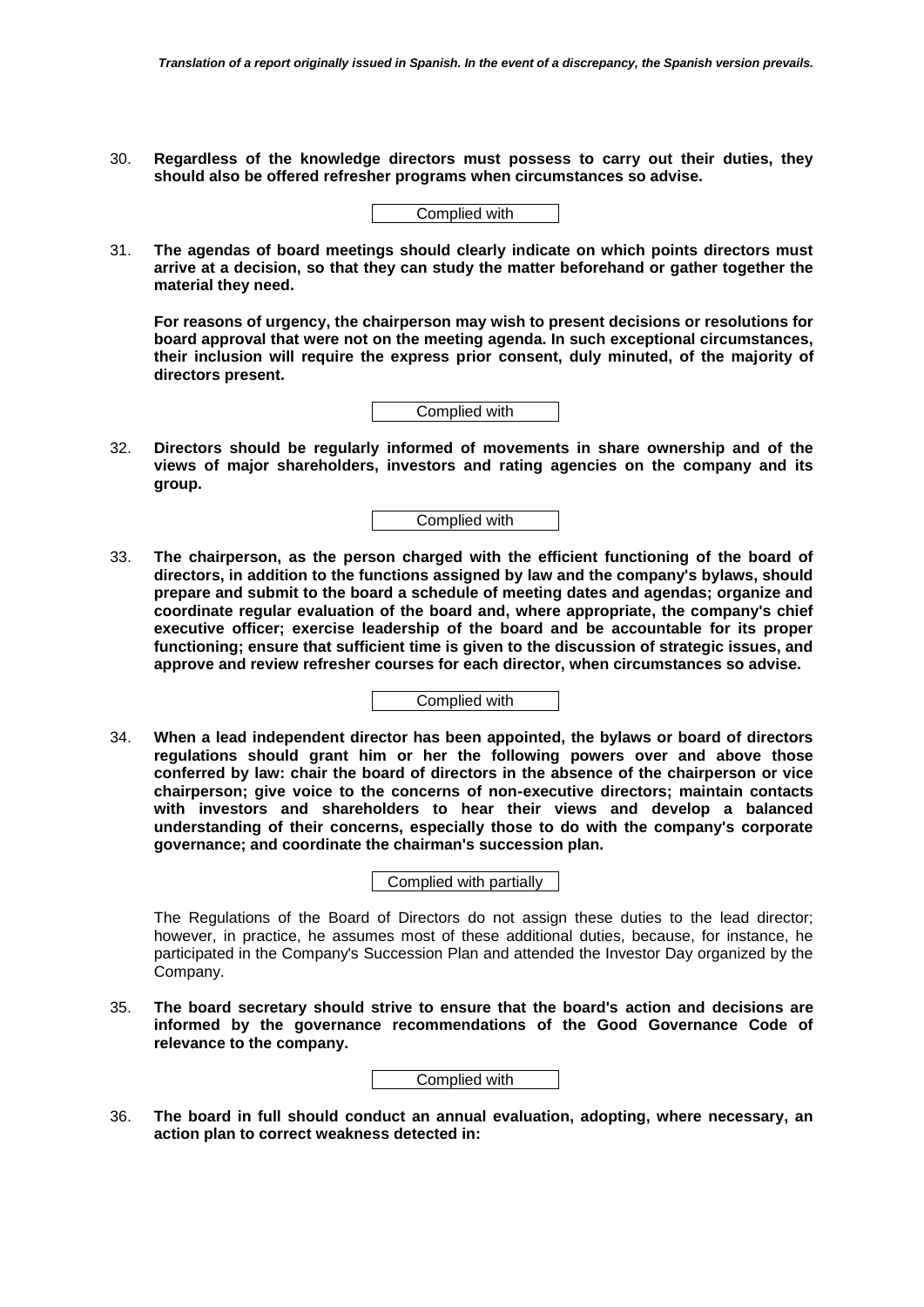- a) **The quality and efficiency of the board's operation.**
- b) **The performance and membership of its committees.**
- c) **The diversity of board membership and competences.**
- d) **The performance of the chairperson of the board of directors and the company's chief executive.**
- e) **The performance and contribution of individual directors, with particular attention to the chairpersons of board committees.**

**The evaluation of board committees should start from the reports they send the board of directors, while that of the board itself should start from the report of the nomination committee.** 

**Every three years, the board of directors should engage an external facilitator to aid in the evaluation process. This facilitator's independence should be verified by the nomination committee.** 

**Any business dealings that the facilitator or members of its corporate group maintain with the company or members of its corporate group should be detailed in the annual corporate governance report.** 

**The process followed and areas evaluated should be detailed in the annual corporate governance report.**



37. **When an executive committee exists, its membership mix by director category should resemble that of the board. The secretary of the board should also act as secretary to the executive committee.**

Not applicable

38. **The board should be kept fully informed at all times of the business transacted and decisions made by the executive committee. To this end, all board members should receive a copy of the committee's minutes.**



39. **All members of the audit committee, particularly its chairperson, should be appointed with regard to their knowledge and experience in accounting, auditing and risk management matters. A majority of committee places should be held by independent directors.** 

Complied with

40. **Listed companies should have a unit in charge of internal audit function, under the supervision of the audit committee, to monitor the effectiveness of reporting and control systems. This unit should report functionally to the board's non-executive chairperson or the chairperson of the audit committee.**

Complied with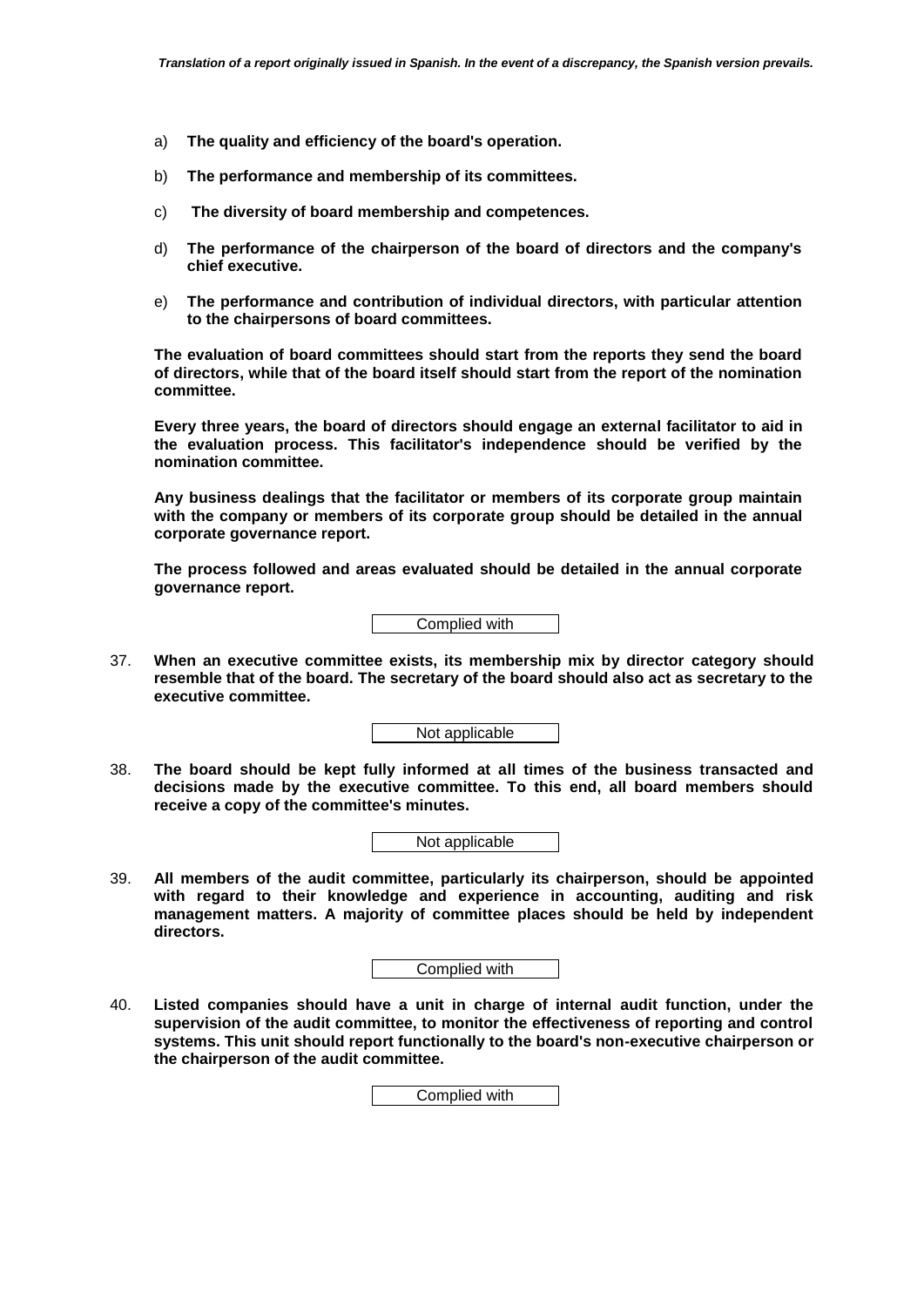41. **The head of the unit handling the internal audit function should present an annual work programme to the audit committee, inform it directly of any incidents arising during its implementation and submit an activities report at the end of each year.**

| Complied with |
|---------------|
|---------------|

- 42. **The audit committee should have the following functions over and above those legally assigned:**
	- **1. With respect to internal control and reporting systems:**
		- **a) Monitor the preparation and the integrity of the financial information prepared on the company and, where appropriate, the group, checking for compliance with legal provisions, the accurate demarcation of the consolidation perimeter, and the correct application of accounting principles.**
		- **b) Monitor the independence of the unit handling the internal audit function; propose the selection, appointment, re-election and removal of the head of the internal audit service; propose the service's budget; approve its priorities and work programmes, ensuring that it focuses primarily on the main risks the company is exposed to; receive regular report-backs on its activities; and verify that senior management are acting on the findings and recommendations of its reports.**
		- **c) Establish and supervise a mechanism whereby staff can report, confidentially and, if appropriate and feasible, anonymously, any significant irregularities that they detect in the course of their duties, in particular financial or accounting irregularities.**
	- **2. With regard to the external auditor:**
		- **a) Investigate the issues giving rise to the resignation of the external auditor, should this come about.**
		- **b) Ensure that the remuneration of the external audit does not compromise its quality or independence.**
		- **c) Ensure that the company notifies any change of external auditor to the CNMV (Spanish Stock Exchange Commission) as a relevant event, accompanied by a statement of any disagreements arising with the outgoing auditor and the reasons for the same.**
		- **d) Ensure that the external auditor has a yearly meeting with the board in full to inform it of the work undertaken and developments in the company's risk and accounting positions.**
		- **e) Ensure that the company and the external auditor adhere to current regulations on the provision of non-audit services, limits on the concentration of the auditor's business and other requirements concerning auditor independence.**



43. **The audit committee should be empowered to meet with any company employee or manager, even ordering their appearance without the presence of another senior officer.**

Complied with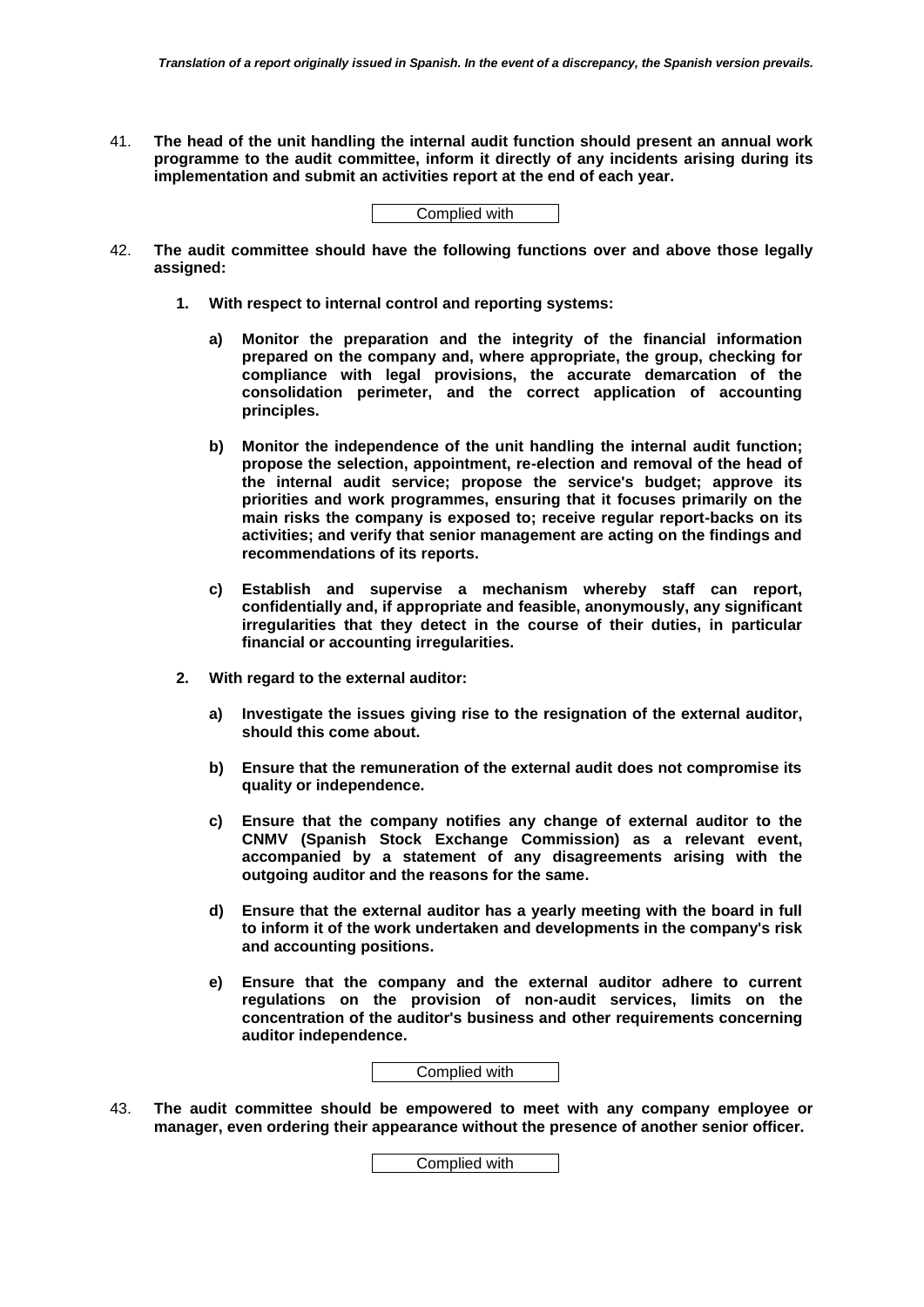44. **The audit committee should be informed of any fundamental changes or corporate transactions the company is planning, so the committee can analyse the operation and report to the board beforehand on its economic conditions and accounting impact and, when applicable, the exchange ratio proposed.**

Complied with

- 45. **Risk control and management policy should identify at least:** 
	- **a) The different types of financial and non-financial risk the company is exposed to (including operational, technological, financial, legal, social, environmental, political and reputational risks), with the inclusion under financial or economical risks of contingent liabilities and other off-balance sheet risks.**
	- **b) The determination of the risk level the company sees as acceptable.**
	- **c) The measures in place to mitigate the impact of identified risk events should they occur.**
	- **d) The internal control and reporting systems to be used to control and manage the above risks, including contingent liabilities and off-balance sheet risks.**

- 46. **Companies should establish a risk control and management function in the charge of one of the company's internal department or units and under the direct supervision of the audit committee or some other dedicated board committee. This function should be expressly charged with the following responsibilities:**
	- **a) Ensure that risk control and management systems are functioning correctly and, specifically, that major risks the company is exposed to are correctly identified, managed and quantified.**
	- **b) Participate actively in the preparation of risk strategies and in key decisions about their management.**
	- **c) Ensure that risk control and management systems are mitigating risks effectively in the frame of the policy drawn up by the board of directors.**



47. **Appointees to the Appointments and Remuneration Committee – or of the nomination committee and remuneration committee, if separately constituted – should have the right balance of knowledge, skills and experience for the functions they are called on to discharge. The majority of their members should be independent directors.** 

| Complied with |  |
|---------------|--|
|---------------|--|

48. **Large cap companies should operate separately constituted Appointments and Remuneration Committees**.

As of today, the Company does not consider it is necessary to have two separate committees. One committee is able to assume both tasks and ensure the proper performance of its functions.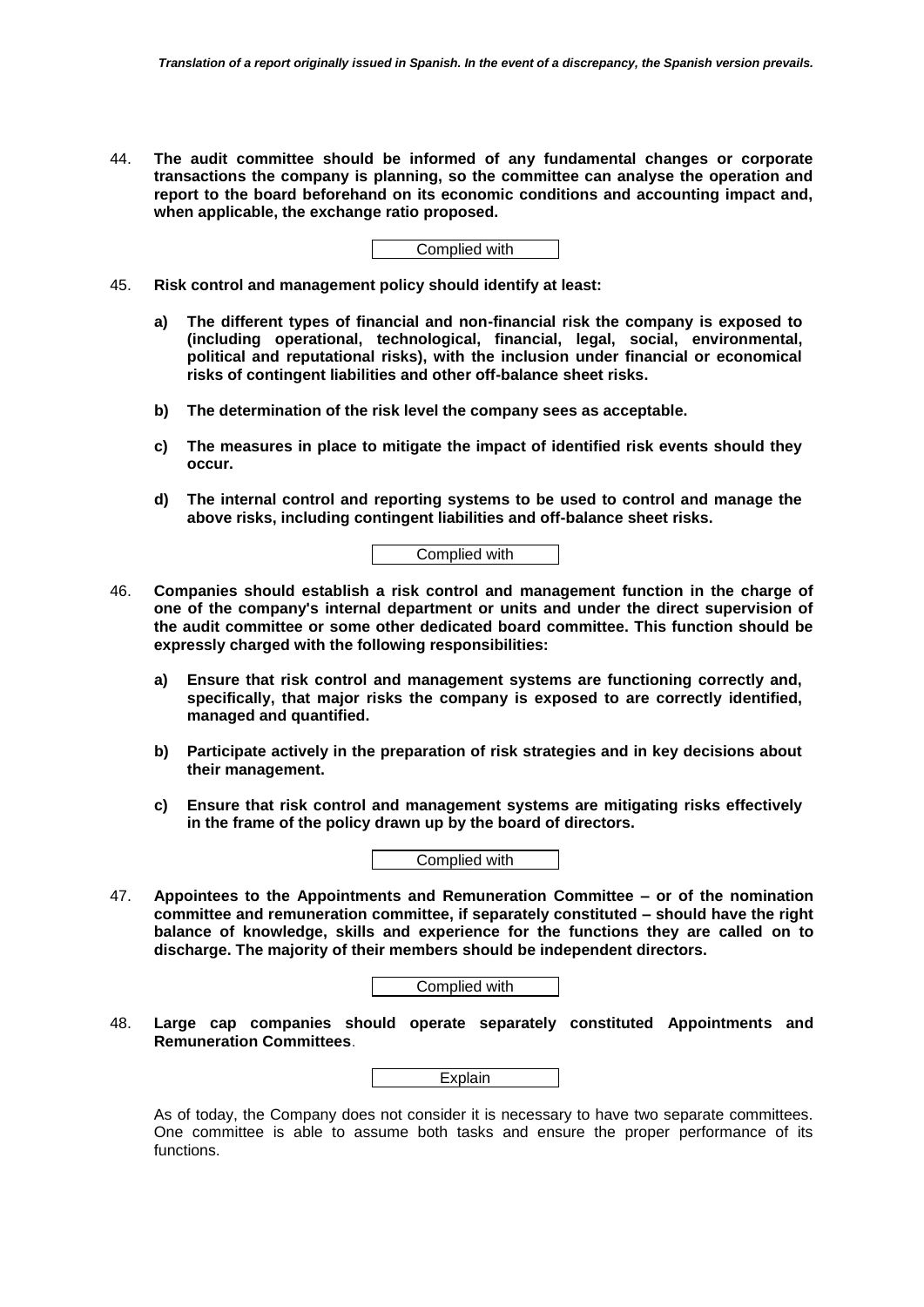49. **The nomination committee should consult with the company's chairperson and chief executive, especially on matters relating to executive directors.** 

**When there are vacancies on the board, any director may approach the nomination committee to propose candidates that it might consider suitable.** 

Complied with

- 50. **The remuneration committee should operate independently and have the following functions in addition to those assigned by law:**
	- **a) Propose to the board the standard conditions for senior office contracts.**
	- **b) Monitor compliance with the remuneration policy set by the company.**
	- **c) Periodically review the remuneration policy for directors and senior officers, including share-based remuneration systems and their application, and ensure that individual compensation is proportionate to the amounts paid to other directors and senior officers in the company.**
	- **d) Ensure that conflicts of interest do not undermine the independence of any external advice the committee engages.**
	- **e) Verify the information on director and senior officers' pay contained in corporate documents, including the annual directors' remuneration statement.**



51. **The remuneration committee should consult with the company's chairperson and chief executive, especially on matters relating to executive directors and senior officers.** 

Complied with

- 52. **The terms of reference of supervision and control committees should be set out in the board of directors' regulations and aligned with those governing legally mandatory board committees as specified in the preceding sets of recommendations. They should include at least the following terms:**
	- **a) Committees should be formed exclusively by non-executive directors, with a majority of independents.**
	- **b) They should be chaired by independent directors.**
	- **c) The board should appoint the members of such committees with regard to the knowledge, skills and experience of its directors and each committee's terms of reference; discuss their proposals and reports; and provide report-backs on their activities and work at the first board plenary following each committee meeting.**
	- **d) They may engage external advice, when they feel it necessary for the discharge of their functions.**
	- **e) Meeting proceedings should be minuted and a copy made available to all board members.**

Complied with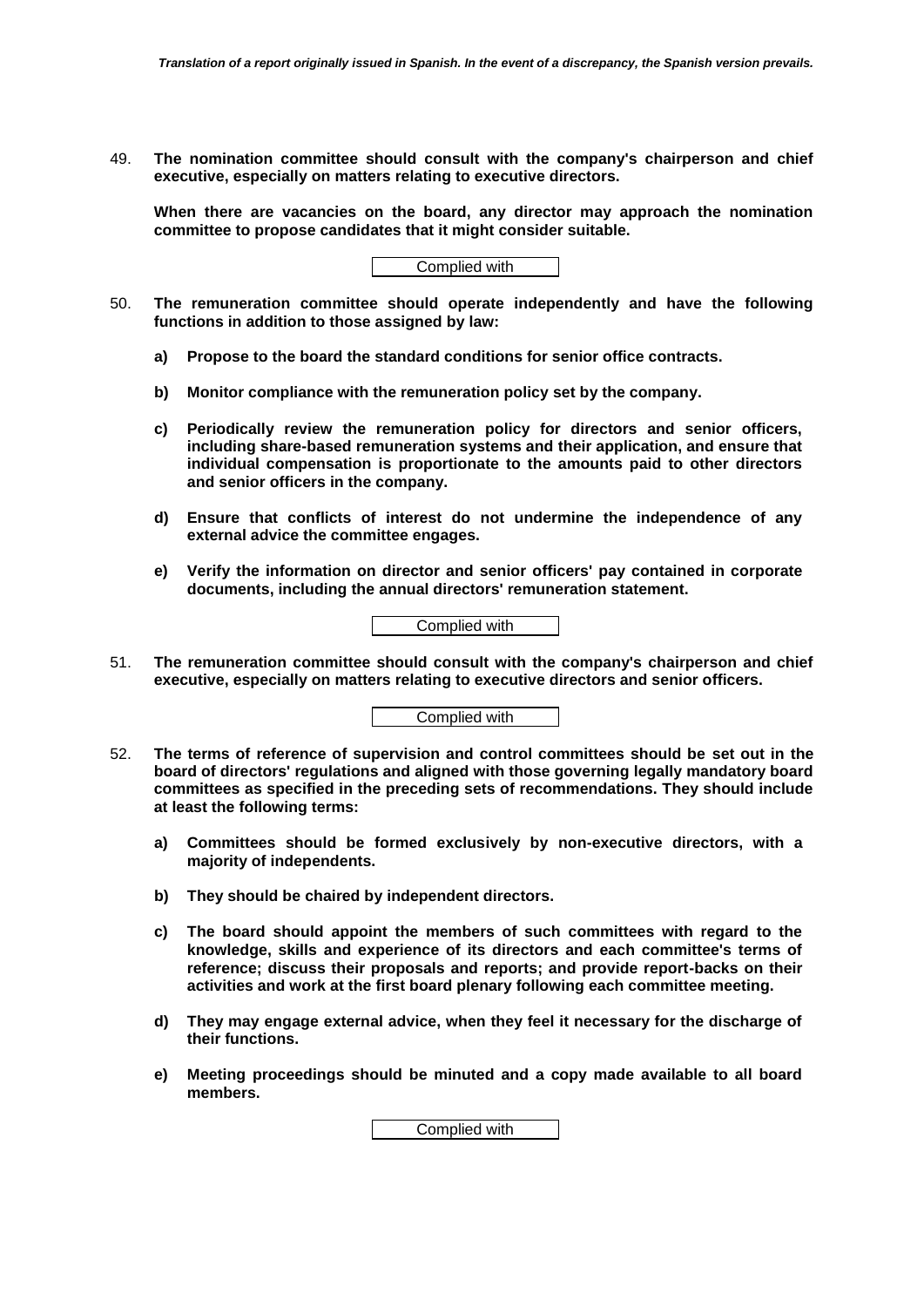- 53. **The task of supervising compliance with corporate governance rules, internal codes of conduct and corporate social responsibility policy should be assigned to one board committee or split between several, which could be the audit committee, the nomination committee, the corporate social responsibility committee, where one exists, or a dedicated committee established** *ad hoc* **by the board under its powers of selforganization, with at the least the following functions:**
	- **a) Monitor compliance with the company's internal codes of conduct and corporate governance rules.**
	- **b) Oversee the communication and relations strategy with shareholders and investors, including small and medium-sized shareholders.**
	- **c) Periodically evaluate the effectiveness of the company's corporate governance system, to confirm that it is fulfilling its mission to promote the corporate interest and catering, as appropriate, to the legitimate interests of remaining stakeholders.**
	- **d) Review the company's corporate social responsibility policy, ensuring that it is geared to value creation.**
	- **e) Monitor corporate social responsibility strategy and practices and assess compliance in their respect.**
	- **f) Monitor and evaluate the company's interaction with its stakeholder groups.**
	- **g) Evaluate all aspects of the non-financial risks the company is exposed to, including operational, technological, legal, social, environmental, political and reputational risks.**
	- **h) Coordinate non-financial and diversity reporting processes in accordance with applicable legislation and international benchmarks.**

Complied with

- 54. **The corporate social responsibility policy should state the principles or commitments the company will voluntarily adhere to in its dealings with stakeholder groups, specifying at least:** 
	- **a) The goals of its corporate social responsibility policy and the support instruments to be deployed.**
	- **b) The corporate strategy with regard to sustainability, the environment and social issues.**
	- **c) Concrete practices in matters relative to: shareholders, employees, clients, suppliers, social welfare issues, the environment, diversity, fiscal responsibility, respect for human rights and the prevention of illegal conducts.**
	- **d) The methods or systems for monitoring the results of the practices referred to above, and identifying and managing related risks.**
	- **e) The mechanisms for supervising non-financial risk, ethics and business conduct.**
	- **f) Channels for stakeholder communication, participation and dialogue.**
	- **g) Responsible communication practices that prevent the manipulation of information and protect the company's honour and integrity.**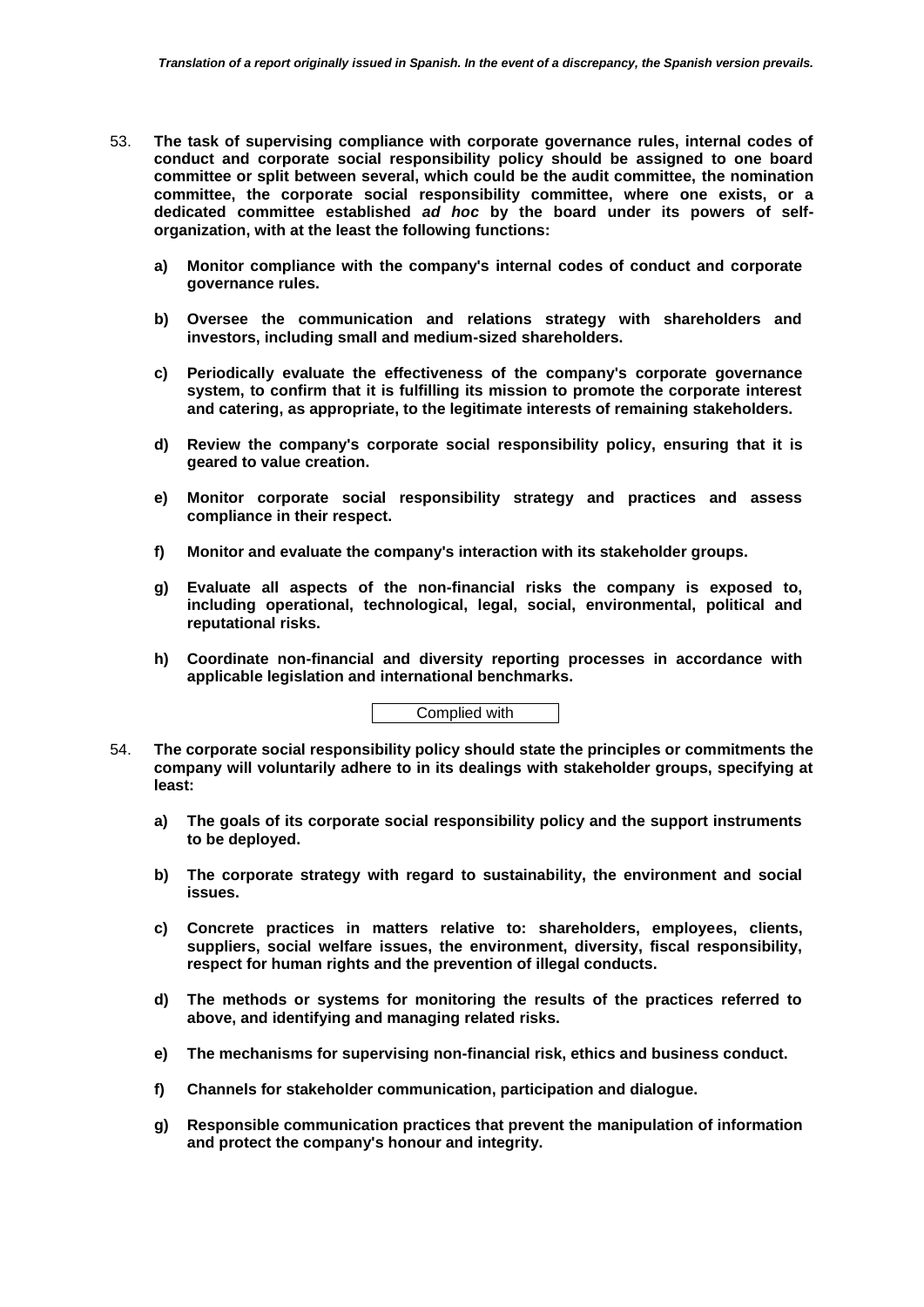Complied with

55. **The company should report on corporate social responsibility developments in its directors' report or in a separate document, using an internationally accepted methodology.**

Complied with

56. **Director remuneration should be sufficient to attract individuals with the desired profile and compensate the commitment, abilities and responsibility that the post demands, but not so high as to compromise the independent judgment of non-executive directors.** 

|--|

57. **Variable remuneration linked to the company and the director's performance, the award of shares, options or any other right to acquire shares or to be remunerated on the basis of share price movements, and membership of long-term savings schemes such as pension plans should be confined to executive directors.** 

**The company may consider the share-based remuneration of non-executive directors provided they retain such shares until the end of their mandate. This condition, however, will not apply to shares that the director must dispose of to defray costs related to their acquisition.**

Complied with

58. **In the case of variable awards, remuneration policies should include limits and technical safeguards to ensure they reflect the professional performance of the beneficiaries and not simply the general progress of the markets or the company's sector, or circumstances of that kind.** 

**In particular, variable remuneration items should meet the following conditions:**

- **a) Be subject to predetermined and measurable performance criteria that factor the risk assumed to obtain a given outcome.**
- **b) Promote the long-term sustainability of the company and include non-financial criteria that are relevant for the company's long-term value, such as compliance with its internal rules and procedures and its risk control and management policies.**
- **c) Be focused on achieving a balance between the delivery of short, medium and long-term objectives, such that performance-related pay rewards ongoing achievement, maintained over sufficient time to appreciate its contribution to longterm value creation. This will ensure that performance measurement is not based only on one-off, occasional or extraordinary events.**

| Complied with |
|---------------|
|---------------|

59. **A major part of variable remuneration components should be deferred for a long enough period to ensure that predetermined performance criteria have effectively been met.** 

60. **Remuneration linked to company earnings should bear in mind any qualifications stated in the external auditor's report that reduce their amount.**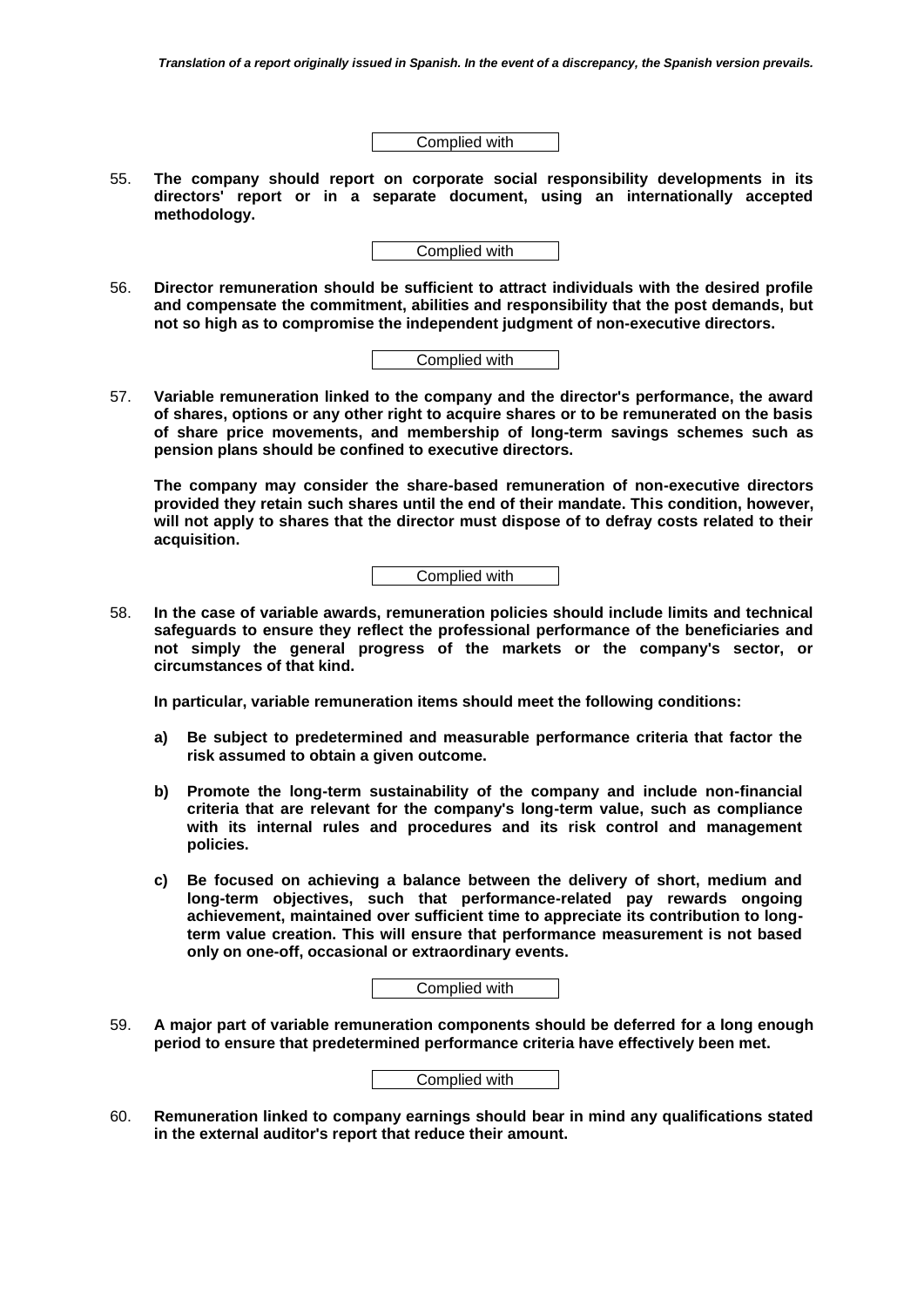Complied with

## 61. **A major part of executive directors' variable remuneration should be linked to the award of shares or financial instruments whose value is linked to the share price.**

Complied with partially

Executive directors may decide the amount (maximum 50%) of their variable remuneration they wish to receive in Company's Class B shares; however, the delivery of shares is not mandatory and it may occur that the variable remuneration is not delivered in shares.

The Company does not consider that the plan it implements may be deemed to be a shares remuneration plan.

62. **Following the award of shares, share options or other rights on shares derived from the remuneration system, directors should not be allowed to transfer a number of shares equivalent to twice their annual fixed remuneration, or to exercise the share options or other rights on shares for at least three years after their award.** 

**The above condition will not apply to any shares that the director must dispose of to defray costs related to their acquisition.**

**Explain** 

Executive directors have no restrictions with regard to the transferability of shares and they are entitled to receive Class B shares two years and one day after the date of their appointment as directors.

63. **Contractual arrangements should include provisions that permit the company to reclaim variable components of remuneration when payment was out of step with the director's actual performance or based on data subsequently found to be misstated.** 

Complied with

64. **Termination payments should not exceed a fixed amount equivalent to two years of the director's total annual remuneration and should not be paid until the company confirms that he or she has met the predetermined performance criteria.**

|--|

The contracts of the executive directors are standard contracts since they do not include specificities beyond the normal ones for this type of contracts. Notwithstanding the foregoing, those contracts include a takeover clause, according to which, if a takeover takes place, they may choose between continuing or ending their contractual relationship with the Company. In the latter case, executive directors shall be entitled to receive compensation in an amount equivalent to five years of salary. If the contract ends by virtue of the will of the Company the compensation would be in an amount equivalent to two years of salary, being this in line with those compensation agreements of similar companies.

The termination payments in case of a takeover are calculated on the basis of 5 years, they are lower (in absolute terms) than the termination payments of many similar companies, which calculate such concept on the basis of 2 years but could lead to the payment of a higher amount. This circumstance is due to the fact that the remuneration of Grifols' executive directors is moderate. Moreover, the amount is considered reasonable given that the contracts include non-compete clauses for a 3 year period. Additionally, the characteristics of the industry in which the company operates, with 3 principal actors, has led to Grifols adopting a specific policy on termination payments.